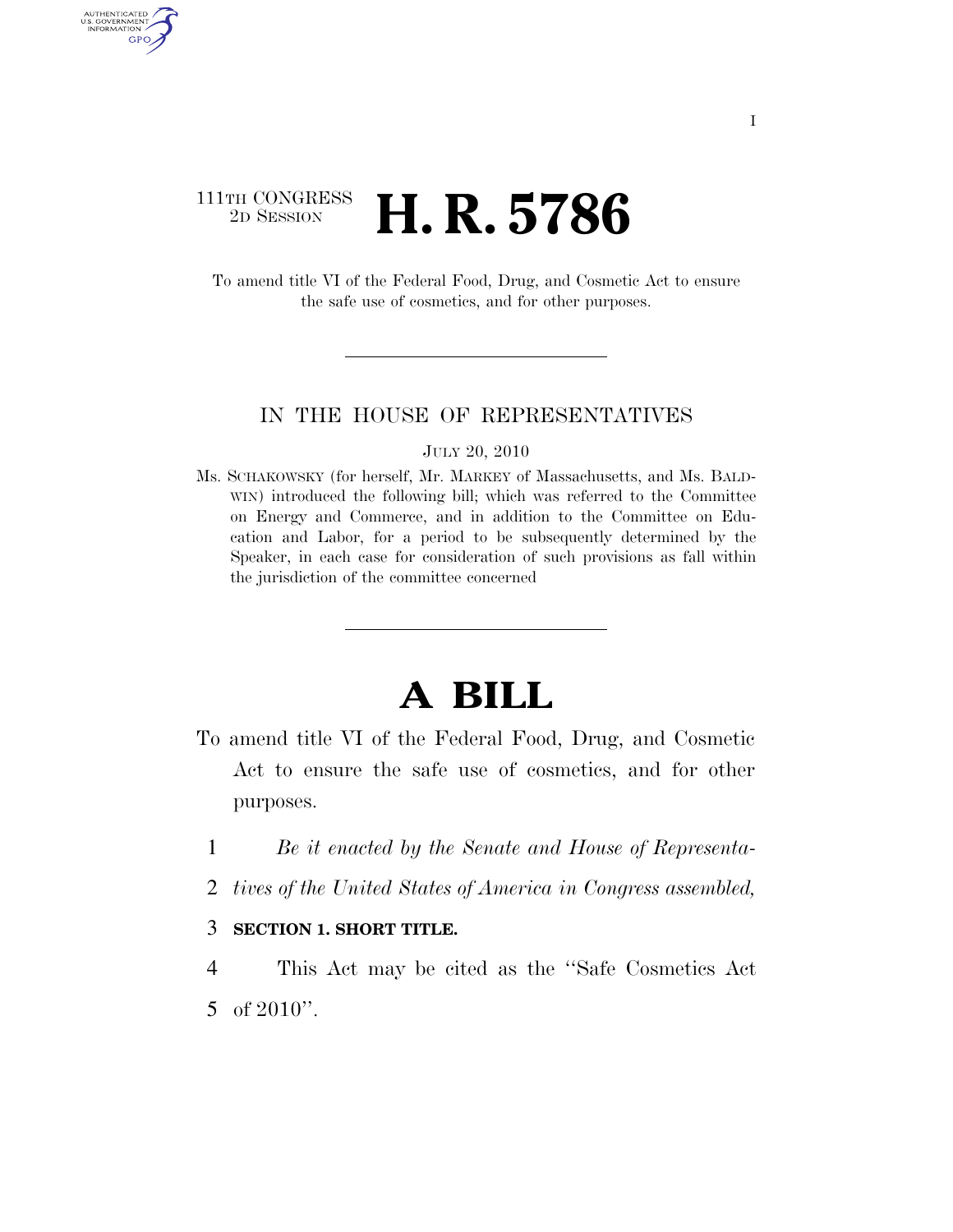**SEC. 2. COSMETIC REGULATION.**  (a) IN GENERAL.—Chapter VI of the Federal Food, Drug, and Cosmetic Act (21 U.S.C. 361 et seq.) is amend- ed— (1) by inserting before section 601 the fol- lowing: **''Subchapter A—Adulterated and Misbranded Cosmetics'';**  and (2) by adding at the end the following: **''Subchapter B—Regulation of Cosmetics ''SEC. 611. DEFINITIONS.**  ''In this subchapter: 14 "(1) INGREDIENT.—The term 'ingredient' means a chemical in a cosmetic, including— ''(A) chemicals that provide a technical or functional effect; ''(B) chemicals that have no technical or functional effect in the cosmetic but are present by reason of having been incorporated into the cosmetic as an ingredient of another cosmetic ingredient; 23 "'(C) processing aids that are present by reason of having been added to a cosmetic dur-ing the processing of such cosmetic;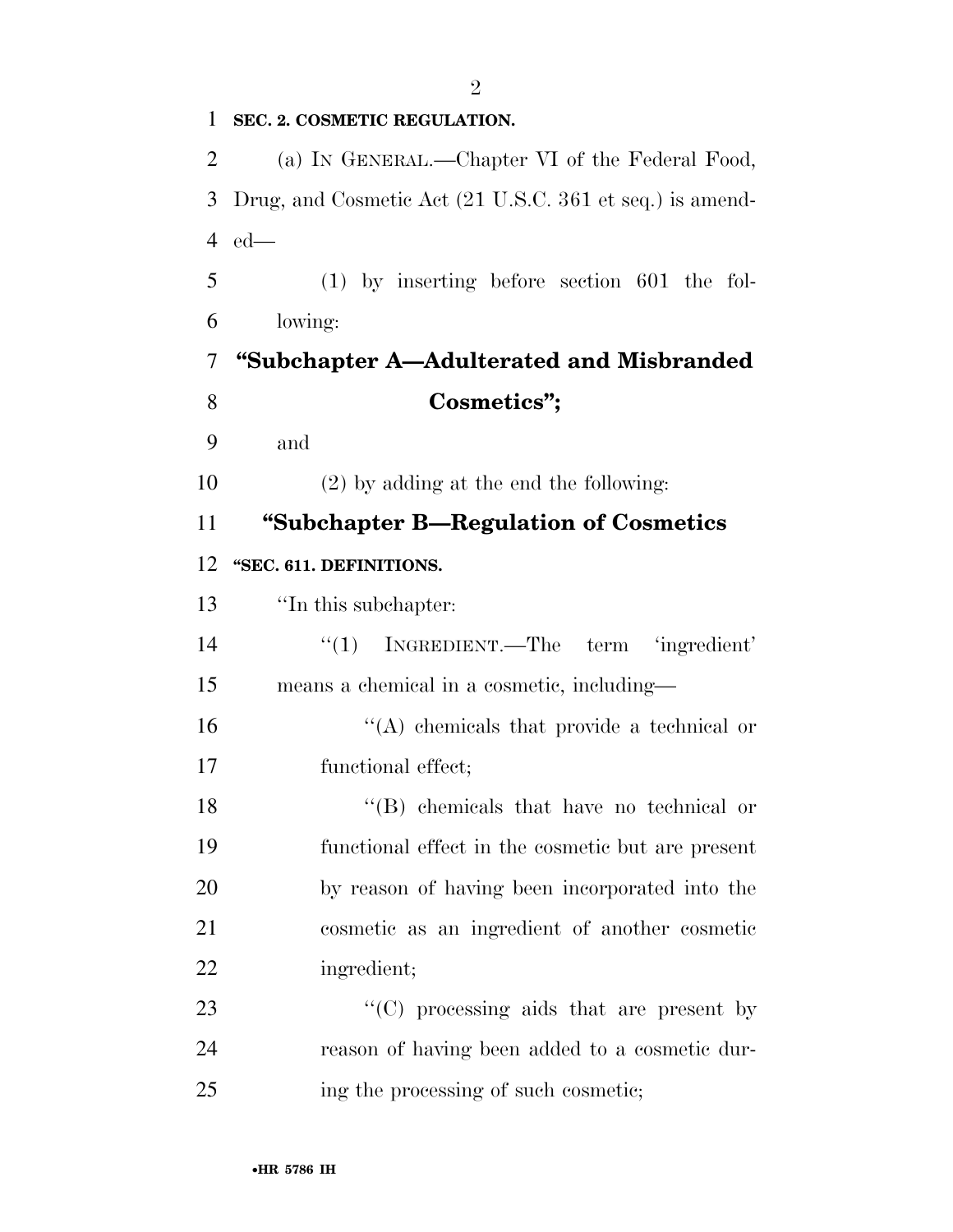| $\mathbf{1}$   | $\lq\lq$ ) substances that are present by reason      |
|----------------|-------------------------------------------------------|
| $\overline{2}$ | of having been added to a cosmetic during proc-       |
| 3              | essing for their technical or functional effect;      |
| $\overline{4}$ | "(E) contaminants present at levels above             |
| 5              | technically feasible detection limits;                |
| 6              | $\lq\lq(F)$ contaminants that may leach from          |
| 7              | container materials or form via reactions over        |
| 8              | the shelf life of a cosmetic and that may be          |
| 9              | present at levels above technically feasible de-      |
| 10             | tection limits;                                       |
| 11             | $\lq\lq(G)$ the components of a fragrance, fla-       |
| 12             | vor, or preservative declared individually by         |
| 13             | their appropriate label names; and                    |
| 14             | "(H) any individual component of a botan-             |
| 15             | ical, petroleum-derived, animal-derived, or other     |
| 16             | ingredient that the Secretary determines be           |
| 17             | considered an ingredient.                             |
| 18             | "(2) PROFESSIONAL USE.—The term 'profes-              |
| 19             | sional use' means the use of any cosmetic—            |
| <b>20</b>      | "(A) by an employee (within the scope of              |
| 21             | the employment of such employee) of; or               |
| 22             | $\lq\lq$ (B) purchased by a consumer in,              |
| 23             | a hair salon, nail salon, beauty salon, spa, or other |
| 24             | establishment that provides cosmetic treatment serv-  |
| 25             | ices for humans.                                      |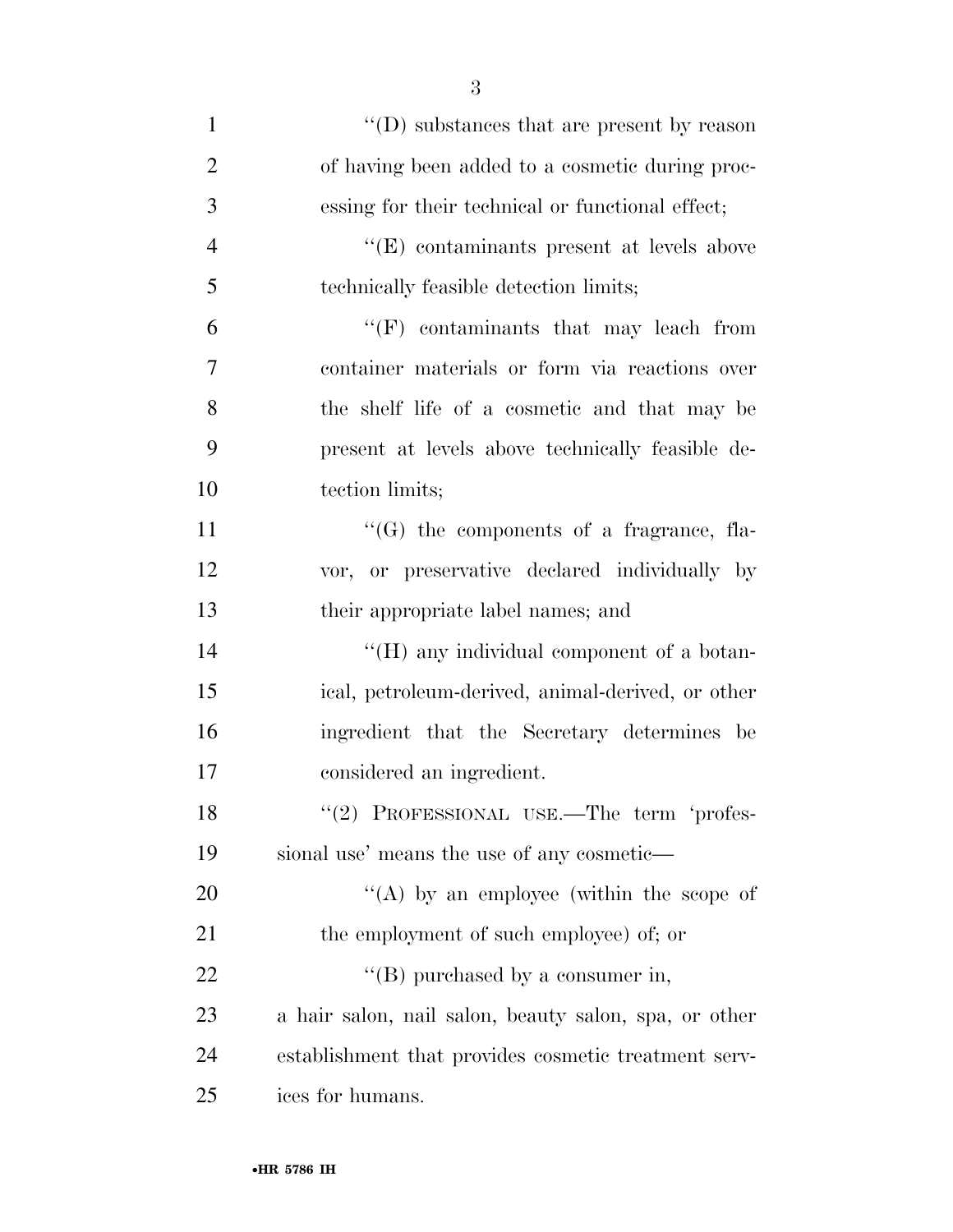| $\mathbf{1}$   | $``(3)$ REASONABLE CERTAINTY.—The term 'rea-            |
|----------------|---------------------------------------------------------|
| $\overline{2}$ | sonable certainty', when used in establishing a safety  |
| 3              | standard (as defined in paragraph $(5)$ ) for an ingre- |
| $\overline{4}$ | dient or cosmetic—                                      |
| 5              | "(A) means that no harm will be caused by               |
| 6              | aggregate exposure for a member of a vulner-            |
| 7              | able population to that ingredient or cosmetic;         |
| 8              | and                                                     |
| 9              | "(B) corresponds to the lower dose derived              |
| 10             | $from-$                                                 |
| 11             | "(i) data demonstrating that exposure                   |
| 12             | to all sources of the ingredient or cosmetic            |
| 13             | present not more than a 1 in a million risk             |
| 14             | for any adverse effect in the population of             |
| 15             | concern, at the lower 95th percentile con-              |
| 16             | fidence bound; or                                       |
| 17             | "(ii) the amount of an ingredient or                    |
| 18             | cosmetic shown to produce no adverse ef-                |
| 19             | fects, incorporating an uncertainty factor              |
| 20             | of at least 1,000 and considering all                   |
| 21             | sources of exposure.                                    |
| 22             | (4)<br>REPRODUCTIVE AND DEVELOPMENTAL                   |
| 23             | TOXICITY.—With respect to an ingredient or cos-         |
| 24             | metic, the term 'reproductive and developmental tox-    |
| 25             | icity' means that the ingredient or cosmetic causes     |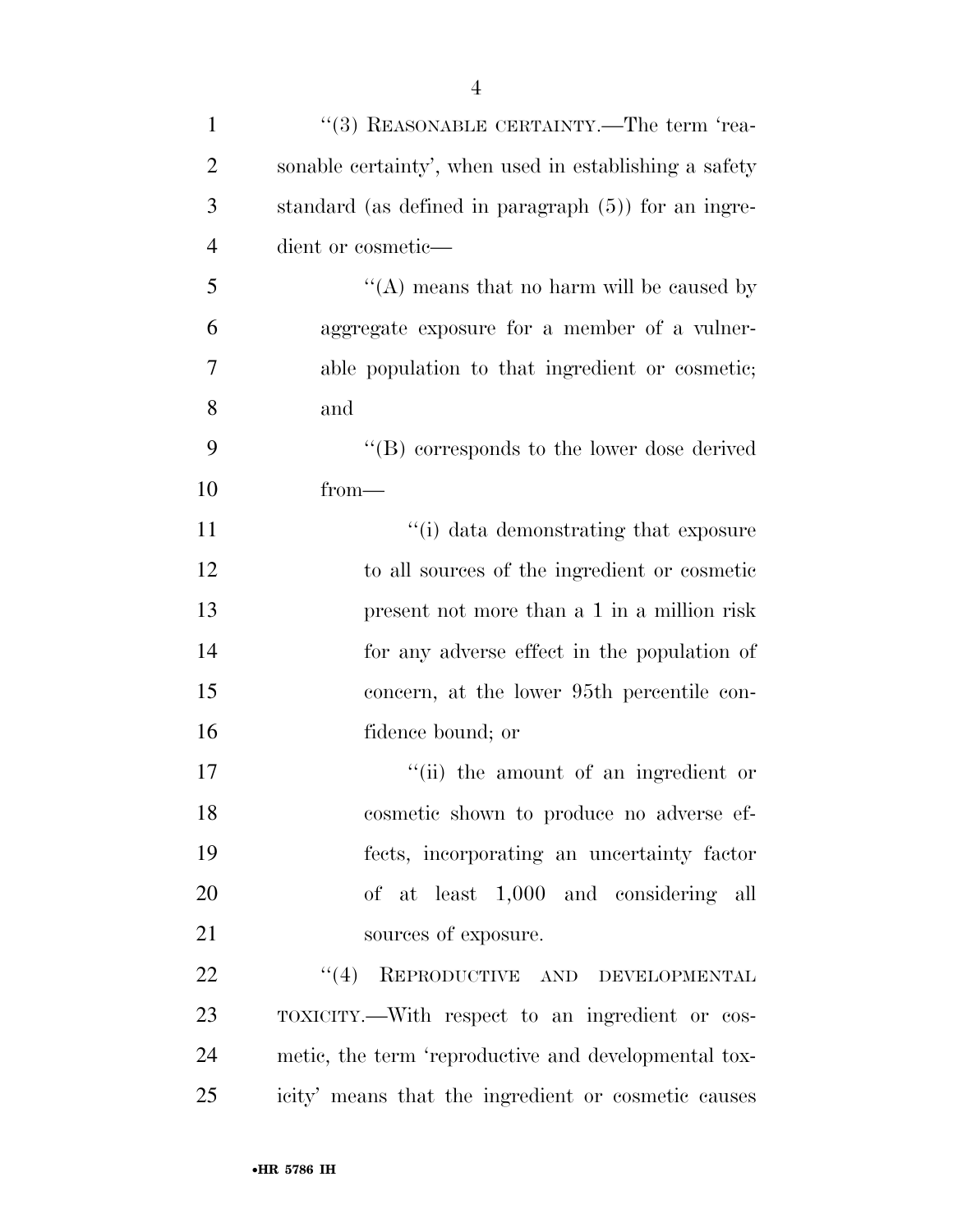| $\mathbf{1}$   | biologically adverse effects on the reproductive sys- |
|----------------|-------------------------------------------------------|
| $\overline{2}$ | tems of female or male humans or animals, includ-     |
| 3              | ing alterations to the female or male reproductive    |
| $\overline{4}$ | system development, the related endocrine system,     |
| 5              | fertility, pregnancy, pregnancy outcomes, or modi-    |
| 6              | fications in other functions that are dependent on    |
| $\tau$         | the integrity of the reproductive system.             |
| 8              | $``(5)$ SAFETY STANDARD.—                             |
| 9              | "(A) IN GENERAL.—The term 'safety                     |
| 10             | standard' means—                                      |
| 11             | $"(i)$ with respect to an ingredient,                 |
| 12             | when the route of exposure is directly rel-           |
| 13             | evant to a particular cosmetic use, a stand-          |
| 14             | ard that—                                             |
| 15             | "(I) provides a reasonable cer-                       |
| 16             | tainty that no harm will result from                  |
| 17             | aggregate exposure to the cosmetic or                 |
| 18             | ingredient, including impacts on vul-                 |
| 19             | nerable populations, taking into ac-                  |
| 20             | count possible harmful effects from                   |
| 21             | low dose exposures to the cosmetic or                 |
| 22             | ingredient or from additive effects,                  |
| 23             | where such evidence exists; and                       |
| 24             | $\lq\lq$ (II) is requisite to protect the             |
| 25             | public welfare from any known or an-                  |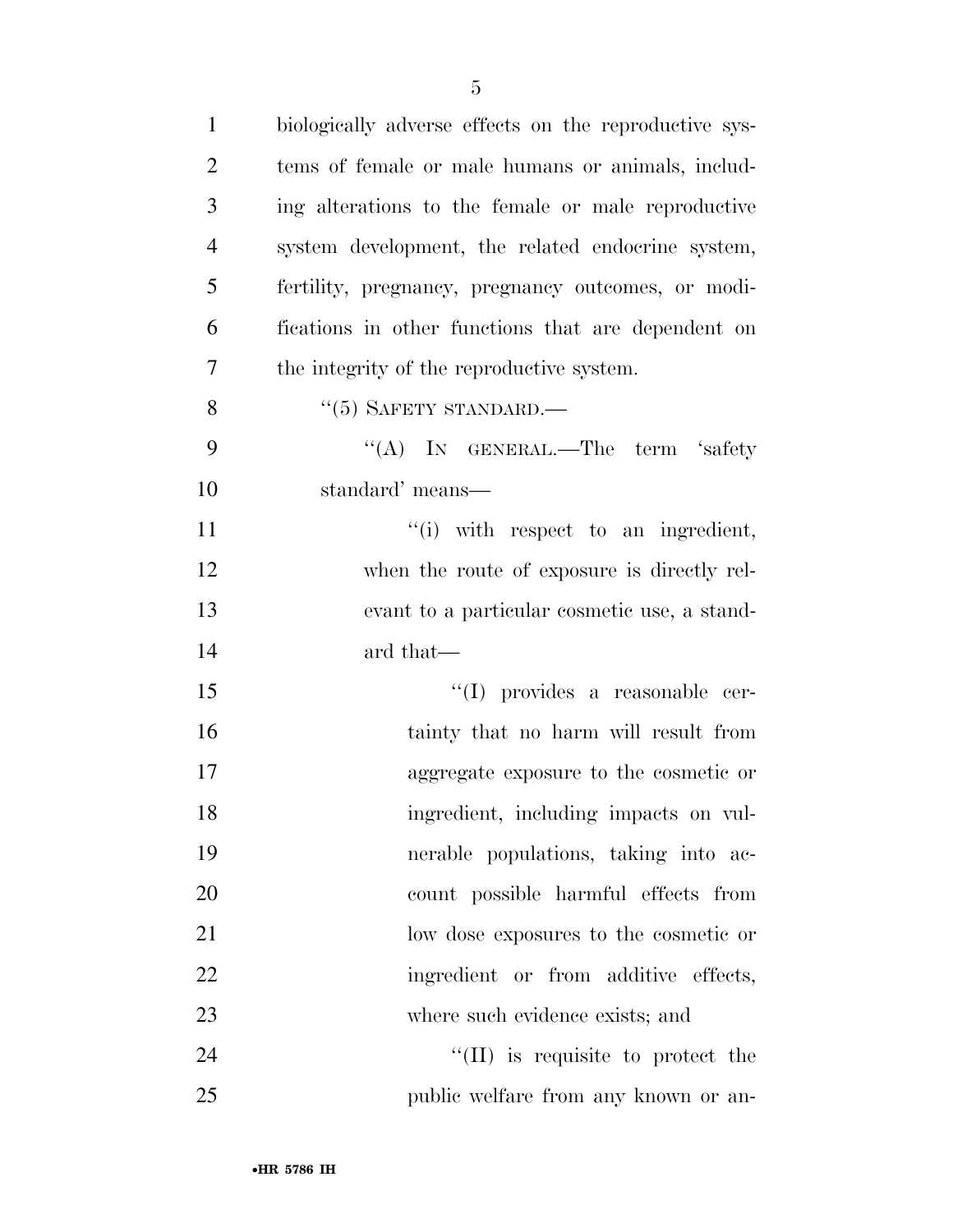| $\mathbf{1}$   | ticipated adverse effects associated          |
|----------------|-----------------------------------------------|
| $\overline{2}$ | with the cosmetic or ingredient; and          |
| 3              | "(ii) with respect to a cosmetic, when        |
| $\overline{4}$ | the route of exposure is directly relevant to |
| 5              | the use of the cosmetic, a standard that a    |
| 6              | cosmetic fails to meet if—                    |
| 7              | $\lq\lq$ the cosmetic would fail to           |
| 8              | meet the standard under clause (i) if         |
| 9              | the cosmetic was treated in the same          |
| 10             | manner as an ingredient under such            |
| 11             | clause; or                                    |
| 12             | "(II) one or more ingredients in              |
| 13             | the cosmetic fail to meet such stand-         |
| 14             | ard.                                          |
| 15             | "(B) DETERMINATION OF SAFETY.— $A$            |
| 16             | cosmetic or ingredient shall fail to meet the |
| 17             | safety standard under subparagraph $(A)$ —    |
| 18             | "(i) unless the Secretary determines          |
| 19             | that there is a reasonable certainty that no  |
| 20             | harm will result from aggregate exposure      |
| 21             | to the ingredient or cosmetic, including im-  |
| 22             | pacts on highly exposed or vulnerable pop-    |
| 23             | ulations, taking into account, where evi-     |
| 24             | exists, possible harmful effects<br>dence     |
| 25             | $from-$                                       |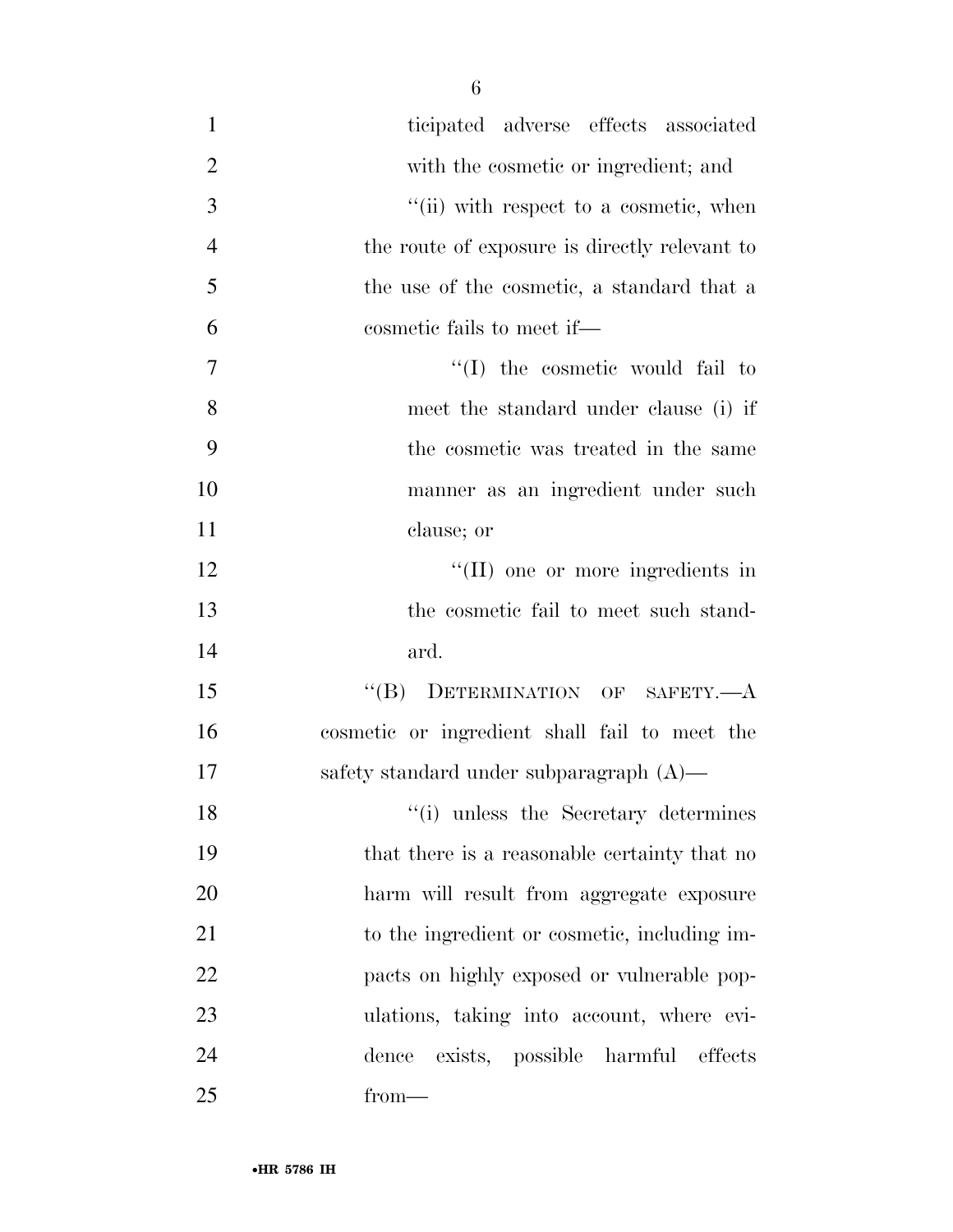| $\mathbf{1}$   | $\lq\lq$ (I) low dose exposures to the              |
|----------------|-----------------------------------------------------|
| $\overline{2}$ | cosmetic or ingredient; or                          |
| 3              | $\lq\lq$ (II) additive effects; or                  |
| $\overline{4}$ | "(ii) if the Secretary determines nec-              |
| 5              | essary to protect the public welfare from           |
| 6              | any known or anticipated adverse effects            |
| 7              | associated with the cosmetic or ingredient.         |
| 8              | "(6) VULNERABLE POPULATIONS.—The term               |
| 9              | 'vulnerable populations' includes pregnant women,   |
| 10             | infants, children, the elderly, people with com-    |
| 11             | promised immune systems, and highly exposed popu-   |
| 12             | lations, including workers employed by establish-   |
| 13             | ments listed under paragraph (2) and cosmetic man-  |
| 14             | ufacturing plants.                                  |
| 15             | "SEC. 612. REGISTRATION OF ESTABLISHMENTS AND REG-  |
| 16             | <b>ISTRATION FEES.</b>                              |
| 17             | "(a) DEFINITIONS.—In this section:                  |
| 18             | "(1) DOMESTIC ESTABLISHMENT.—The term               |
| 19             | 'domestic establishment' means an establishment lo- |
| 20             | cated in any State that manufactures, packages, or  |
| 21             | distributes cosmetics.                              |
| 22             | $``(2)$ FOREIGN ESTABLISHMENT.—                     |
| 23             | "(A) IN GENERAL.—The term 'foreign es-              |
| 24             |                                                     |
|                | tablishment' means an establishment that man-       |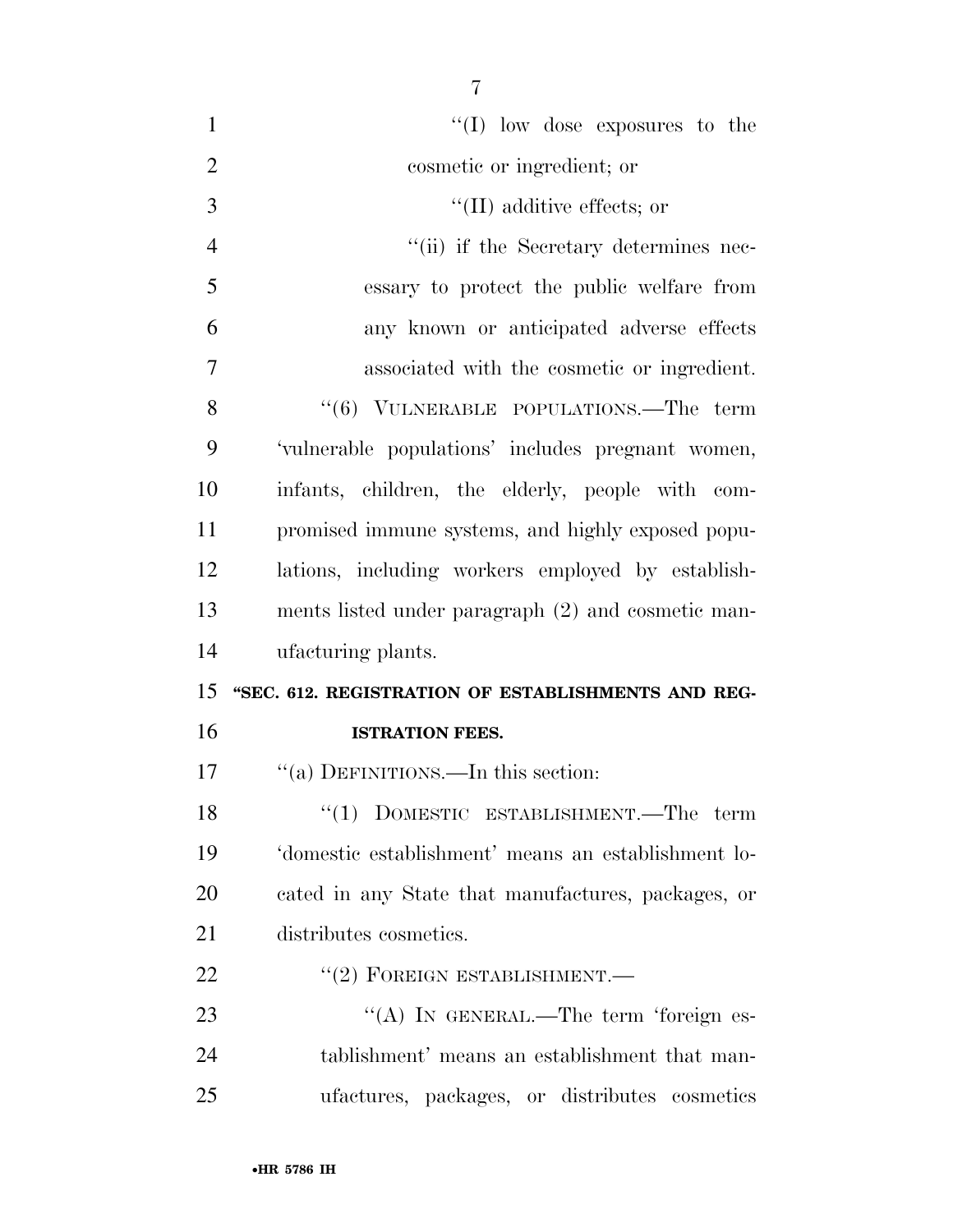that are exported to the United States without further processing or packaging outside the United States.

4 "(B) NOT CONSIDERED TO HAVE UNDER- GONE FURTHER PROCESSING OR PACKAGING.— A cosmetic may not be considered to have un- dergone further processing or packaging for purposes of subparagraph (A) solely on the basis that labeling was added or that any simi- lar activity of a de minimis nature was carried 11 out with respect to the cosmetic.

 ''(b) REGISTRATION.—The Secretary shall require that any establishment engaged in manufacturing, pack- aging, or distributing cosmetics for use in the United States register annually with the Secretary. To be reg-istered—

 $\frac{1}{2}$  (1) as a domestic establishment, the owner, operator, or agent in charge of the domestic estab- lishment shall submit a registration to the Secretary; or

21  $\langle \langle 2 \rangle$  as a foreign establishment, the owner, op- erator, or agent in charge of the foreign establish-ment—

24 ''(A) shall submit a registration to the Sec-retary; and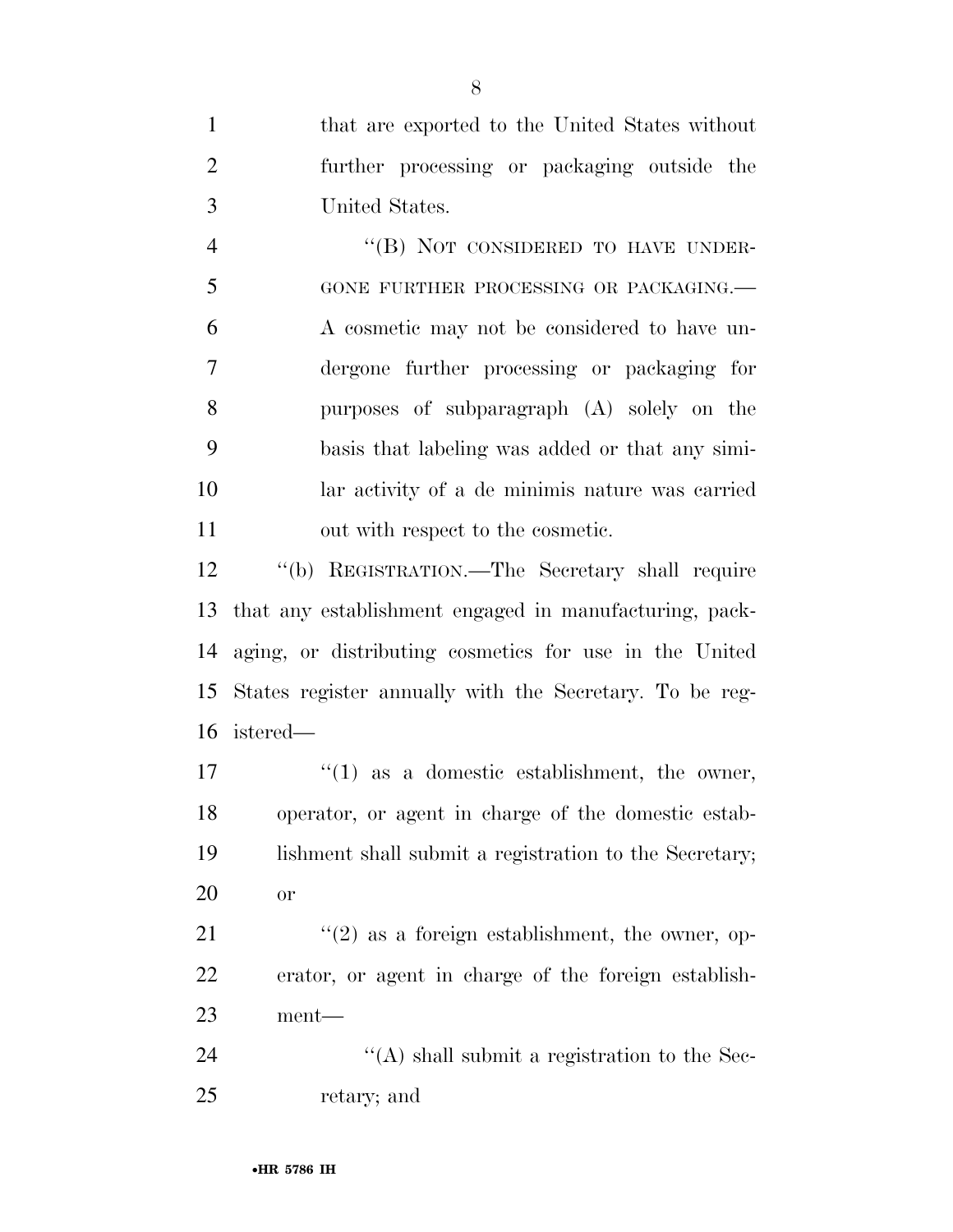| $\mathbf{1}$   | "(B) shall include with the registration the           |
|----------------|--------------------------------------------------------|
| $\overline{2}$ | name of the United States agent for the foreign        |
| 3              | establishment.                                         |
| $\overline{4}$ | "(c) SUBMISSION OF REGISTRATION.-                      |
| 5              | "(1) IN GENERAL.—An establishment (referred            |
| 6              | to in this section as the 'registrant') shall submit a |
| 7              | registration under subsection (b) to the Secretary     |
| 8              | containing, with respect to any cosmetics that the     |
| 9              | establishment manufactures, packages, or distrib-      |
| 10             | utes-                                                  |
| 11             | $\lq\lq$ any information necessary to notify           |
| 12             | the Secretary of the name and address of each          |
| 13             | establishment at which, and all trade names            |
| 14             | under which, the registrant manufactures,              |
| 15             | packages, or distributes cosmetics;                    |
| 16             | $\lq\lq (B)$ a description of the establishment's      |
| 17             | activities with respect to cosmetics;                  |
| 18             | "(C) the number of workers employed at                 |
| 19             | the establishment;                                     |
| 20             | $\lq\lq$ the gross receipts of sales; and              |
| 21             | $\lq\lq$ (E) the name and address of any com-          |
| 22             | pany that supplies the establishment, if the es-       |
| 23             | tablishment manufactures cosmetics, with any           |
| 24             | ingredient (including preservatives, fragrances,       |
| 25             | or any other chemical component of a finished          |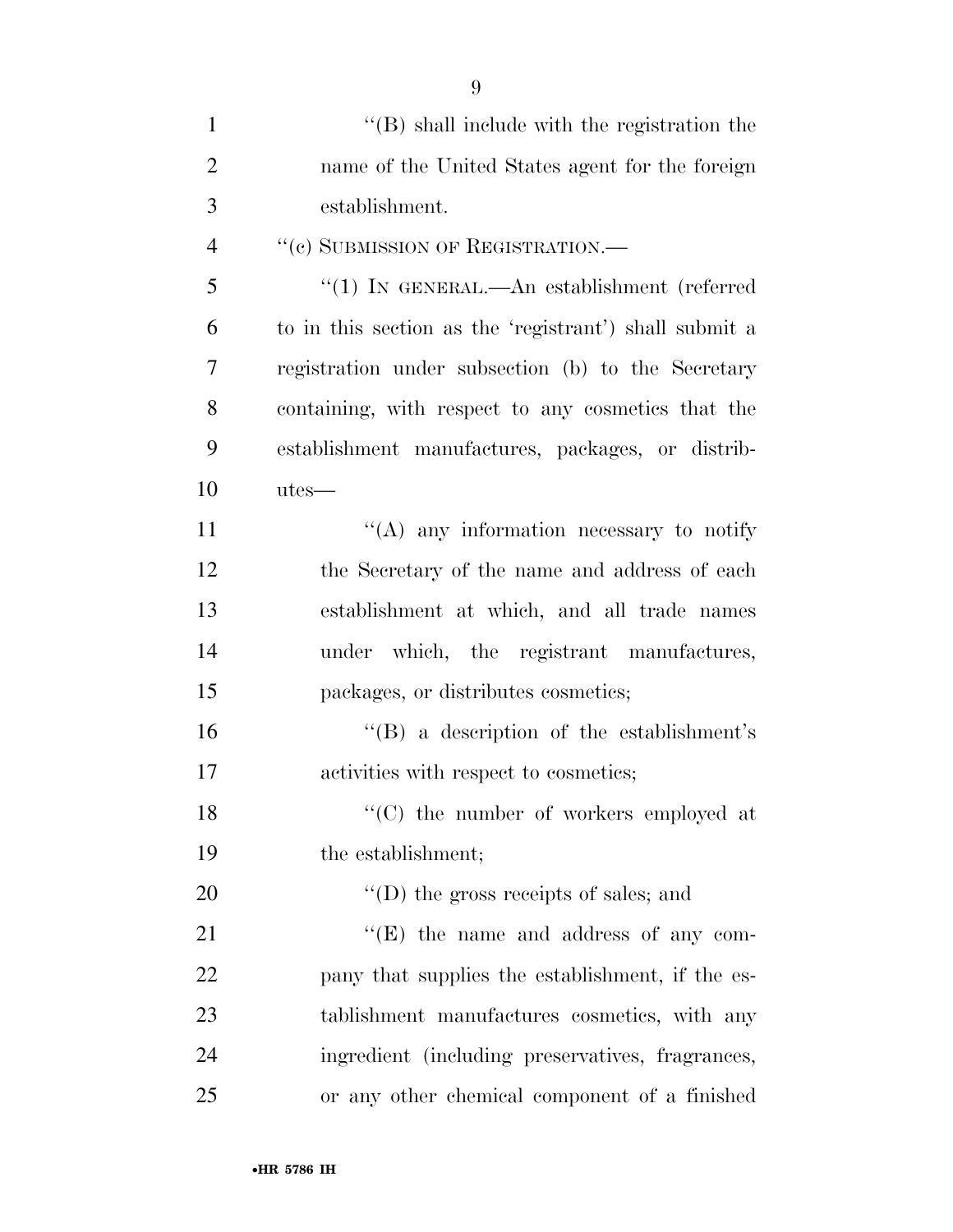| $\mathbf{1}$   | cosmetic product) and the name of the ingre-                 |
|----------------|--------------------------------------------------------------|
| $\overline{2}$ | dient supplied to such establishment by such                 |
| 3              | supplier.                                                    |
| $\overline{4}$ | $"(2)$ NOTIFICATION OF CHANGES.—                             |
| 5              | "(A) IN GENERAL.—The registrant shall                        |
| 6              | notify the Secretary in a timely manner of                   |
| 7              | changes to the information described in para-                |
| 8              | $graph(1)$ .                                                 |
| 9              | $\lq\lq (B)$<br>DEADLINE<br>${\rm FOR}$<br><b>CERTAIN</b>    |
| 10             | CHANGES.—The registrant shall notify the Sec-                |
| 11             | retary of any change in the products, function,              |
| 12             | or legal status of each establishment at which               |
| 13             | the registrant manufactures, packages, or dis-               |
| 14             | tributes cosmetics (including cessation of busi-             |
| 15             | ness activities) not later than 60 days after the            |
| 16             | date of such change.                                         |
| 17             | "(d) PROCEDURE.—Upon receipt of a completed reg-             |
| 18             | istration submitted under subsection (b), the Secretary      |
| 19             | shall notify the registrant of the receipt of such registra- |

establishment.

22 "(e) LIST OF REGISTERED ESTABLISHMENTS.—

23 "(1) MAINTENANCE OF LIST.—The Secretary shall compile and maintain an up-to-date list of es-tablishments that are registered under this section.

tion and assign a registration number to each registered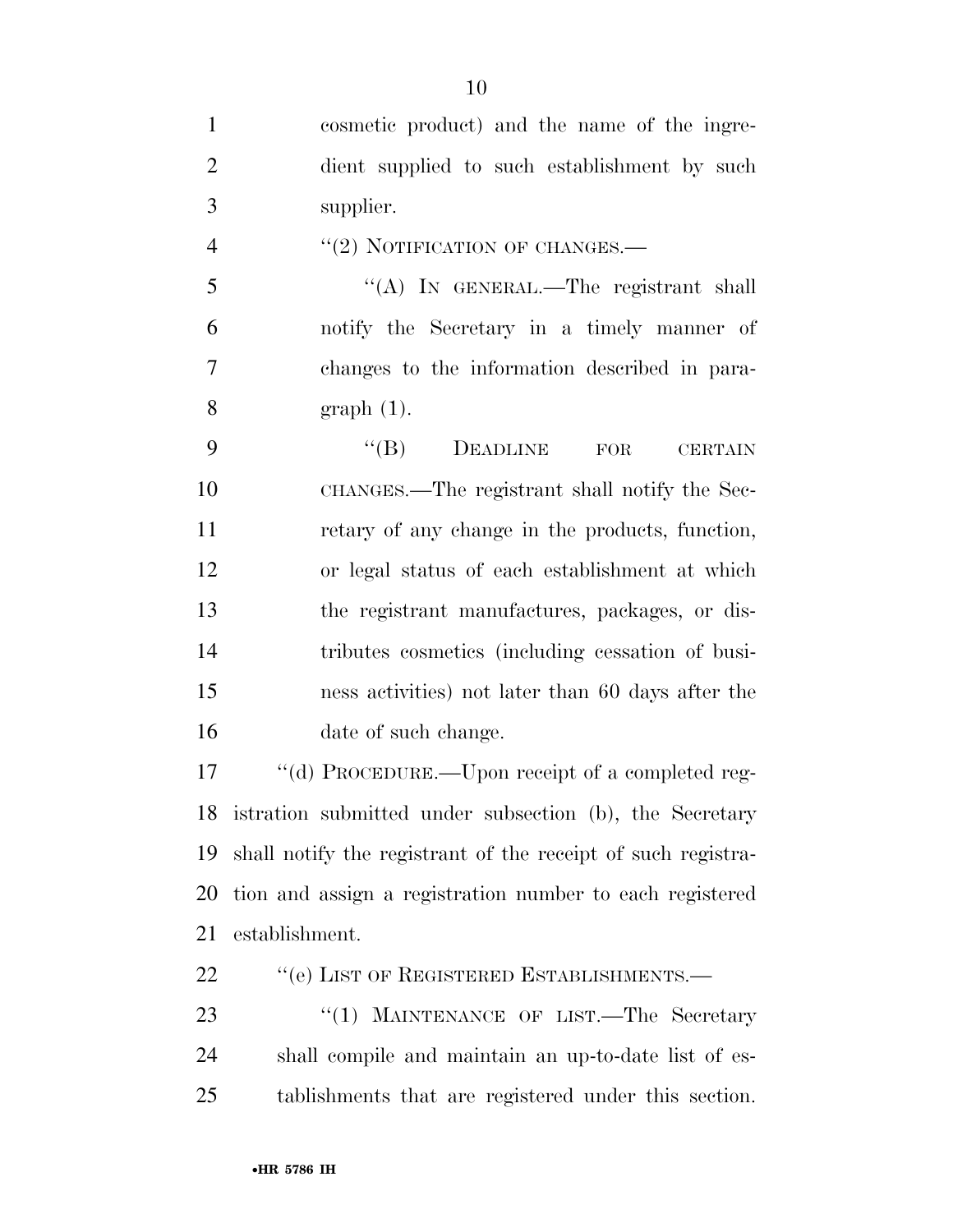| $\mathbf{1}$   | "(2) REMOVAL AND SUSPENSION.—The Sec-                 |
|----------------|-------------------------------------------------------|
| $\overline{2}$ | retary shall remove from the list under paragraph     |
| 3              | $(1)$ the name of any establishment that fails to re- |
| $\overline{4}$ | register in accordance with this section and shall    |
| 5              | treat such removal as a suspension of the establish-  |
| 6              | ment's registration.                                  |
| 7              | $\lq(3)$ APPLICATION OF FOIA.—                        |
| 8              | "(A) LIST.—The list under paragraph $(1)$             |
| 9              | shall be subject to disclosure under section 552      |
| 10             | of title 5, United States Code.                       |
| 11             | "(B) REGISTRATION DOCUMENTS.—Any                      |
| 12             | registration documents submitted pursuant to          |
| 13             | this section shall not be subject to disclosure       |
| 14             | under section 552 of title 5, United States           |
| 15             | Code.                                                 |
| 16             | "(C) OTHER INFORMATION.-Information                   |
| 17             | derived from-                                         |
| 18             | "(i) the list under paragraph $(1)$ ; or              |
| 19             | "(ii) registration documents submitted                |
| <b>20</b>      | pursuant to this section,                             |
| 21             | shall not be subject to disclosure under section      |
| 22             | 552 of title 5, United States Code, except to the     |
| 23             | extent that such information discloses the iden-      |
| 24             | tity or location of a specific registrant.            |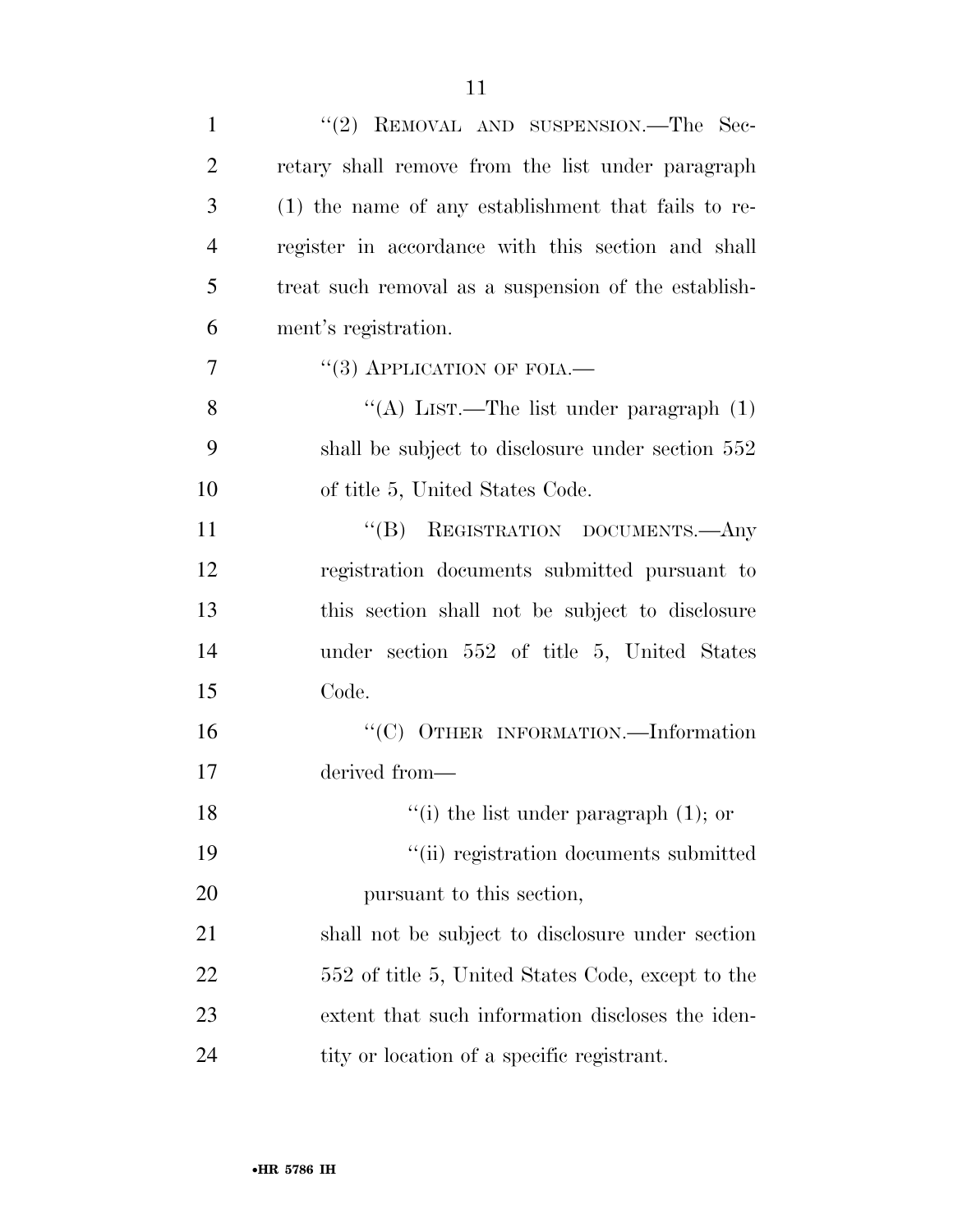''(f) FEE SCHEDULE.—A schedule of fees shall be de- veloped by the Secretary to provide for oversight and en- forcement of this subchapter. The fee structure shall—  $\frac{4}{1}$  be prorated based on the establishment's gross receipts or sales; and ''(2) only be assessed on companies with annual gross receipts or sales of more than \$1,000,000. 8 "(g) REGISTRATION CANCELLATION.—The Secretary may cancel the registration of any establishment under this section—  $\frac{1}{1}$   $\frac{1}{1}$  if the information submitted by the estab- lishment for such registration is incomplete, inac-curate, or out-of-date; or

14  $(2)$  if a registered establishment fails to up- date such information promptly when there is a change in such information.

#### **''SEC. 613. INGREDIENTS LABELS ON COSMETICS.**

 ''(a) IN GENERAL.—The Secretary shall require the label on each package of cosmetics, including cosmetics distributed for retail sale and professional use, to bear a declaration of the name of each ingredient in such cos- metic in descending order of predominance. The Secretary may allow that the declaration of an ingredient present as a contaminant is not required if the contaminant is present at levels below technically feasible detection limits.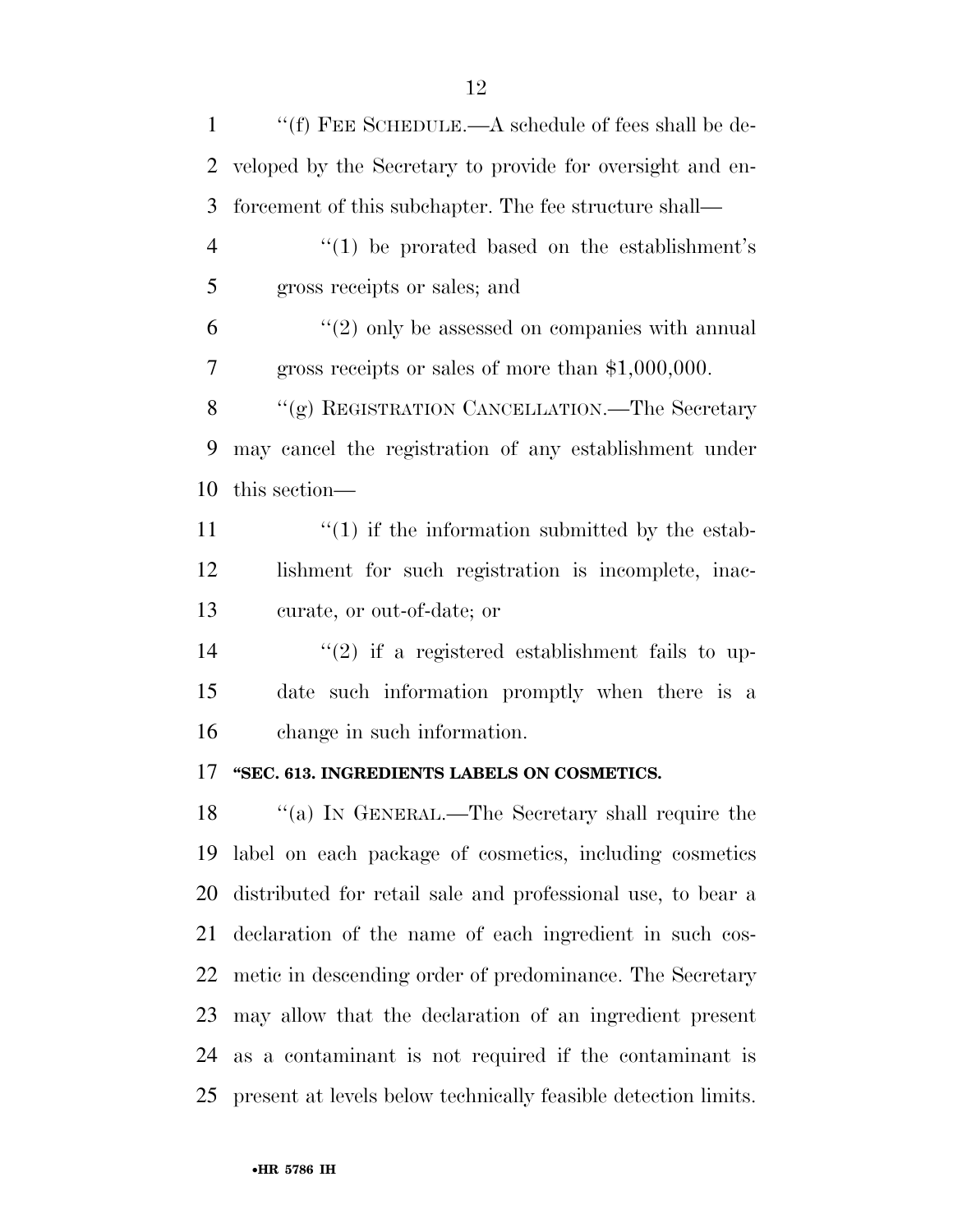''(b) LABELING OF INGREDIENTS IN COSMETICS SOLD THROUGH INTERNET COMMERCE.—Subject to sub-section (d), the Secretary shall require—

 $\frac{1}{1}$  in the case of a cosmetic sold on the Web site of an Internet vendor, that the manufacturers and distributors of such cosmetic provide to such Internet vendor a list of the ingredients of the cos-metic; and

9 ''(2) each Internet vendor to display the list of ingredients of each cosmetic sold by such vendor on 11 the Web site of the vendor.

 ''(c) TRADE SECRETS.—Notwithstanding any other provision of law, an ingredient required to be listed or la- beled under this section shall not have protection as a trade secret.

 ''(d) DEADLINE.—Not later than one year after the date of the enactment of the Safe Cosmetics Act of 2010—

 ''(1) all cosmetics that are available for retail sale shall be labeled in a manner that complies with 21 the requirements under subsection (a); and

22 "(2) manufacturers, distributors, and Internet venders shall comply with the applicable require-ments of subsection (b).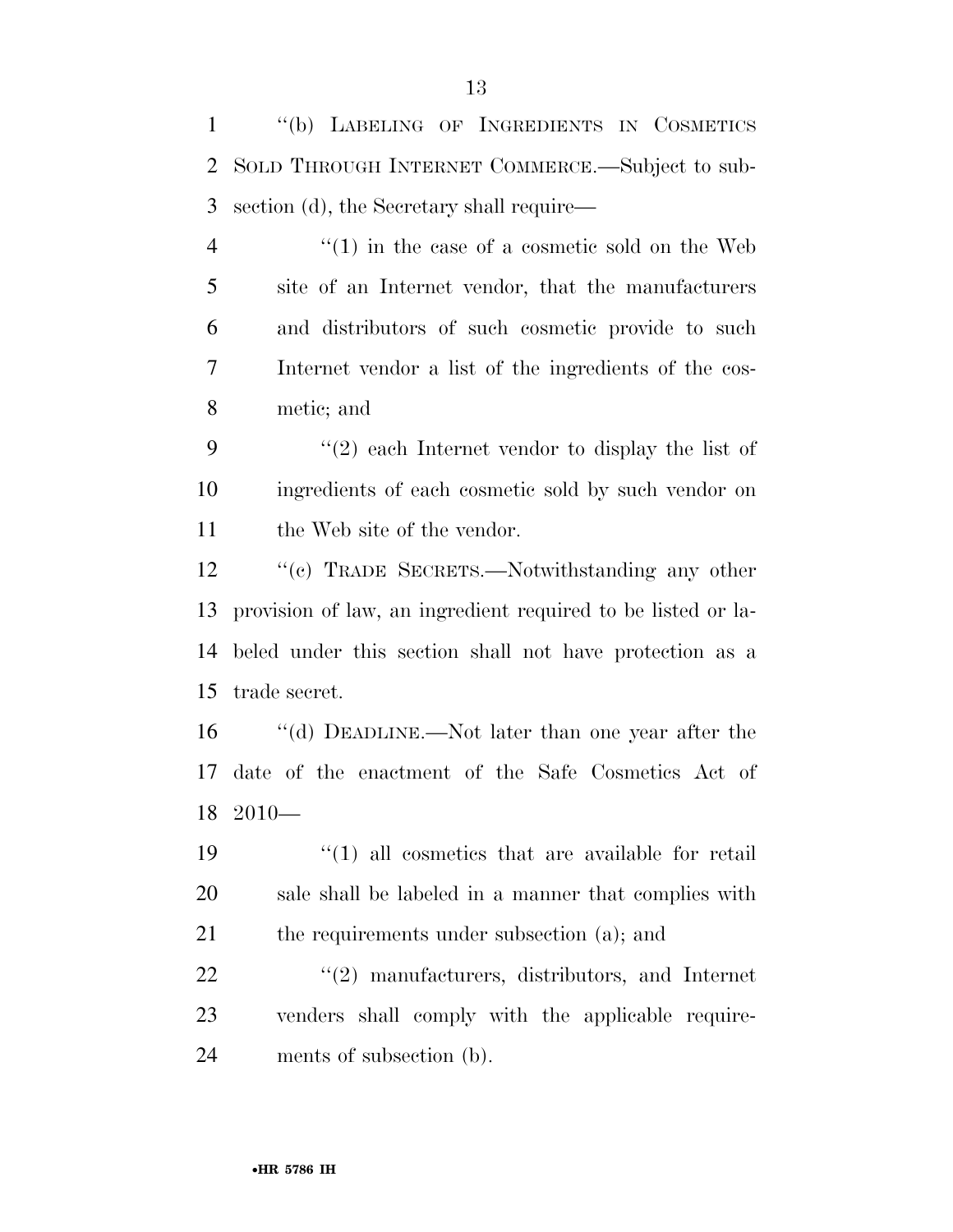DIENT TEST DATA.—

5 "(1) SUBMISSION OF INFORMATION.—

 ''(A) INITIAL SUBMISSION.—Not later than 1 year after the date of the enactment of the Safe Cosmetics Act of 2010, manufacturers and distributors of cosmetics and ingredients shall submit to the Secretary (in an electronic format that the Secretary shall determine) all reason- ably available information in the possession or control of the manufacturer or distributor that has not previously been submitted to the Sec- retary regarding the physical, chemical, and toxicological properties of single or multiple chemicals listed on the cosmetic labels under section 613, including—

- 19  $"(i)$  functions and uses;
- 20  $\frac{1}{1}$  (ii) exposure and fate information;
- 21 ''(iii) tests of finished cosmetics; and 22  $\frac{1}{10}$   $\frac{1}{10}$  any other information used to substantiate the safety of such cosmetics or ingredients.

25 "(B) NEW OR UPDATED INFORMATION.— 26 Not later than 60 days after the date on which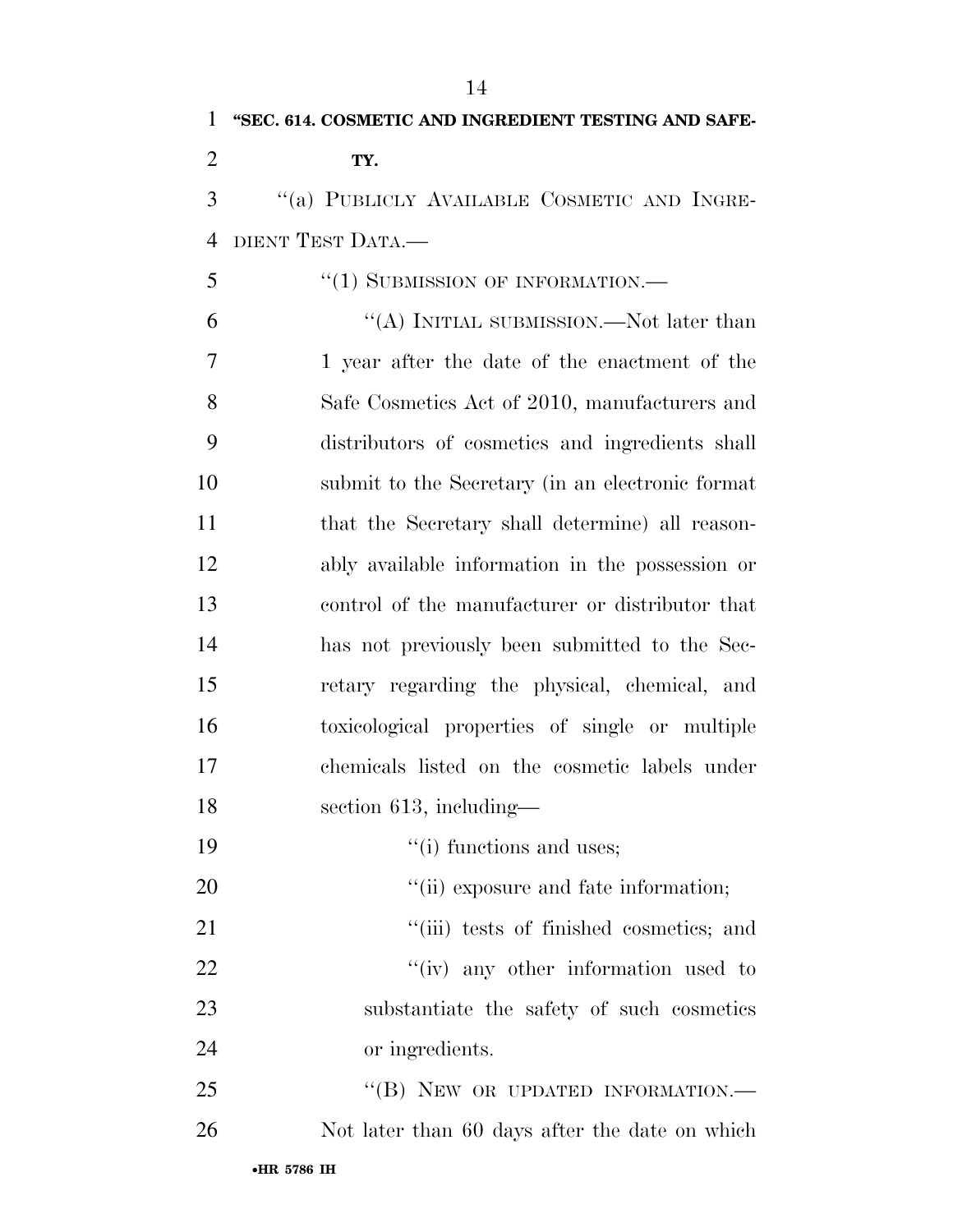| $\mathbf{1}$   | new or updated information that is required              |
|----------------|----------------------------------------------------------|
| $\mathbf{2}$   | under subparagraph (A) becomes available to a            |
| 3              | manufacturer or distributer, such manufacturer           |
| $\overline{4}$ | or distributor shall submit such information to          |
| 5              | the Secretary in the same form and manner as             |
| 6              | information submitted under subparagraph (A).            |
| 7              | "(2) AVAILABILITY OF INFORMATION.—The                    |
| 8              | Secretary shall require that any manufacturer, dis-      |
| 9              | tributor, or marketer of a cosmetic or ingredient (in-   |
| 10             | cluding a fragrance or preservative) make available      |
| 11             | to any entity purchasing the cosmetic or ingredient      |
| 12             | (excluding an individual who is a consumer and who       |
| 13             | is purchasing the cosmetic or ingredient for personal    |
| 14             | use) all available information in the possession or      |
| 15             | control of the manufacturer, distributor, or marketer    |
| 16             | described in paragraph $(1)$ , within 90 days of receipt |
| 17             | of the request from such entity.                         |
| 18             | $(3)$ DATABASE.—                                         |
| 19             | $\lq\lq (A)$<br>INITIAL PUBLICATION.—Not<br>later        |
| 20             | than 12 months after the date of the enactment           |
| 21             | of the Safe Cosmetics Act of 2010, the Sec-              |
| 22             | retary shall publish a comprehensive, publicly           |
| 23             | accessible database containing all non-confiden-         |
| 24             | tial information submitted under paragraph (1).          |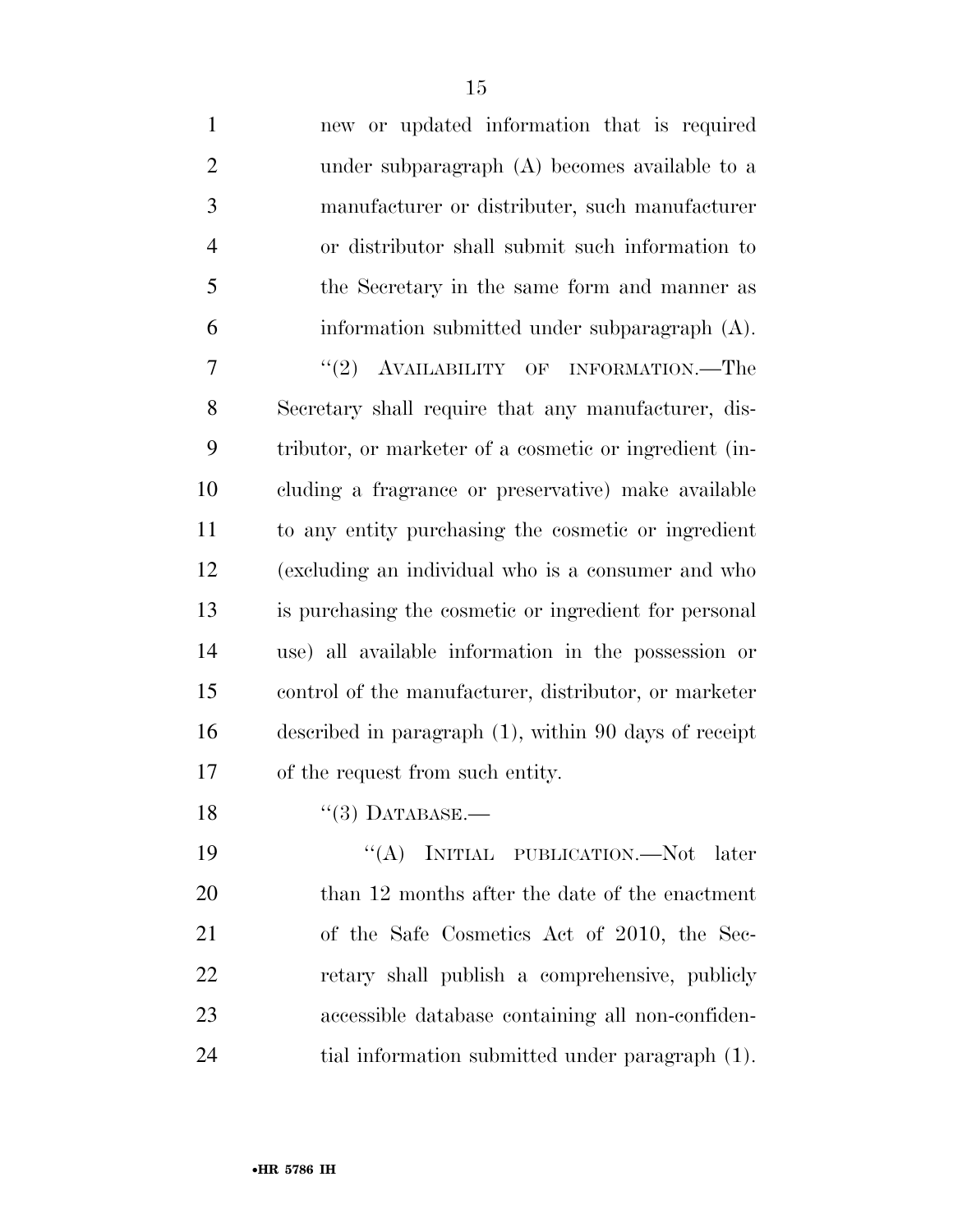| $\mathbf{1}$   | "(B) UPDATES.—Not later than 90 days             |
|----------------|--------------------------------------------------|
| $\overline{2}$ | after the Secretary receives new or updated in-  |
| 3              | formation under paragraph $(1)(B)$ , the Sec-    |
| $\overline{4}$ | retary shall update the database described in    |
| 5              | subparagraph $(A)$ with such information.        |
| 6              | "(b) LISTS OF INGREDIENTS.—                      |
| 7              | "(1) PROHIBITED AND RESTRICTED INGREDI-          |
| 8              | ENTS.                                            |
| 9              | "(A) LIST OF INGREDIENTS THAT ARE                |
| 10             | PROHIBITED OR RESTRICTED.—Not later than         |
| 11             | 2 years after the date of the enactment of the   |
| 12             | Safe Cosmetics Act of 2010, the Secretary shall  |
| 13             | issue, by regulation, a list of ingredients that |
| 14             | are identified by the Secretary as—              |
| 15             | "(i) prohibited ingredients; or                  |
| 16             | "(ii) restricted ingredients.                    |
| 17             | "(B) UPDATES.—The Secretary shall con-           |
| 18             | tinually update the list under subparagraph      |
| 19             | $(A)$ , including when—                          |
| 20             | "(i) determinations under paragraph              |
| 21             | $(3)(D)$ are made; or                            |
| 22             | "(ii) new information becomes avail-             |
| 23             | able demonstrating that an ingredient fails      |
| 24             | to meet the safety standard.                     |
| 25             | "(C) INFORMATION SOURCES.-                       |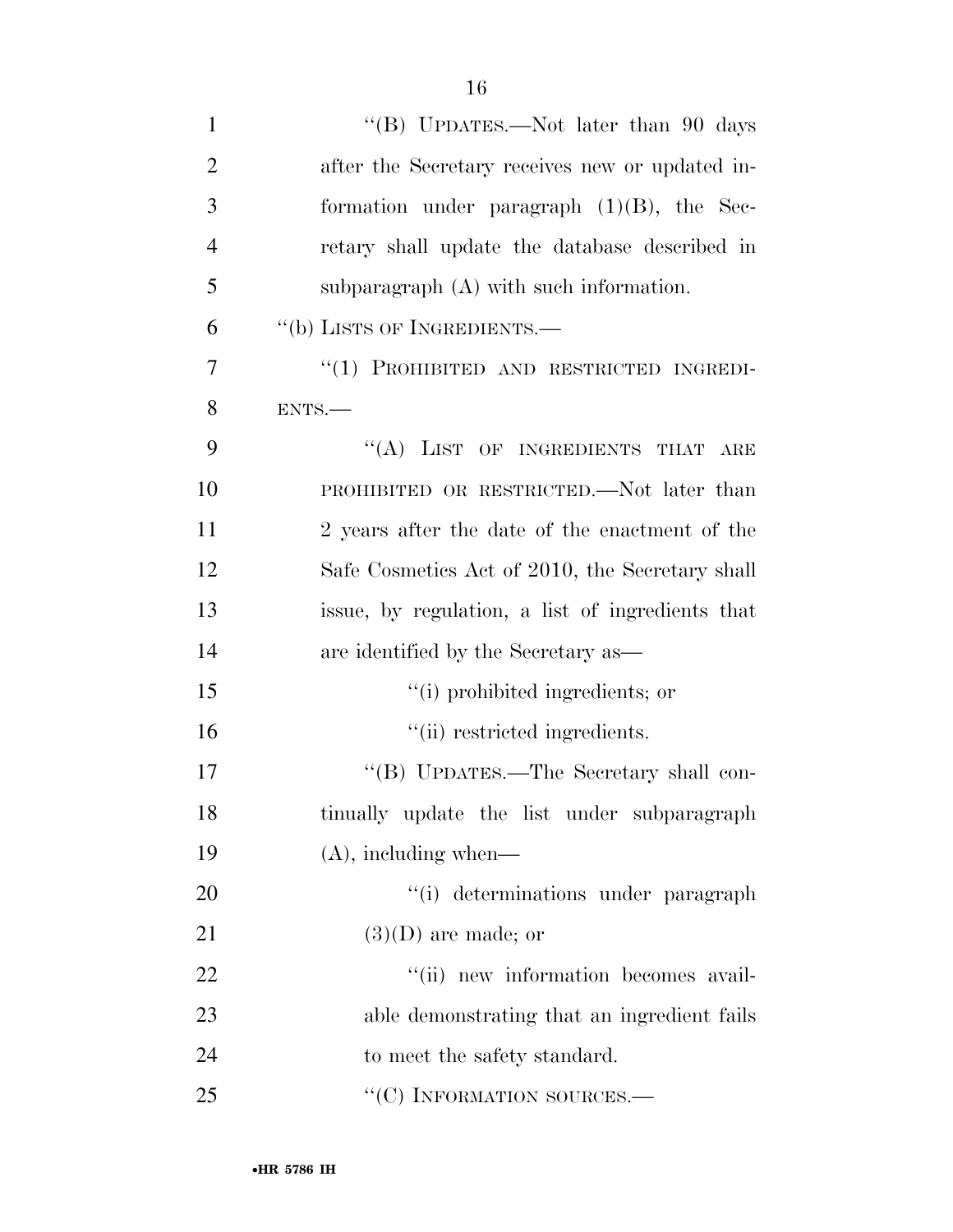| $\mathbf{1}$   | "(i) USE OF AUTHORITATIVE INFOR-                 |
|----------------|--------------------------------------------------|
| $\overline{2}$ | MATION.—The list under subparagraph              |
| 3              | (A) shall contain ingredients that are           |
| $\overline{4}$ | known to be carcinogenic, mutagenic, or          |
| 5              | have reproductive and developmental tox-         |
| 6              | icity, based on information from the Envi-       |
| $\overline{7}$ | ronmental Protection Agency, the Inter-          |
| 8              | national Agency for Research on Cancer,          |
| 9              | the National Toxicity Program through the        |
| 10             | National Institutes of Health, the Cali-         |
| 11             | fornia Environmental Protection Agency,          |
| 12             | and other authoritative international, Fed-      |
| 13             | eral, and State entities (as determined by       |
| 14             | the Secretary).                                  |
| 15             | "(ii) USE OF OTHER INFORMATION                   |
| 16             | sources.—In identifying ingredients for          |
| 17             | purposes of the list under subparagraph          |
| 18             | (A), the Secretary shall use all reasonably      |
| 19             | available information, including new sci-        |
| 20             | entific information and submissions from         |
| 21             | manufacturers and distributors of cos-           |
| 22             | metics.                                          |
| 23             | "(D) PROHIBITED INGREDIENTS.—Ingre-              |
| 24             | dients that are listed as prohibited under sub-  |
| 25             | paragraph (A) shall include all ingredients that |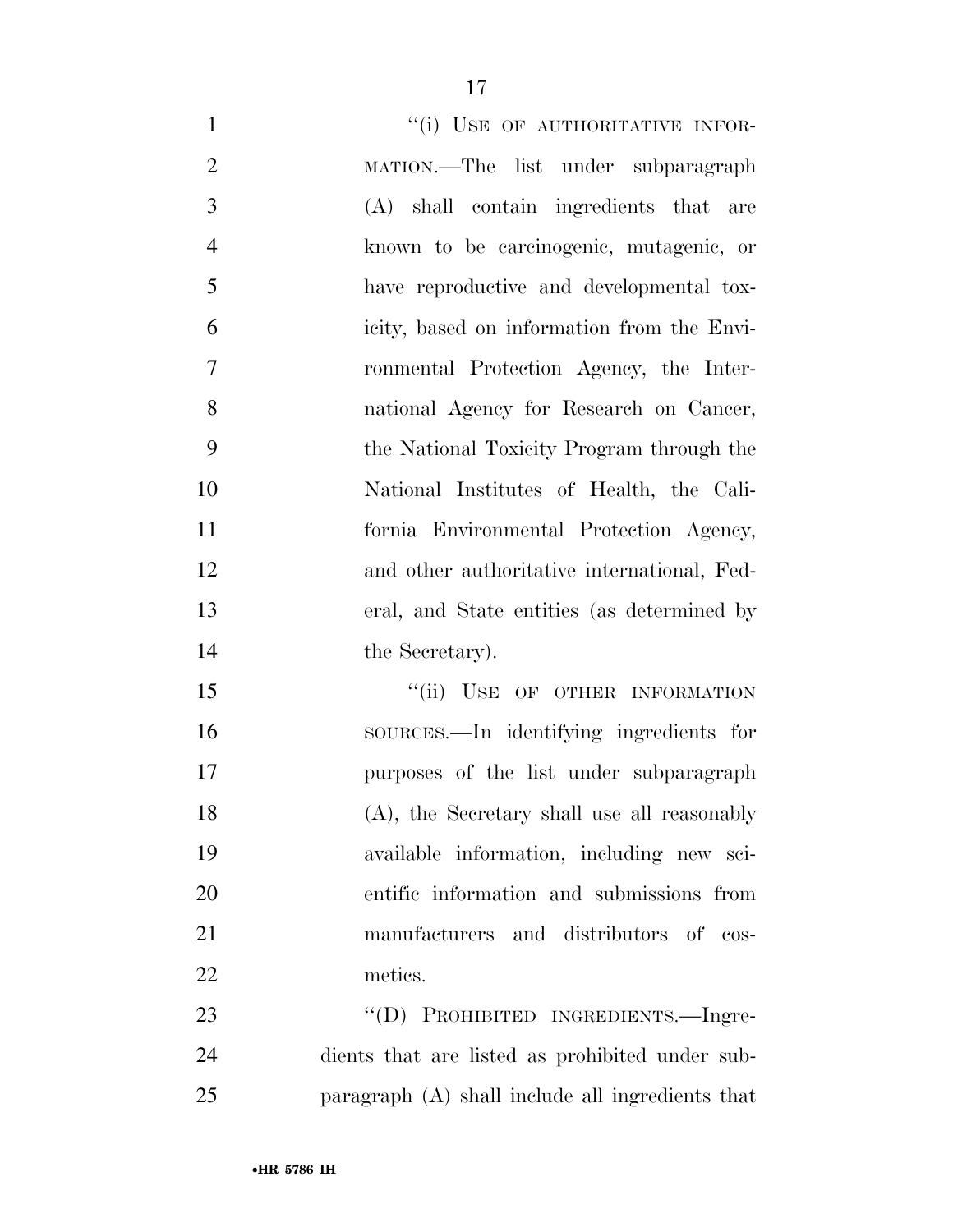| $\mathbf{1}$   | the Secretary determines are unsafe for use in    |
|----------------|---------------------------------------------------|
| $\overline{2}$ | cosmetics in any amount because such ingredi-     |
| 3              | ents fail to meet the safety standard defined in  |
| $\overline{4}$ | section $611(5)$ .                                |
| 5              | "(E) RESTRICTED INGREDIENTS.—Ingre-               |
| 6              | dients that are listed as restricted under sub-   |
| 7              | paragraph (A) shall include all ingredients for   |
| 8              | which the Secretary determines that limits on     |
| 9              | use or concentration are necessary to satisfy the |
| 10             | safety standard defined in section $611(5)$ .     |
| 11             | $``(F)$ INGREDIENTS AND<br><b>COSMETICS</b>       |
| 12             | FOUND TO INDUCE CANCER OR BIRTH DEFECTS           |
| 13             | OR HAVE REPRODUCTIVE OR DEVELOPMENTAL             |
| 14             | TOXICITY.-                                        |
| 15             | PRESUMPTION.—The Secretary<br>``(i)               |
| 16             | shall presume that any ingredient or cos-         |
| 17             | metic that induces cancer or birth defects        |
| 18             | or has reproductive or developmental tox-         |
| 19             | icity when ingested by, inhaled by, or            |
| 20             | dermally applied to a human or an animal          |
| 21             | has failed to meet the safety standard (as        |
| 22             | defined in section $611(5)$ ).                    |
| 23             | ``(ii)<br>REBUTTAL.—The presumption               |
| 24             | under clause (i) may be rebutted only if          |
| 25             | the Secretary determines that the ingre-          |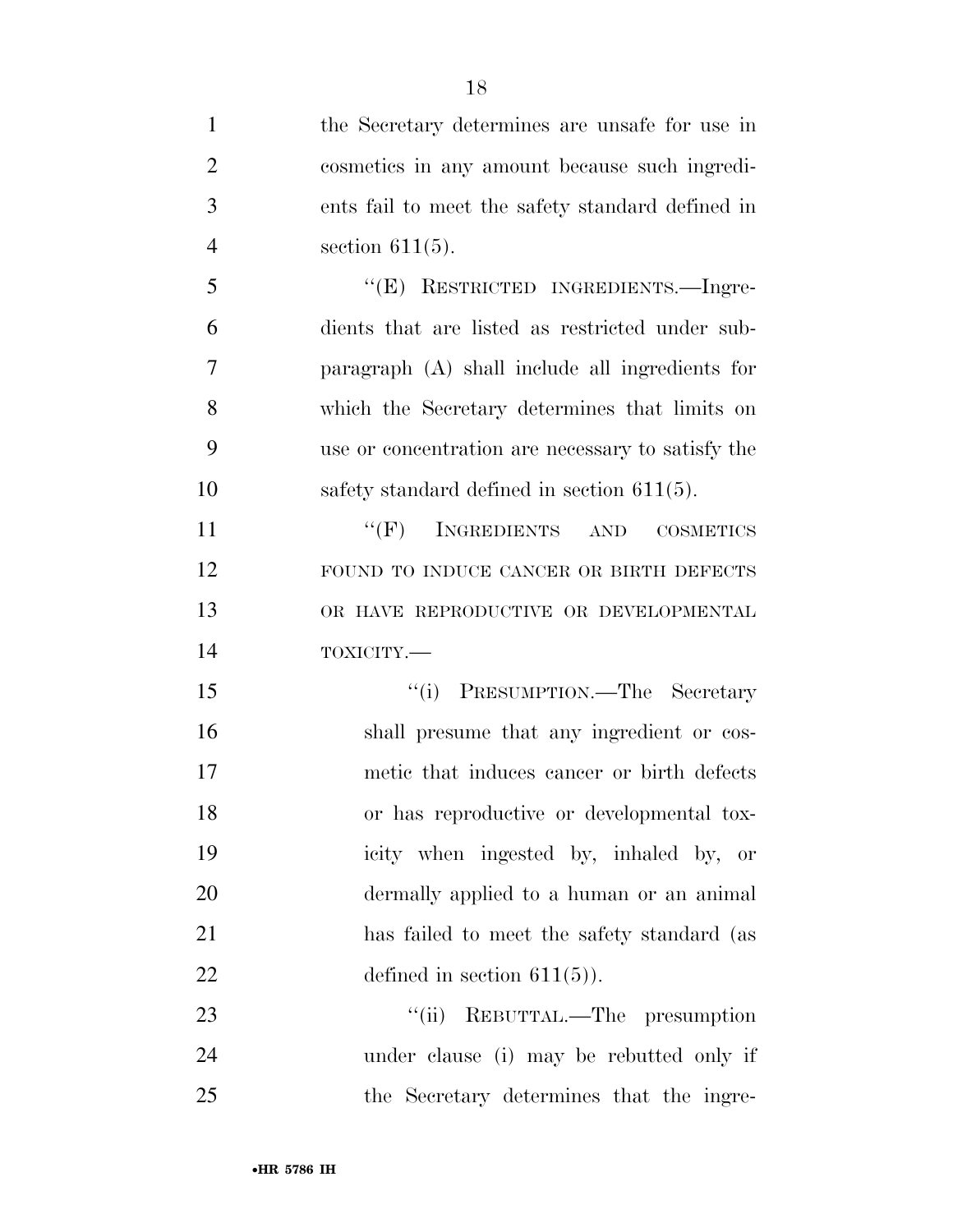| $\mathbf{1}$   | dient or cosmetic meets such safety stand-         |
|----------------|----------------------------------------------------|
| $\overline{2}$ | ard.                                               |
| 3              | "(iii) PUBLIC COMMENT.—The Sec-                    |
| $\overline{4}$ | retary shall solicit public comment before         |
| 5              | making a determination under clause (ii).          |
| 6              | $"(2)$ SAFE WITHOUT LIMITS.—                       |
| 7              | "(A) IN GENERAL.—Not later than 2 years            |
| 8              | after the date of the enactment of the Safe Cos-   |
| 9              | metics Act of 2010, the Secretary shall issue,     |
| 10             | by regulation, a list of ingredients that the Sec- |
| 11             | retary has determined are safe without limits      |
| 12             | for use in cosmetics.                              |
| 13             | "(B) STANDARD FOR<br><b>INCLUSION</b><br>IN        |
| 14             | LIST.—The Secretary may only include an in-        |
| 15             | gredient on the list under subparagraph (A) if     |
| 16             | the Secretary determines that such ingredient      |
| 17             | meets the safety standard (as defined in section   |
| 18             | $611(5)$ regardless of —                           |
| 19             | "(i) the type and form of cosmetic the             |
| 20             | ingredient is used in; or                          |
| 21             | "(ii) the concentration of the ingre-              |
| 22             | dient that is used in a cosmetic.                  |
| 23             | "(C) UPDATE.—The Secretary shall up-               |
| 24             | date the list under subparagraph $(A)$ when new    |
| 25             | information becomes available.                     |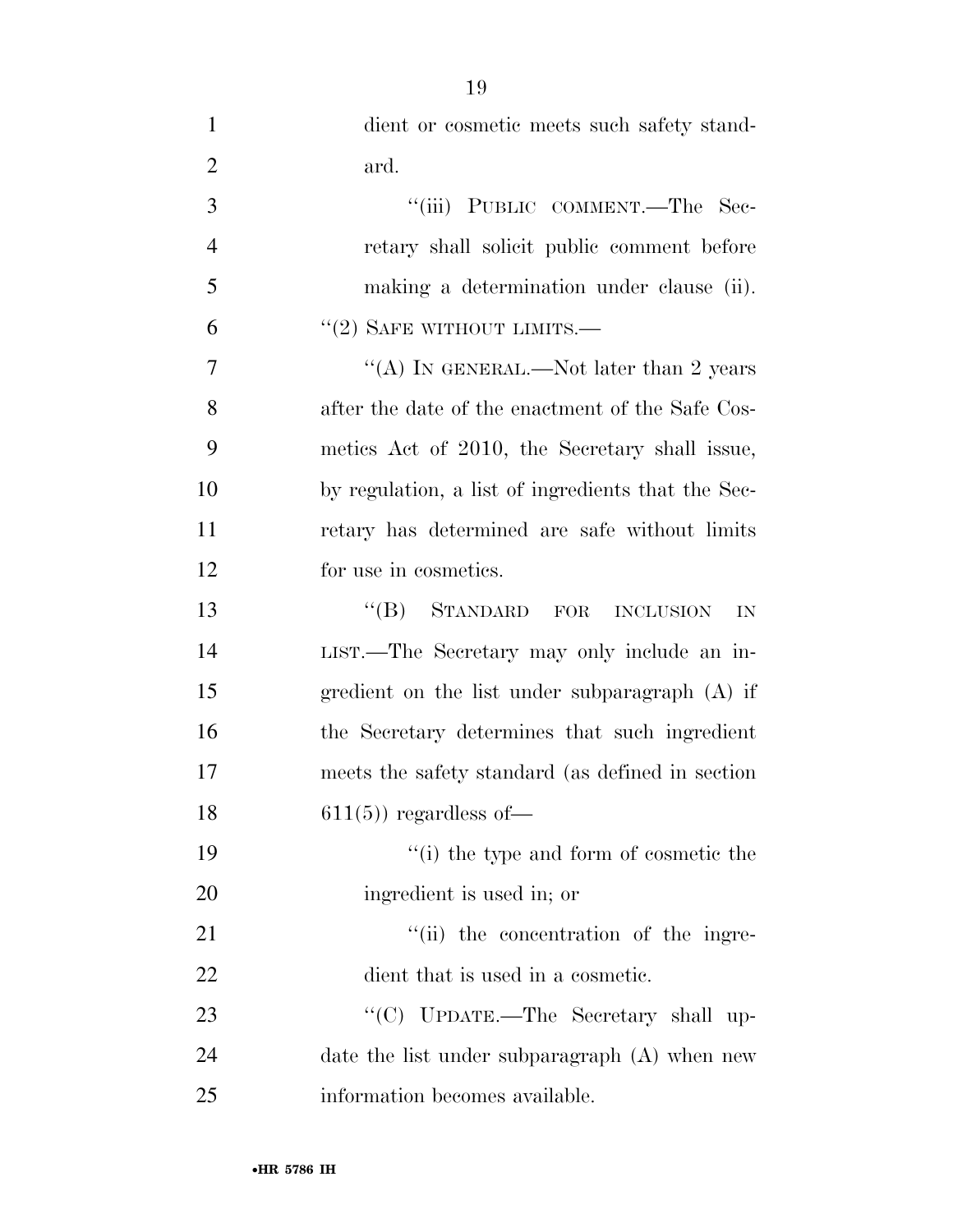| $\mathbf{1}$   | "(D) CONSULTATIONS.—In determining               |
|----------------|--------------------------------------------------|
| $\overline{2}$ | whether a cosmetic or ingredient is safe, the    |
| 3              | Secretary shall consult hazard listings and as-  |
| $\overline{4}$ | from authoritative international,<br>sessments   |
| 5              | Federal, and State entities, including the enti- |
| 6              | ties listed in paragraph $(1)(C)(i)$ .           |
| 7              | "(E) REDETERMINATIONS.—The Secretary             |
| 8              | may redetermine whether a cosmetic or ingre-     |
| 9              | dient distributed in commerce meets the safety   |
| 10             | standard if, in the judgment of the Secretary,   |
| <sup>11</sup>  | new information raises a credible question as to |
| 12             | whether the cosmetic or ingredient continues to  |
| 13             | meet the safety standard.                        |
| 14             | $``(3)$ PRIORITY ASSESSMENT LIST.—               |
| 15             | "(A) IN GENERAL.—Not later than $18$             |
| 16             | months after the date of the enactment of the    |
| 17             | Safe Cosmetics Act of 2010, the Secretary shall  |
| 18             | develop a priority assessment list of not less   |
| 19             | than 300 ingredients—                            |
| 20             | "(i) which cannot be included on the             |
| 21             | restricted and prohibited list under para-       |
| 22             | $graph (1)$ or the safe without limits list      |
| 23             | under paragraph $(2)$ because of a lack of       |
| 24             | authoritative information on the safety of       |
| 25             | the ingredient; and                              |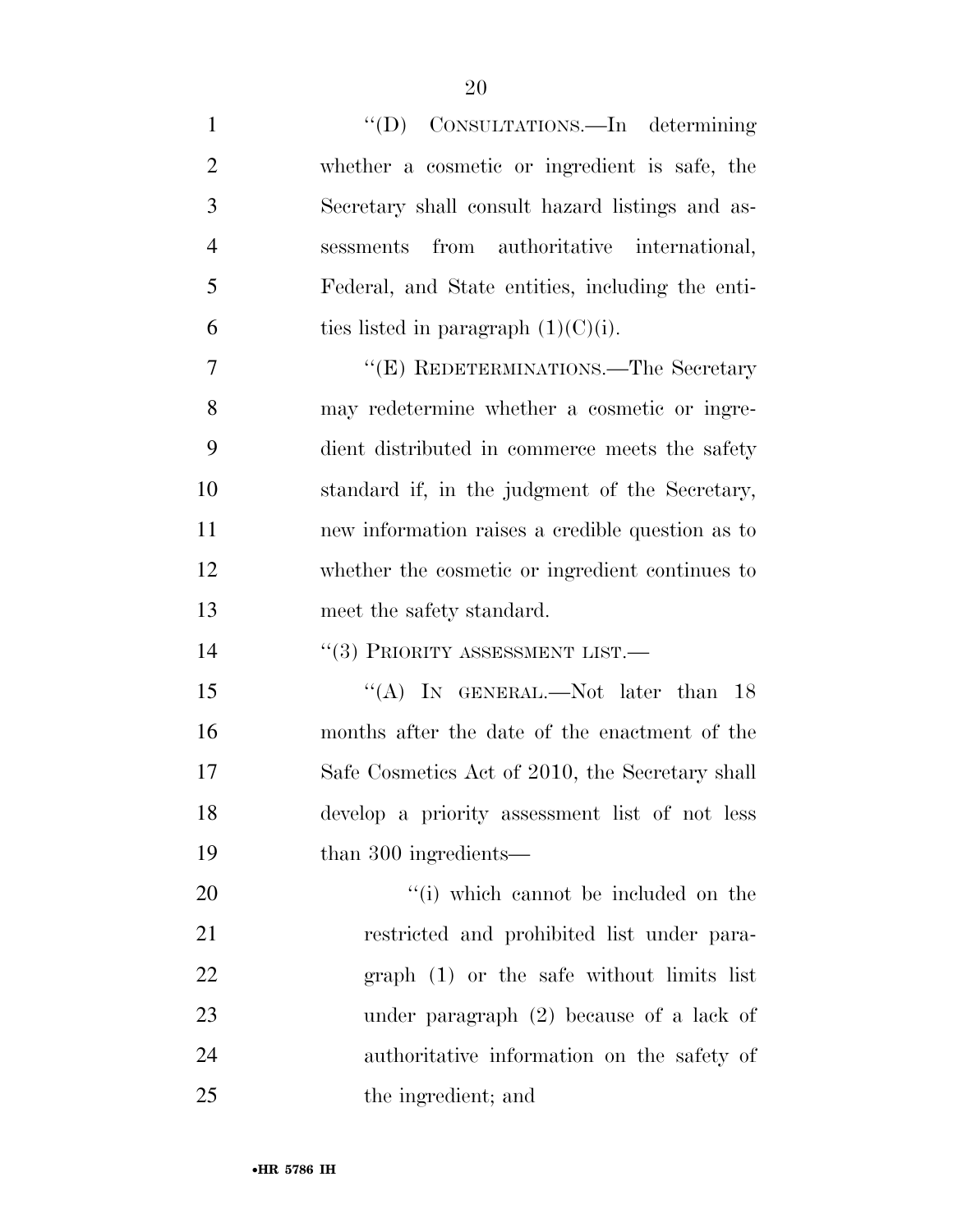$''(ii)$  for which safety determinations 2 under subparagraph (D) shall be made. 3 "(B) ADDITIONAL INGREDIENTS.—The Secretary shall add not less than 100 ingredi- ents to the priority assessment list under sub- paragraph (A) annually until all ingredients that are used in the formulation or manufac- ture of cosmetics have been added to the pri- ority assessment list, the safe without limits list, or the prohibited and restricted list. 11 ""(C) CONSIDERATIONS.—In developing or updating the priority assessment list under this paragraph, the Secretary shall take into ac- count all relevant data with respect to ingredi- ents including whether the ingredients—  $\frac{1}{10}$  react to form harmful byproducts; 17 ''(ii) are found to be present in the 18 body through biomonitoring; ''(iii) are found in drinking water or 20 indoor or outdoor air;  $\frac{1}{\cos(\theta)}$  are a known or suspected neuro- logical or immunological toxicant, res-23 piratory asthmagens, or endocrine disruptor, or have other toxicological con-cerns; or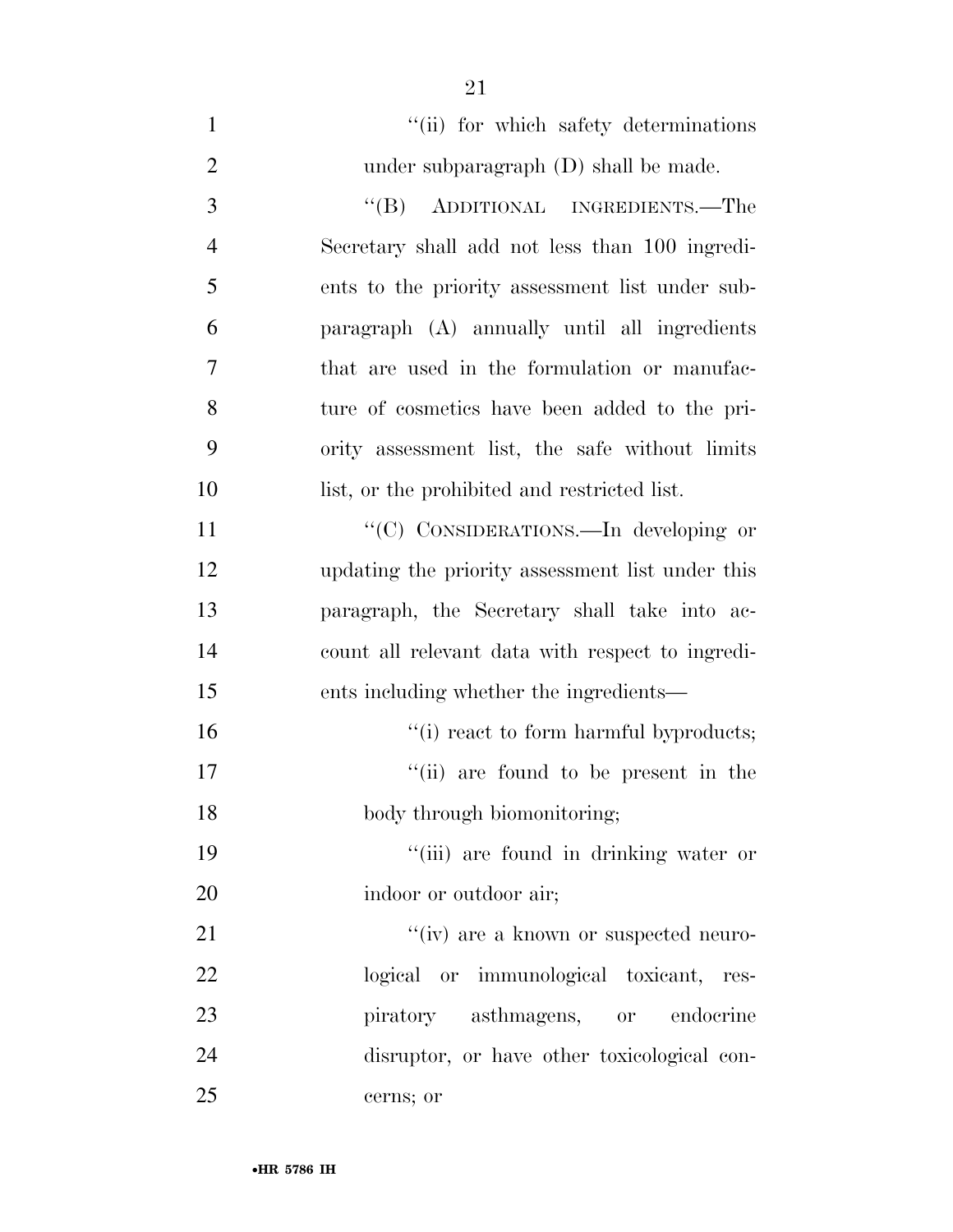| $\mathbf{1}$   | $f'(v)$ persist in the environment or bio-    |
|----------------|-----------------------------------------------|
| $\overline{2}$ | accumulate.                                   |
| 3              | "(D) DETERMINATION OF WHETHER IN-             |
| $\overline{4}$ | GREDIENT MEETS SAFETY STANDARD.—              |
| 5              | "(i) IN GENERAL.—Not later than 24            |
| 6              | months after the date on which an ingre-      |
| 7              | dient is placed on the priority assessment    |
| 8              | list under subparagraph $(A)$ , the Secretary |
| 9              | shall issue, by rule, a determination of—     |
| 10             | $\lq\lq$ whether the ingredient meets         |
| 11             | the safety standard (as defined in sec-       |
| 12             | tion $611(5)$ and can be placed on the        |
| 13             | safe without limits list under para-          |
| 14             | graph $(2)$ ; or                              |
| 15             | $\lq\lq$ (II) whether to include the in-      |
| 16             | gredient in the prohibited and re-            |
| 17             | stricted ingredients list under para-         |
| 18             | graph $(1)$ , to ensure that the safety       |
| 19             | standard is not violated.                     |
| 20             | "(ii) RULEMAKING.—Before issuing              |
| 21             | final regulations under clause (ii), the Sec- |
| 22             | retary shall issue a notice of proposed rule- |
| 23             | making and provide a period of not less       |
| 24             | than 60 days for public comment on the        |
| 25             | proposed regulation, except that a shorter    |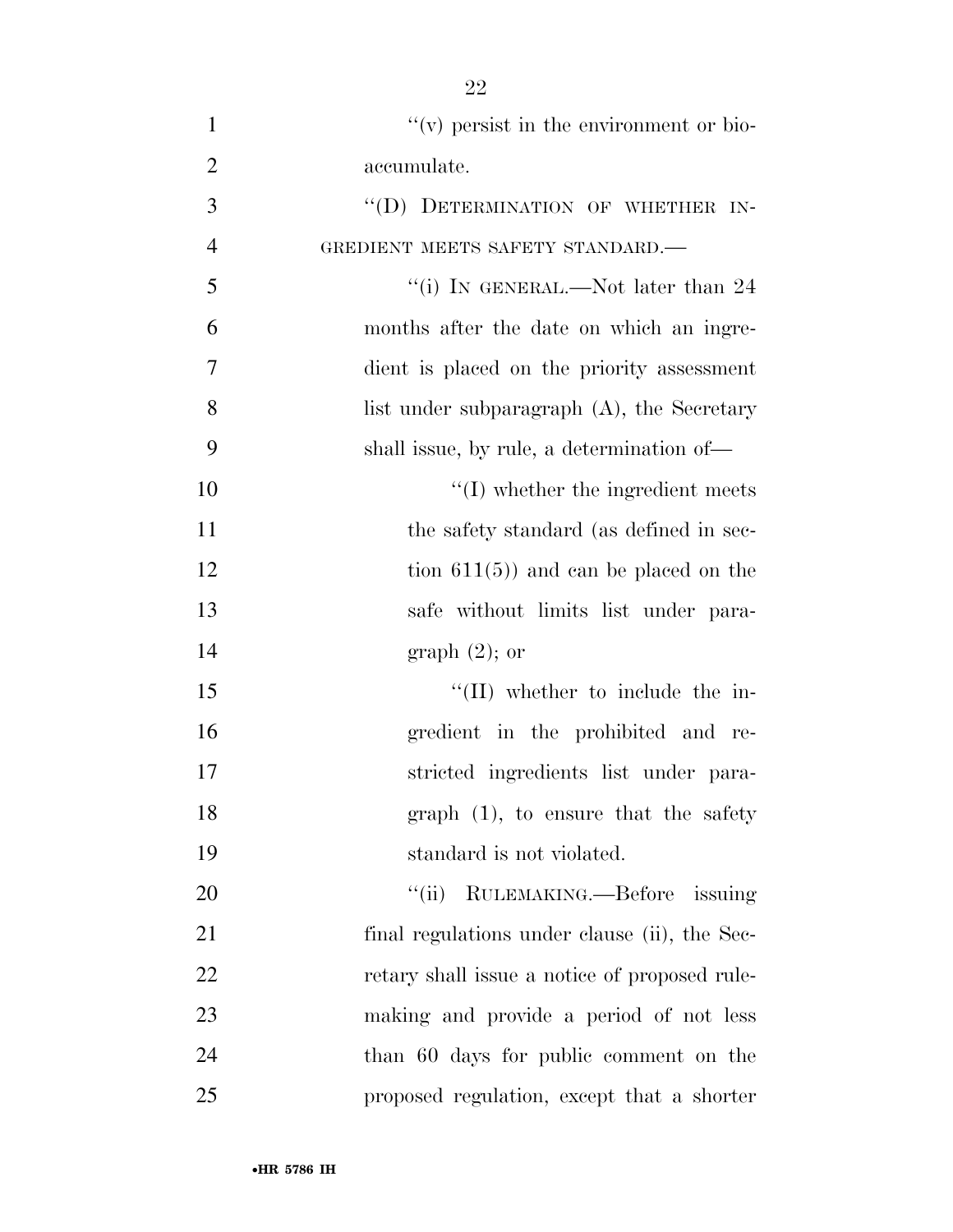period for comment may be provided if the Secretary— ''(I) finds that it would be in the public interest to have a shorter pe- riod; and  $\mathcal{L}$   $\mathcal{L}$  (II) states the reasons for such finding in the notice of proposed rule- making. 9 "(c) MANUFACTURER INFORMATION AND SAFETY TESTING.— 11 "(1) PROVISION OF INFORMATION.—A manu- facturer of an ingredient or cosmetic shall provide to the Secretary, through a statement under paragraph (3), all information required to determine if an in- gredient or cosmetic meets the safety standard. ''(2) MINIMUM DATA REQUIREMENTS AND TEST PROTOCOLS.—Not later than 1 year after the date of the enactment of the Safe Cosmetics Act of 2010, the Secretary shall establish minimum data require- ments and test protocols to be used by manufactur-ers to assess the safety of cosmetic ingredients that

would ensure that statements under paragraph

ard are based on sufficient and reliable data.

(3)(A) regarding compliance with the safety stand-

25 "(3) STATEMENTS.—

•**HR 5786 IH**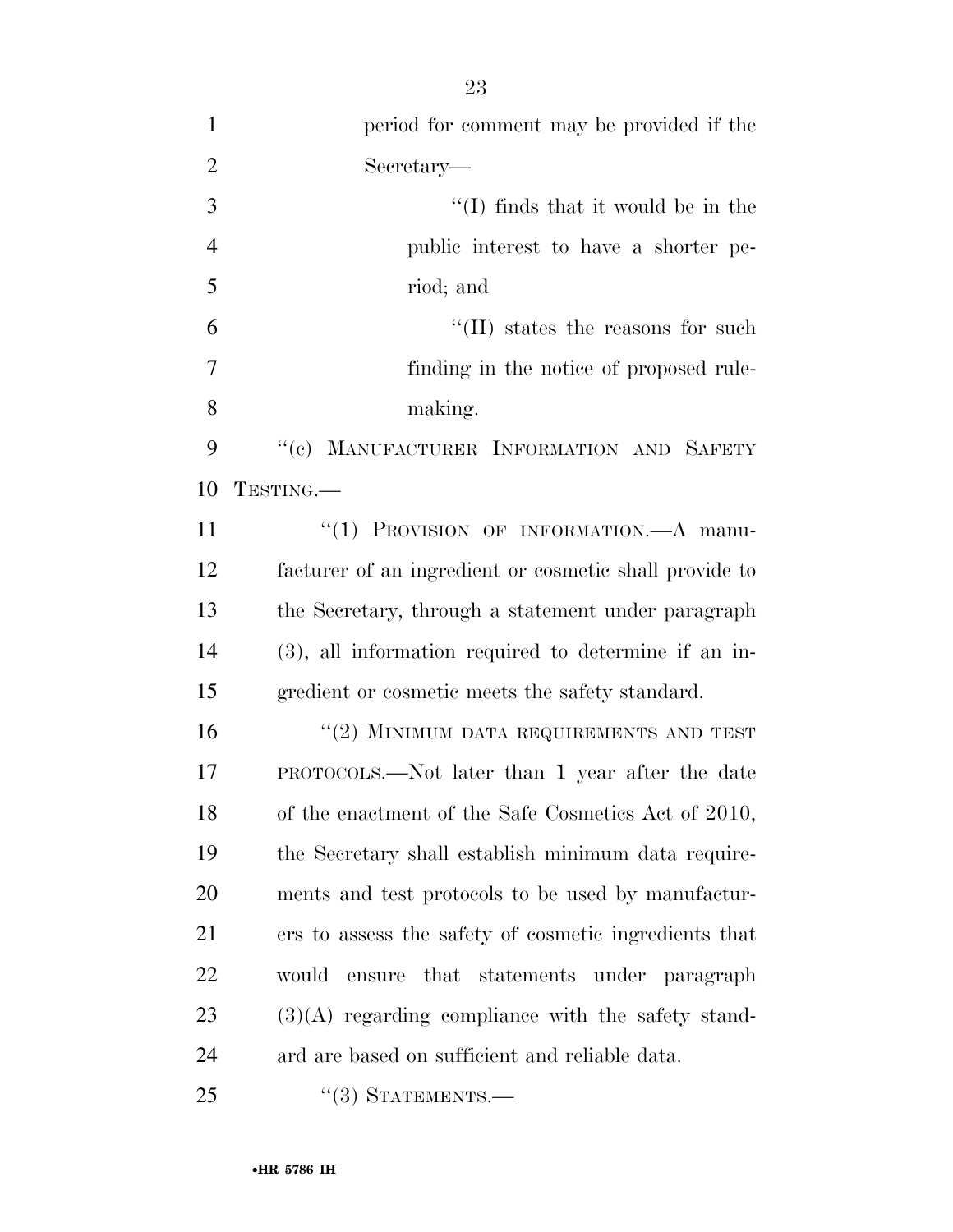| $\mathbf{1}$   | "(A) IN GENERAL.—Not later than $18$               |
|----------------|----------------------------------------------------|
| $\overline{2}$ | months after the date of the enactment of the      |
| 3              | Safe Cosmetics Act of 2010, each manufacturer      |
| $\overline{4}$ | or marketer of a cosmetic shall submit to the      |
| 5              | Secretary a statement signed by the chief exec-    |
| 6              | utive officer of such manufacturer or marketer,    |
| 7              | based on available information after a good        |
| 8              | faith inquiry, that—                               |
| 9              | "(i) the cosmetic and its ingredients              |
| 10             | meet the safety standard; or                       |
| 11             | "(ii) there is insufficient data to de-            |
| 12             | termine whether the cosmetic and its in-           |
| 13             | gredients meet the safety standard.                |
| 14             | "(B) UPDATES.—Each manufacturer or                 |
| 15             | marketer of a cosmetic shall update the state-     |
| 16             | ment under subparagraph (A) when there be-         |
| 17             | comes available significant new information re-    |
| 18             | garding the safety, or lack thereof, of a cos-     |
| 19             | metic or its ingredients.                          |
| 20             | "(4) AUDIT.—The Secretary shall perform an         |
| 21             | annual comprehensive data audit on a statistically |
| 22             | significant number of the statements submitted by  |
| 23             | manufacturers or marketers under paragraph (3).    |
| 24             | "(d) NANOMATERIALS IN COSMETICS.—The Sec-          |
| 25             | retary shall—                                      |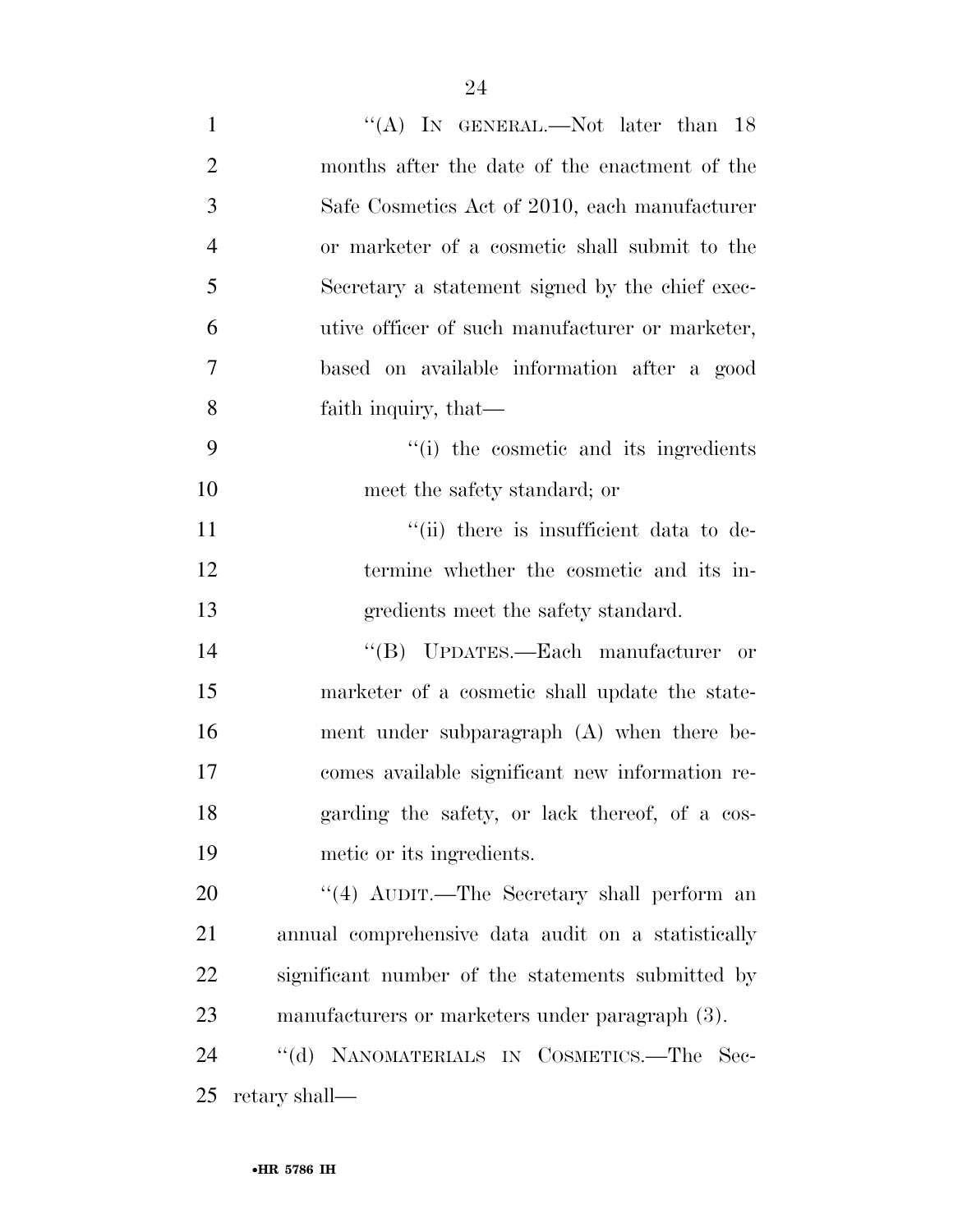$\frac{1}{1}$  monitor developments in the scientific un- derstanding of any adverse health effects related to the use of nanotechnology in the formulation of cos-metics; and

 ''(2) consider scale specific hazard properties of ingredients when conducting or reviewing safety sub-stantiation of cosmetic ingredients.

8 "(e) PRODUCT TESTING AND REVIEW AUDIT.—The Secretary shall conduct annual audits of random samples of cosmetic products to assess or test for acute negative reactions, pathogen hazards, contaminants, or leaching of packaging additives, mislabeling, or other relevant issues of concern (as determined by the Secretary).

#### **''SEC. 615. MARKET RESTRICTIONS.**

15 "(a) FAILURE TO PROVIDE DATA OR MEET SAFETY STANDARD.—No person shall manufacture, import, dis- tribute, or market in commerce a cosmetic or an ingre- dient for use in a cosmetic if the Secretary determines that—

20  $\frac{1}{20}$  (1) the person failed to provide information to the Secretary as required under this subchapter; or 22 ''(2) beginning 180 days after the date on which the Secretary places an ingredient on a list 24 under section  $614(b)(1)$ —

25  $\text{``(A) the ingredient}$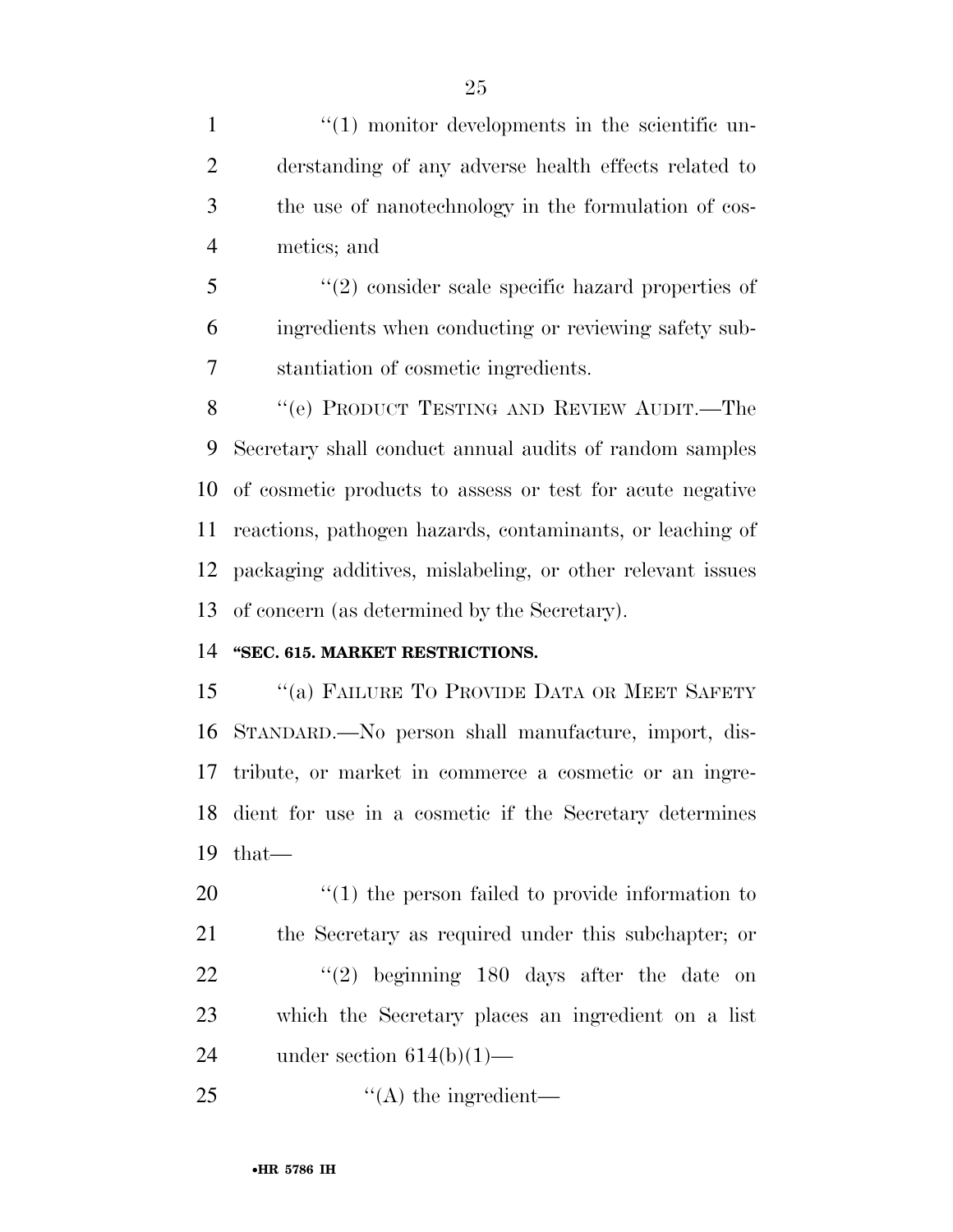| $\mathbf{1}$   | "(i) is on the list under section                              |
|----------------|----------------------------------------------------------------|
| $\overline{2}$ | $614(b)(1)(A)(i)$ ; or                                         |
| 3              | "(ii) is a cosmetic containing an in-                          |
| $\overline{4}$ | gredient on such list;                                         |
| 5              | $\lq\lq$ the ingredient is on the list under                   |
| 6              | section $614(b)(1)(A)(ii)$ and is being used in a              |
| 7              | cosmetic in a manner that violates the limit on                |
| 8              | use or concentration of such ingredient under                  |
| 9              | section $614(b)(1)(E)$ .                                       |
| 10             | "(b) FAILURE OF SECRETARY TO ACT.—                             |
| 11             | "(1) ISSUANCE OF PENDING NOTIFICATION.—If                      |
| 12             | the Secretary fails to act by an applicable deadline           |
| 13             | under section 614, a manufacturer or marketer of               |
| 14             | an ingredient affected by the failure to act shall             |
| 15             | issue to the Secretary, the public, and each known             |
| 16             | customer of the ingredient a written notice that a             |
| 17             | determination by the Secretary of the safety of the            |
| 18             | ingredient for use in cosmetics is pending.                    |
| 19             | "(2) PROHIBITED USE.—If, by the last day of                    |
| 20             | the 5 year period beginning on the date on which an            |
| 21             | ingredient is placed on the priority assessment list           |
| 22             | under section $614(b)(3)$ , the Secretary has not made         |
| 23             | determination under such section<br>concerning<br>$\mathbf{a}$ |
| 24             | whether such ingredient meets the safety standard,             |
| 25             | the ingredient may not be—                                     |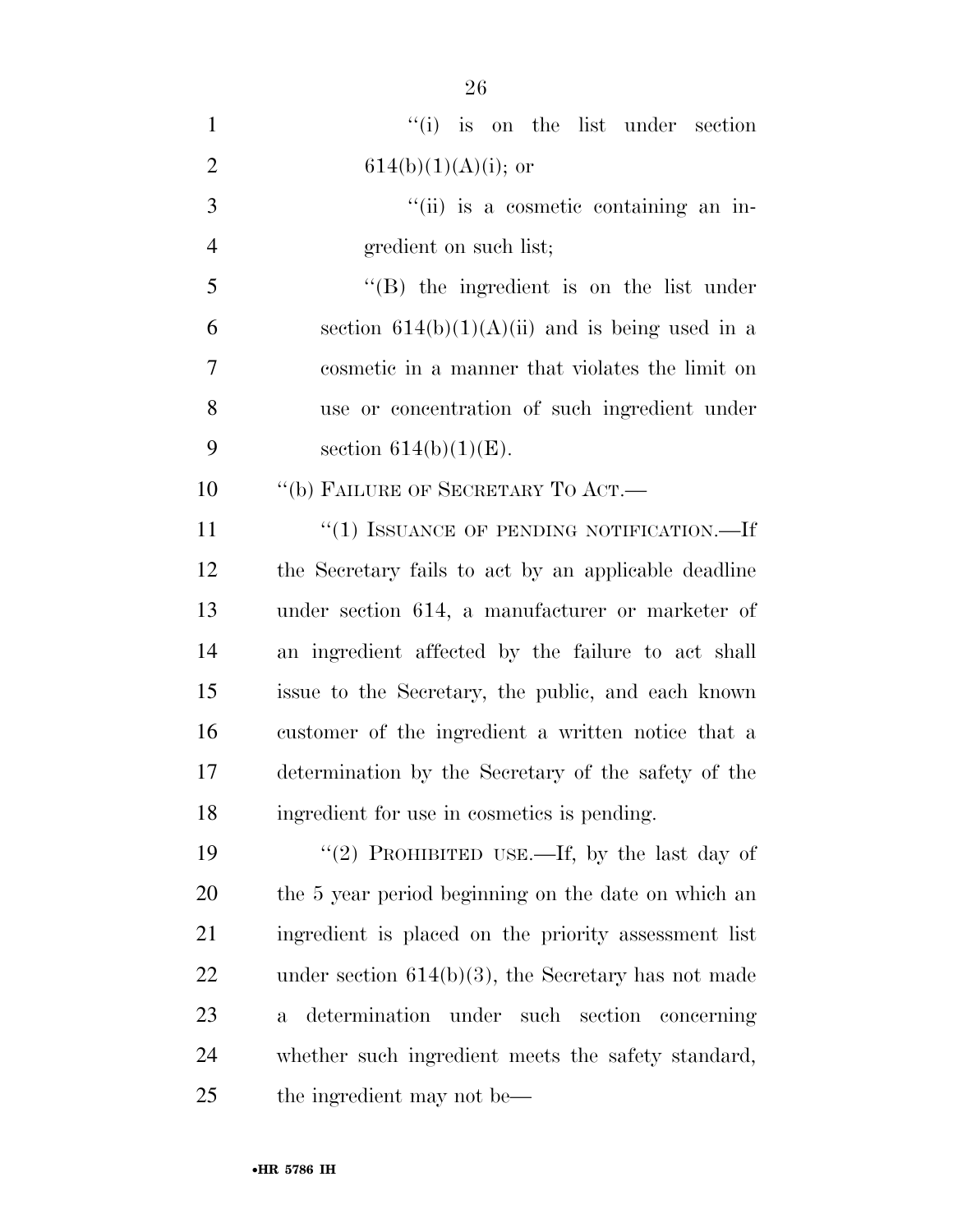| $\mathbf{1}$   | $\lq\lq$ (A) used in cosmetics; or                     |
|----------------|--------------------------------------------------------|
| $\overline{2}$ | "(B) manufactured, imported, distributed,              |
| 3              | or marketed for use in cosmetics.                      |
| $\overline{4}$ | "SEC. 616. NOTIFICATION, NONDISTRIBUTION, AND RECALL   |
| 5              | COS-<br>ADULTERATED OR MISBRANDED<br>OF                |
| 6              | <b>METICS.</b>                                         |
| $\overline{7}$ | "(a) NOTIFICATION, NONDISTRIBUTION, AND RE-            |
| 8              | CALL OF ADULTERATED OR MISBRANDED COSMETICS.-          |
| 9              | "(1) IN GENERAL.—A responsible party that              |
| 10             | has reason to believe that a cosmetic, when intro-     |
| 11             | duced into or while in interstate commerce, or while   |
| 12             | held for sale (regardless of whether such sale is the  |
| 13             | first sale of such cosmetic) after shipment in inter-  |
| 14             | state commerce, is adulterated or misbranded in a      |
| 15             | manner that presents a reasonable probability that     |
| 16             | the use or exposure to the cosmetic (or an ingredient  |
| 17             | or component used in any such cosmetic) will cause     |
| 18             | a threat of serious adverse health consequences or     |
| 19             | death to humans shall, as soon as practicable, notify  |
| 20             | the Secretary of the identity and location of the cos- |
| 21             | metic.                                                 |
| 22             | "(2) MANNER OF NOTIFICATION.—Notification              |
| 23             | under paragraph (1) shall be made in such manner       |

 and by such means as the Secretary may require by regulation or guidance.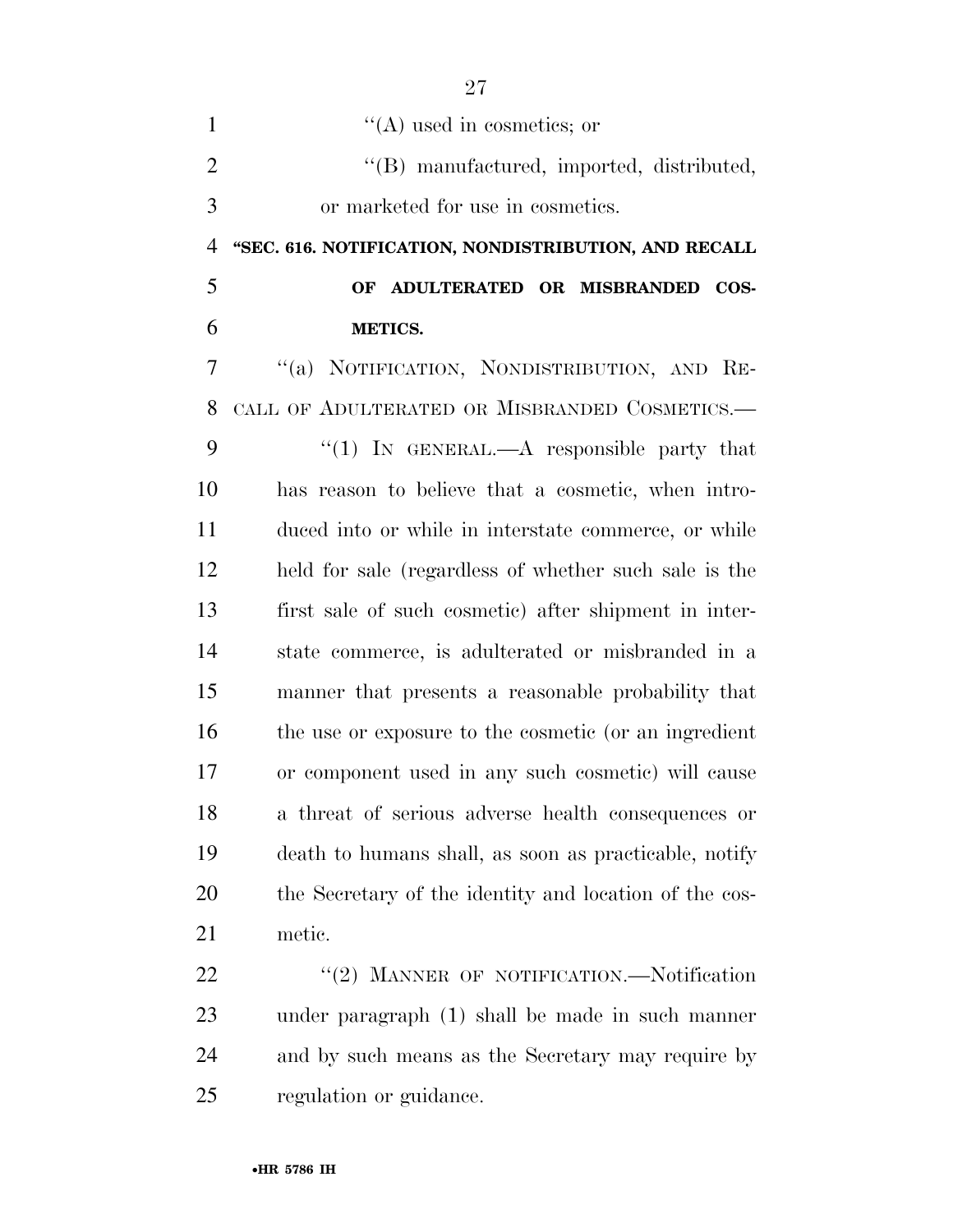| $\mathbf{1}$   | "(3) RESPONSIBLE PARTY DEFINED.—For pur-                    |
|----------------|-------------------------------------------------------------|
| $\overline{2}$ | poses of this subsection, the term 'responsible party'      |
| 3              | means a manufacturer, packager, retailer, or dis-           |
| $\overline{4}$ | tributor of the cosmetic.                                   |
| 5              | "(b) VOLUNTARY RECALL.—The Secretary may re-                |
| 6              | quest that any person who distributes a cosmetic that the   |
| 7              | Secretary has reason to believe is adulterated, misbranded, |
| 8              | or otherwise in violation of this Act voluntarily—          |
| 9              | $\lq(1)$ recall such cosmetic; and                          |
| 10             | $\lq(2)$ provide for notice, including to individuals       |
| 11             | as appropriate, to persons who may be affected by           |
| 12             | the recall.                                                 |
| 13             | "(c) ORDER TO CEASE DISTRIBUTION.—                          |
| 14             | "(1) IN GENERAL.—If the Secretary has reason                |
| 15             | to believe that—                                            |
| 16             | "(A) the use of, or exposure to, a cosmetic                 |
| 17             | may cause serious adverse health consequences               |
| 18             | or death to humans;                                         |
| 19             | $\lq$ (B) the cosmetic is misbranded; or                    |
| 20             | $\lq\lq$ (C) the cosmetic is manufactured, pack-            |
| 21             | aged, or distributed by an unregistered facility;           |
| 22             | the Secretary shall have the authority to issue an          |
| 23             | order requiring any person who distributes such cos-        |
| 24             | metic to immediately cease distribution of such cos-        |
| 25             | metic.                                                      |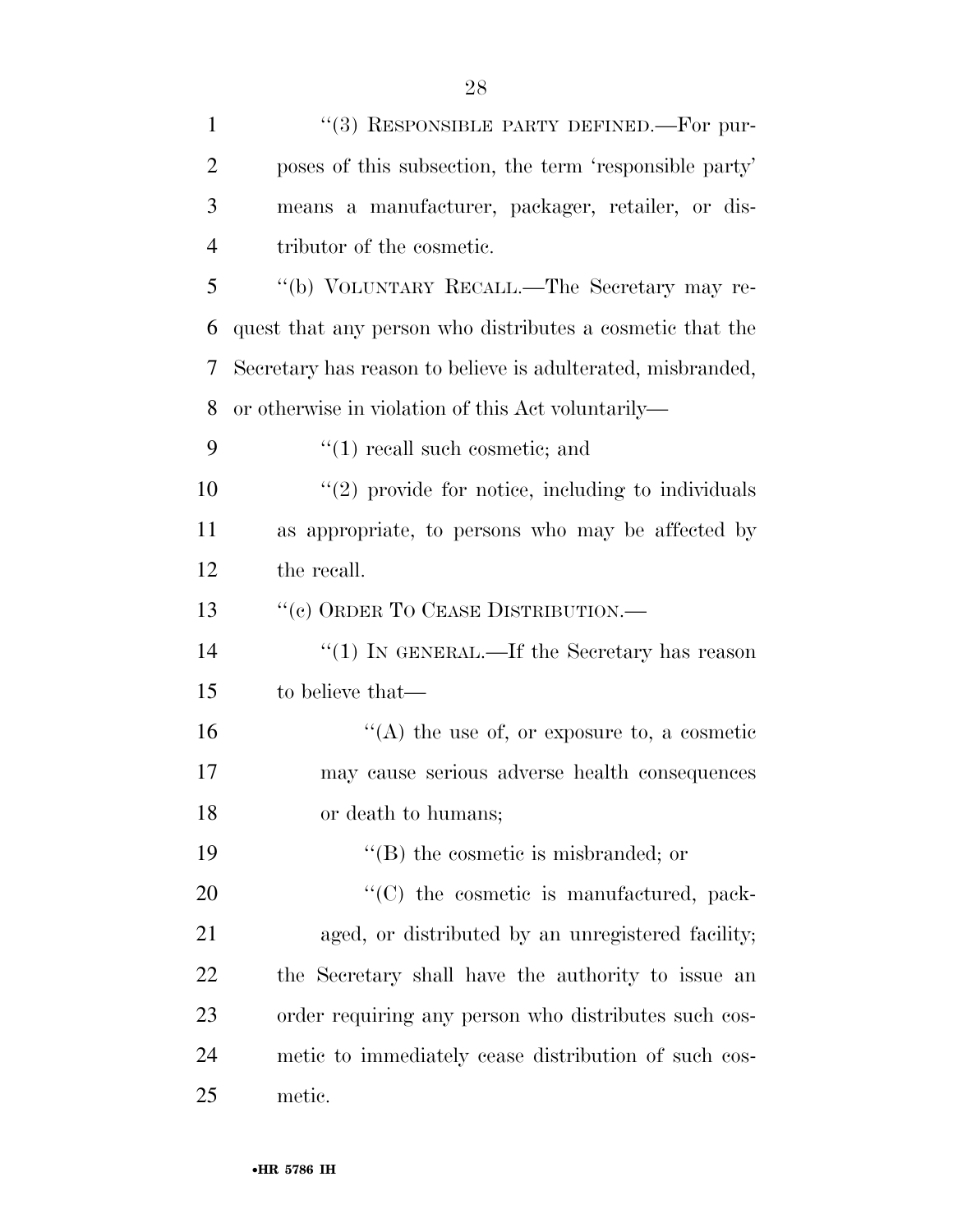| $\mathbf{1}$   | "(2) ACTION FOLLOWING ORDER.—Any person                |
|----------------|--------------------------------------------------------|
| $\overline{2}$ | who is subject to an order under paragraph (1) shall   |
| 3              | immediately cease distribution of such cosmetic and    |
| $\overline{4}$ | provide notification as required by such order, and    |
| 5              | may appeal such order to the Secretary within 24       |
| 6              | hours of the issuance of such order. Such appeal       |
| 7              | may include a request for an informal hearing and      |
| 8              | a description of any efforts to recall such cosmetic   |
| 9              | undertaken voluntarily by the person, including after  |
| 10             | a request under subsection (b). Except as provided     |
| 11             | in subsection (e), an informal hearing shall be held   |
| 12             | as soon as practicable, but not later than 5 calendar  |
| 13             | days, or less as determined by the Secretary, after    |
| 14             | such an appeal is filed, unless the parties jointly    |
| 15             | agree to an extension. After affording an oppor-       |
| 16             | tunity for an informal hearing, the Secretary shall    |
| 17             | determine whether the order should be amended to       |
| 18             | require a recall of such cosmetic. If, after providing |
| 19             | an opportunity for such a hearing, the Secretary de-   |
| 20             | termines that inadequate grounds exist to support      |
| 21             | the actions required by the order, the Secretary shall |
| 22             | vacate the order.                                      |
|                |                                                        |

23 ''(d) ORDER TO RECALL.—

24 ''(1) AMENDMENT.—Except as provided under subsection (e), if after providing an opportunity for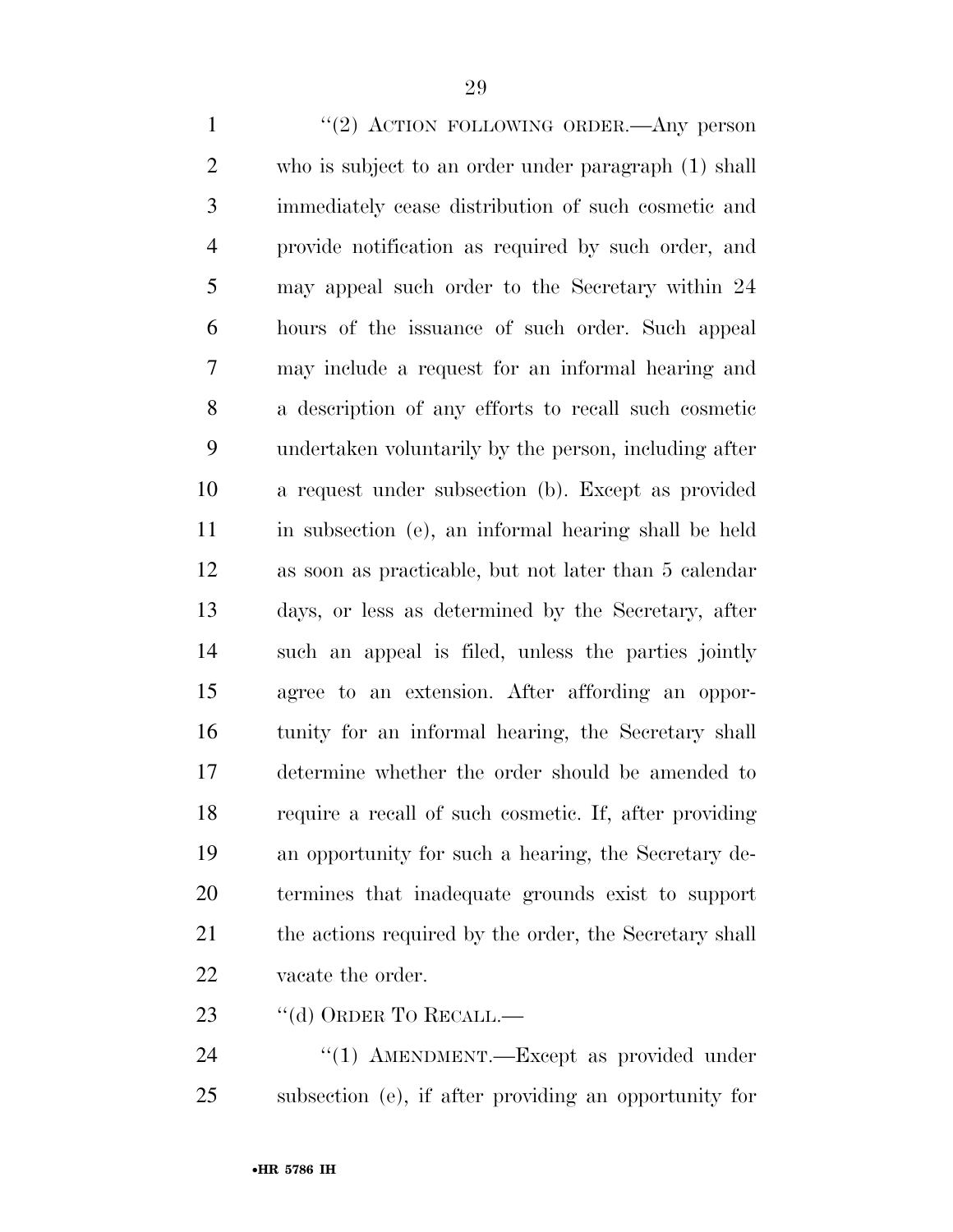| $\mathbf{1}$   | an informal hearing under subsection $(c)(2)$ , the      |
|----------------|----------------------------------------------------------|
| $\overline{2}$ | Secretary determines that the order should be            |
| 3              | amended to include a recall of the cosmetic with re-     |
| $\overline{4}$ | spect to which the order was issued, the Secretary       |
| 5              | shall amend the order to require a recall.               |
| 6              | "(2) CONTENTS.—An amended order under                    |
| 7              | paragraph $(1)$ shall—                                   |
| 8              | "(A) specify a timetable in which the recall             |
| 9              | will occur;                                              |
| 10             | $\lq\lq$ require periodic reports to the Sec-            |
| 11             | retary describing the progress of the recall; and        |
| 12             | $\lq\lq$ (C) provide for notice, including to indi-      |
| 13             | viduals as appropriate, to persons who may be            |
| 14             | affected by the recall.                                  |
| 15             | In providing for such notice, the Secretary may          |
| 16             | allow for the assistance of health professionals, State  |
| 17             | or local officials, or other individuals designated by   |
| 18             | the Secretary.                                           |
| 19             | NONDELEGATION. An amended<br>(3)<br>order                |
| 20             | under this subsection shall be ordered by the Sec-       |
| 21             | retary or an official designated by the Secretary. An    |
| 22             | official may not be so designated unless the official    |
| 23             | is the director of the district under this Act in which  |
| 24             | the cosmetic involved is located, or is an official sen- |
| 25             | ior to such director.                                    |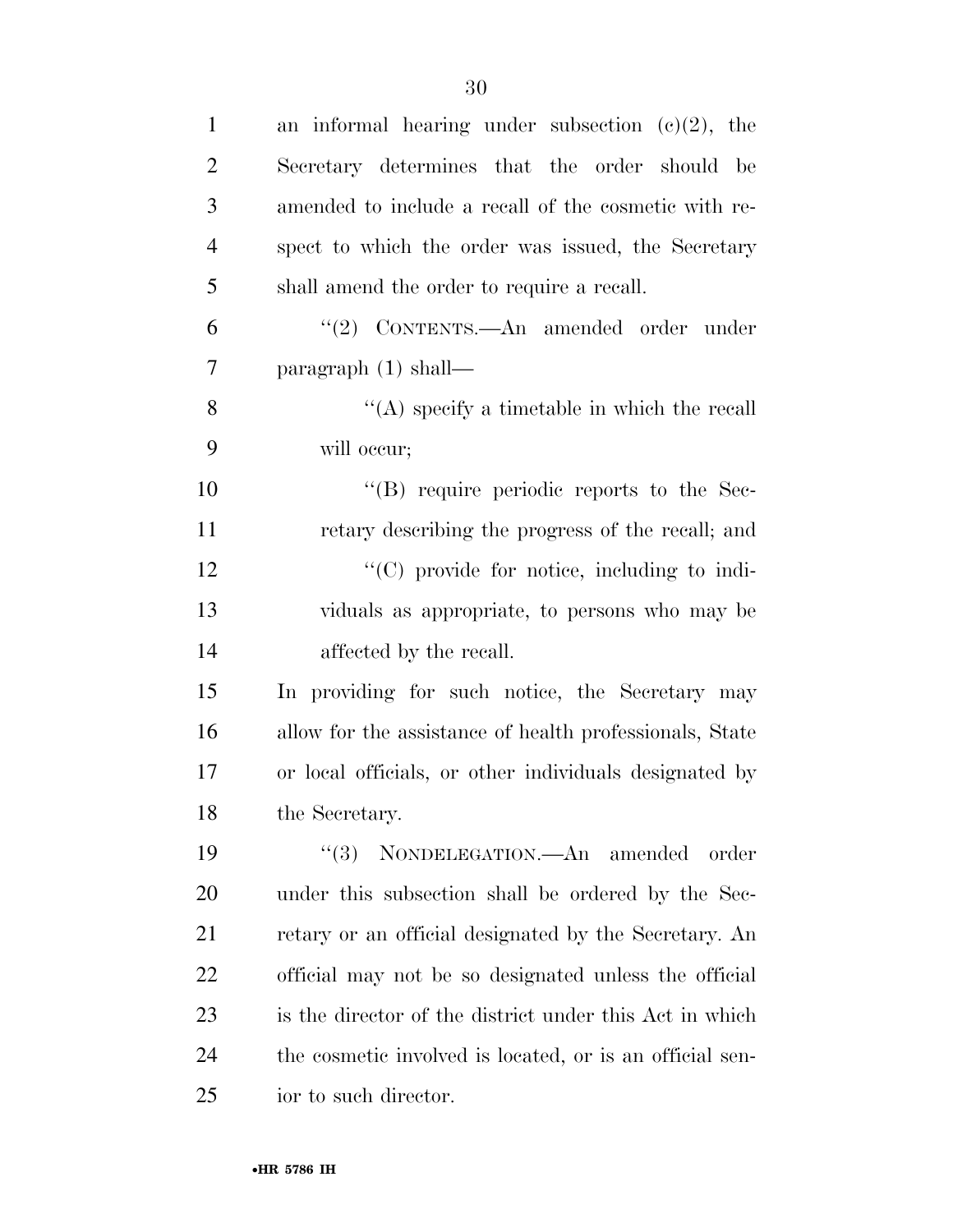| $\mathbf{1}$   | "(e) EMERGENCY RECALL ORDER.-                        |
|----------------|------------------------------------------------------|
| $\overline{2}$ | "(1) IN GENERAL.—If the Secretary has cred-          |
| 3              | ible evidence or information that a cosmetic subject |
| $\overline{4}$ | to an order under subsection (c) presents an immi-   |
| 5              | nent threat of serious adverse health consequences   |
| 6              | or death to humans, the Secretary may issue an       |
| $\overline{7}$ | order requiring any person who distributes such cos- |
| 8              | metic-                                               |
| 9              | "(A) to immediately recall such cosmetic;            |
| 10             | and                                                  |
| 11             | $\lq\lq (B)$ to provide for notice, including to in- |
| 12             | dividuals as appropriate, to persons who may be      |
| 13             | affected by the recall.                              |
| 14             | "(2) ACTION FOLLOWING ORDER.—Any person              |
| 15             | who is subject to an emergency recall order under    |
| 16             | this subsection shall immediately recall such cos-   |
| 17             | metic and provide notification as required by such   |
| 18             | order, and may appeal within 24 hours<br>after       |
| 19             | issuance such order to the Secretary. An informal    |
| 20             | hearing shall be held as soon as practicable but not |
| 21             | later than 5 calendar days, or less as determined by |
| 22             | the Secretary, after such an appeal is filed, unless |
| 23             | the parties jointly agree to an extension. After af- |
| 24             | fording an opportunity for an informal hearing, the  |
| 25             | Secretary shall determine whether the order should   |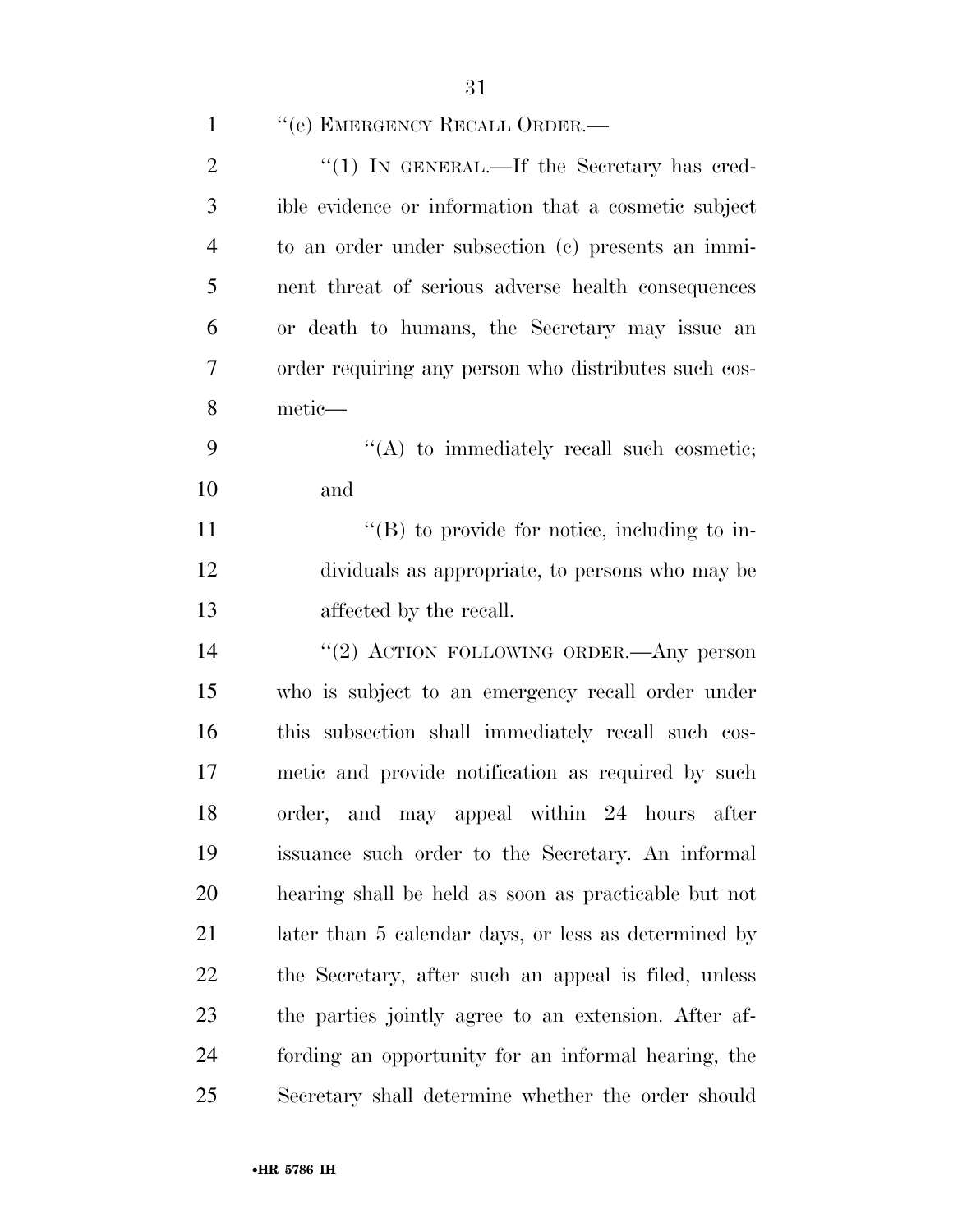1 be amended pursuant to subsection  $(d)(1)$ . If, after providing an opportunity for such a hearing, the Secretary determines that inadequate grounds exist to support the actions required by the order, the Secretary shall vacate the order.

 ''(3) NONDELEGATION.—An order under this subsection shall be issued by the Commissioner of Food and Drugs, the Principal Deputy Commis- sioner, or the Associate Commissioner for Regu- latory Affairs of the Food and Drug Administration. ''(f) NOTICE TO CONSUMERS AND HEALTH OFFI- CIALS.—The Secretary shall, as the Secretary determines to be necessary, provide notice of a recall order under this section to consumers to whom the cosmetic was, or may have been, distributed and to appropriate State and local health officials.

 ''(g) SAVINGS CLAUSE.—Nothing contained in this section shall be construed as limiting the authority of the Secretary to issue an order to cease distribution of, or to recall, a cosmetic under any other provision of this Act. **''SEC. 617. PETITIONS.** 

 ''(a) IN GENERAL.—The Secretary shall complete and publish a review, and, if appropriate, immediately re- vise related, relevant information, including ingredient lists, ingredient restrictions or prohibitions, or ingredient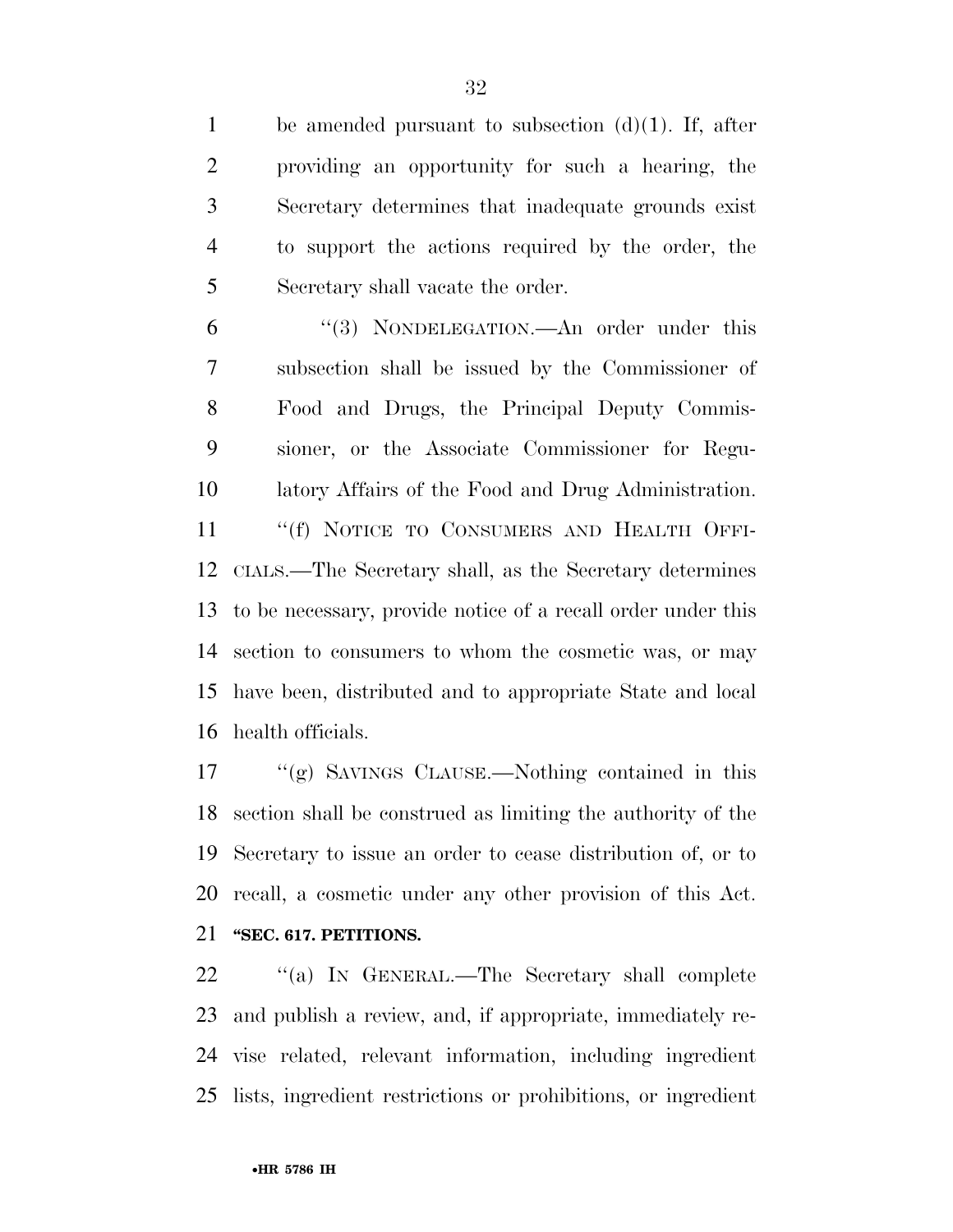or cosmetic safety determinations, not later than 180 days after the date on which the Secretary receives from any individual or entity a reasonable petition—

 $\frac{4}{1}$  ''(1) to prohibit or restrict an ingredient for use in cosmetics and list such ingredient on the list 6 under section  $614(b)(1)$ ;

 $7 \t$  (2) to remove an ingredient from the list of in- gredients that are safe without limits under section 9 614(b)(2); or

 $\frac{10}{20}$  ''(3) to add an ingredient to the priority assess-11 ment list under section 614(b)(3).

 ''(b) REASONABLE PETITION.—Not later than one year after the date of the enactment of this Act, the Sec- retary shall issue rules specifying the criteria which the Secretary will use to determine if a petition submitted under this section is a reasonable petition.

#### **''SEC. 618. COSMETIC AND INGREDIENT STATEMENTS.**

 ''(a) IN GENERAL.—Each establishment engaged in the manufacture of a cosmetic intended to be marketed in the United States shall submit electronically to the Sec- retary for each cosmetic manufactured in the establish- ment that is intended to be marketed in the United States a statement containing—

  $\qquad$   $\qquad$   $\qquad$   $\qquad$   $\qquad$   $\qquad$   $\qquad$   $\qquad$   $\qquad$   $\qquad$   $\qquad$   $\qquad$   $\qquad$   $\qquad$   $\qquad$   $\qquad$   $\qquad$   $\qquad$   $\qquad$   $\qquad$   $\qquad$   $\qquad$   $\qquad$   $\qquad$   $\qquad$   $\qquad$   $\qquad$   $\qquad$   $\qquad$   $\qquad$   $\qquad$   $\qquad$   $\qquad$   $\qquad$   $\qquad$   $\qquad$  turing establishment where the cosmetic is manufac-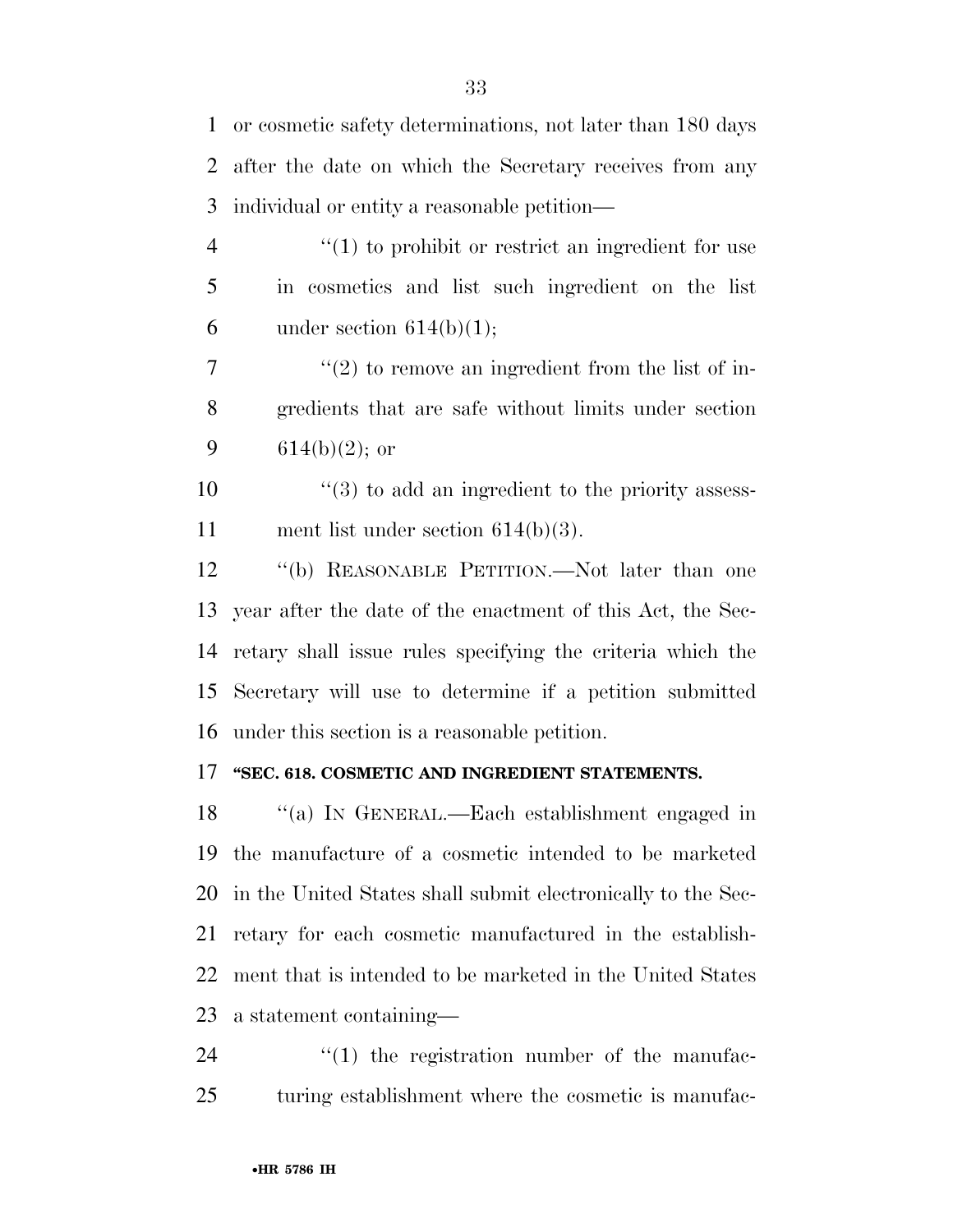| $\mathbf{1}$   | tured or, if the same cosmetic is manufactured in              |
|----------------|----------------------------------------------------------------|
| $\overline{2}$ | more than 1 establishment, the registration number             |
| 3              | of each establishment where it is manufactured;                |
| $\overline{4}$ | $(2)$ the registration number of the establish-                |
| 5              | ment responsible for distributing the cosmetic;                |
| 6              | $\cdot$ (3) the brand name and the product name for            |
| 7              | the cosmetic;                                                  |
| 8              | $\cdot$ (4) the applicable use for the cosmetic;               |
| 9              | $\cdot\cdot$ (5) the ingredient list as it appears on the cos- |
| 10             | metic label or insert, including the particle size of          |
| 11             | any nanoscale cosmetic ingredients;                            |
| 12             | $\cdot\cdot$ (6) any warnings and directions for use from      |
| 13             | the cosmetic label or insert; and                              |
| 14             | $\lq(7)$ the title and full contact information for            |
| 15             | the individual responsible for submitting and main-            |
| 16             | taining such statement.                                        |
| 17             | "(b) NOTIFICATION OF CHANGES.—The establish-                   |
| 18             | ment shall notify the Secretary in a timely manner of any      |
| 19             | change to the information required under subsection (a).       |
| 20             | "(c) PROCEDURE.—Upon receipt of a completed                    |
| 21             | statement described under subsection (a), the Secretary        |
| 22             | shall notify the establishment of the receipt of such state-   |
| 23             | ment and assign a cosmetic statement number.                   |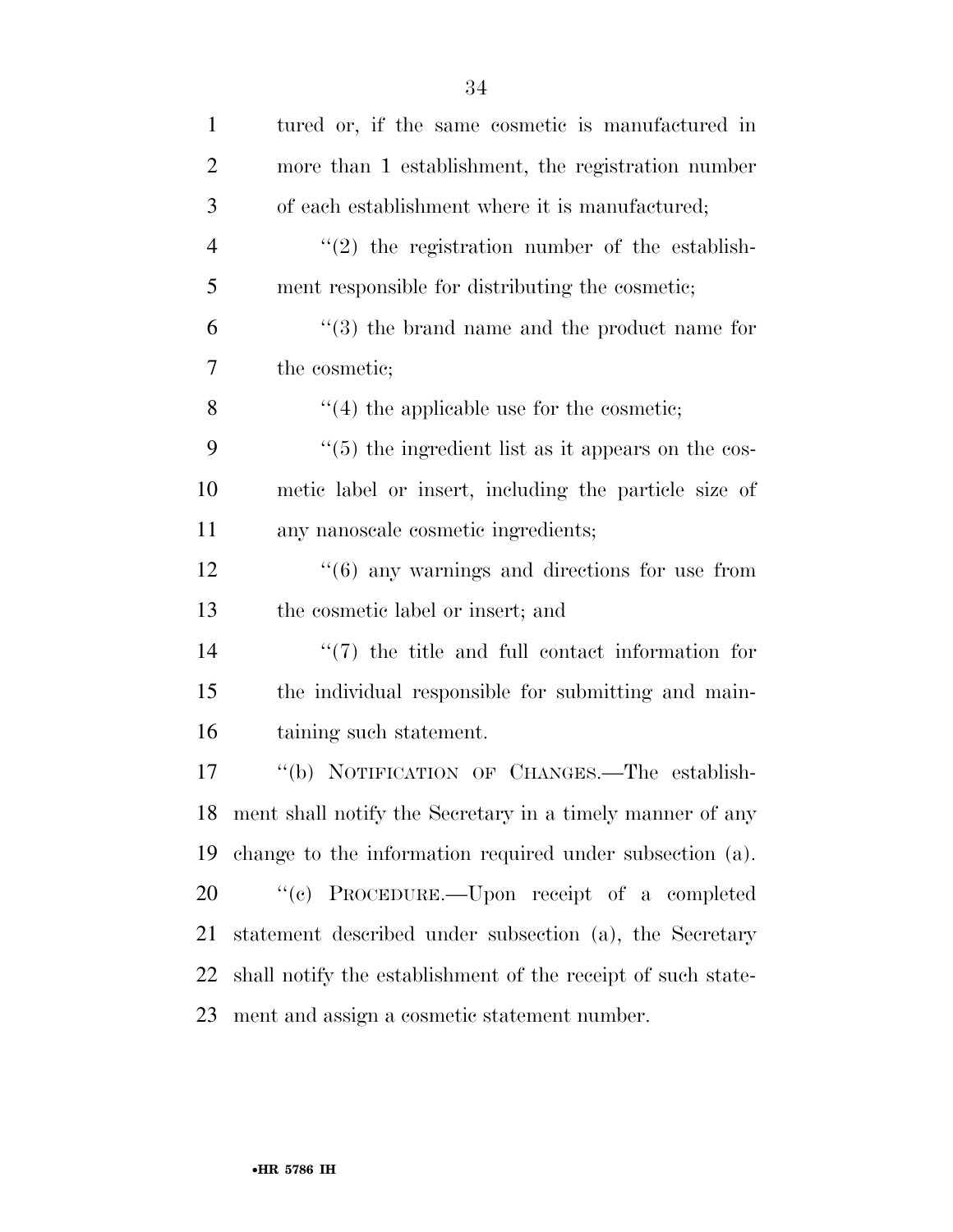''(d) LIST.—The Secretary shall compile and main- tain an up-to-date list of cosmetics for which statements are submitted under this section.

 ''(e) LABELING OF NANOMATERIALS IN COS-METICS.—The Secretary may require that—

 ''(1) minerals and other particulate ingredients be labeled as 'nano-scale' on a cosmetic ingredient label or list if not less than 1 dimension is 100 nanometers or smaller for not less than 1 percent of the ingredient particles in the cosmetic; and

 $\frac{1}{2}$  other ingredients in a cosmetic be des- ignated with scale-specific information on a cosmetic ingredient label or list if such ingredients possess scale-specific hazard properties.

 ''(f) ACCESS TO SAFETY INFORMATION.—The cos- metic and ingredient statements collected under this sec- tion shall be added to the publicly accessible database cre-18 ated by the Secretary under section  $614(a)(3)$ .

19 "(g) EFFECTIVE DATES.—

20  $\frac{1}{20}$  In GENERAL.—The provisions of this sec-21 tion shall take effect 1 year after the date of the en-actment of the Safe Cosmetics Act of 2010.

23 "(2) APPLICATION TO NEW COSMETICS.—An establishment that begins to manufacture a cosmetic after the date of the enactment of the Safe Cos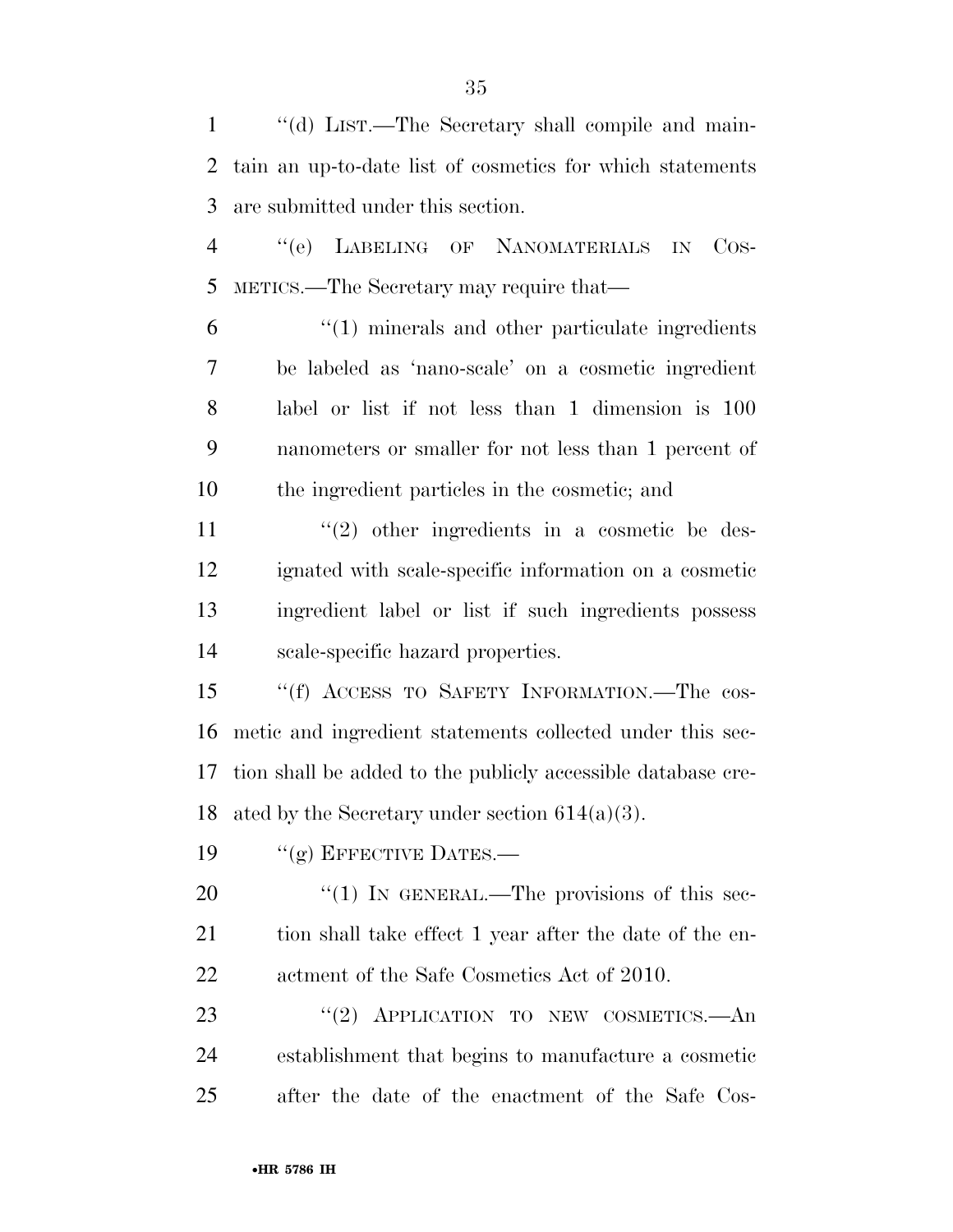metics Act of 2010 shall comply with the require- ments of subsections (a) and (b) not later than 6 months after beginning to manufacture such cos-metic.

### **''SEC. 619. MANDATORY REPORTING OF ADVERSE HEALTH EFFECTS.**

 ''(a) SUBMISSION OF REPORT ON ADVERSE HEALTH EFFECTS.—The Secretary shall require that the manufac- turer, packager, or distributer of a cosmetic whose name appears on the label of a cosmetic marketed in the United States submit to the Secretary a report containing infor- mation received concerning any serious adverse event asso-ciated with the use of the cosmetic.

 ''(b) TIMING OF REPORT.—A report under subsection (a) shall be submitted to the Secretary not later than 15 business days after information concerning the adverse event is received at the place of business of the manufac-turer, packager, or distributer.

 ''(c) CONTENT OF REPORT.—A report under sub- section (a) shall include the following information to the extent to which the manufacturer, packager, or distributer submitting the report has been able to verify the informa-tion:

24  $\frac{1}{2}$  (1) An identifiable patient.

''(2) An identifiable report.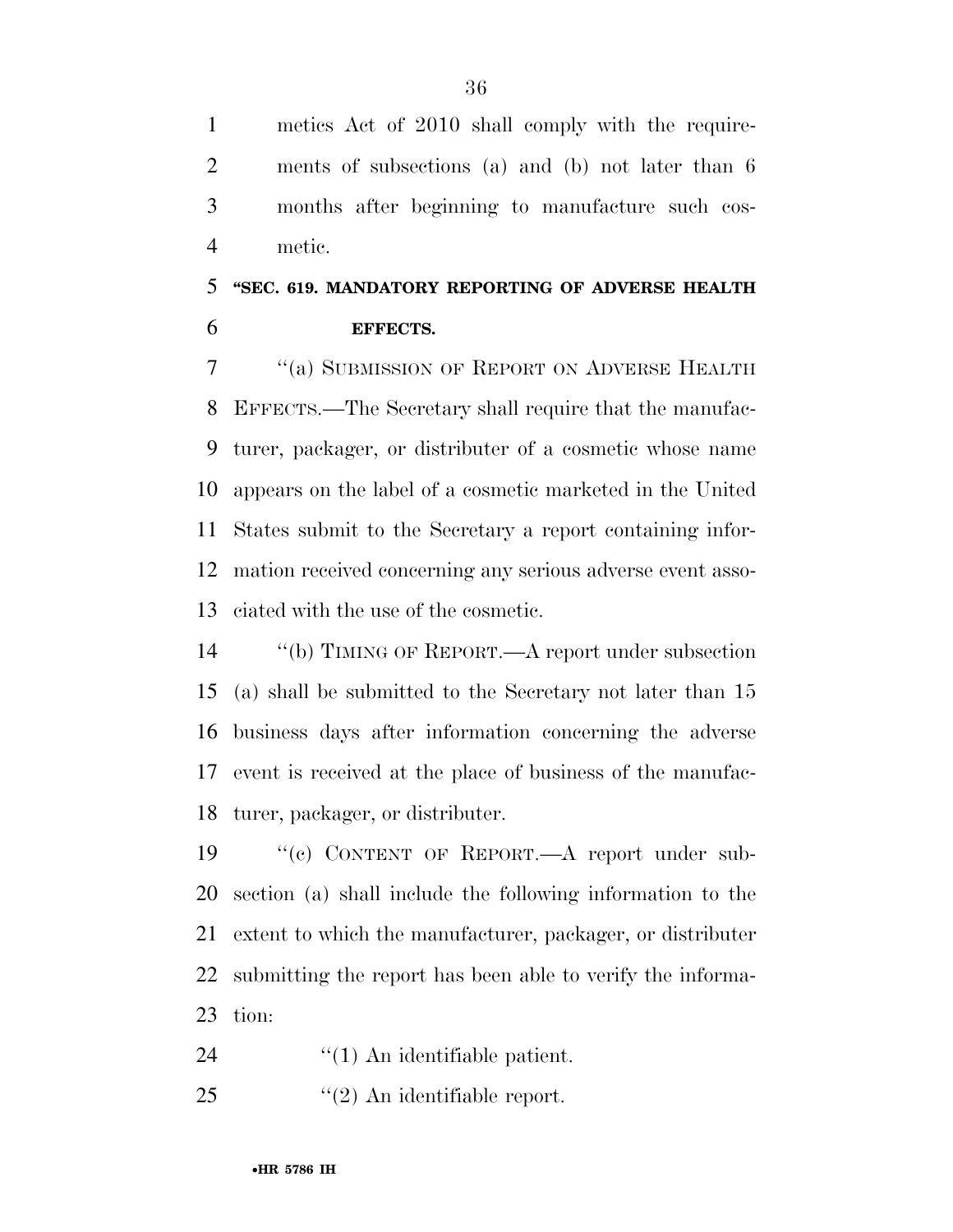| $\mathbf{1}$   | $\lq(3)$ A suspect cosmetic.                          |
|----------------|-------------------------------------------------------|
| $\overline{2}$ | $\cdot$ (4) A serious and unexpected adverse event.   |
| 3              | "(d) PUBLIC AVAILABILITY AND PRIVACY.-                |
| $\overline{4}$ | "(1) PUBLIC AVAILABILITY.—Subject to para-            |
| 5              | graph $(2)$ , the adverse health effects reports col- |
| 6              | lected by the Secretary under this section shall be   |
| 7              | submitted electronically and shall be made accessible |
| 8              | to the public.                                        |
| 9              | $``(2)$ PRIVACY.—                                     |
| 10             | "(A) PERSONALLY IDENTIFIABLE INFOR-                   |
| 11             | MATION.—Notwithstanding any other provision           |
| 12             | of law, personally identifiable information in ad-    |
| 13             | verse event reports provided to the Secretary         |
| 14             | under this section, shall not—                        |
| 15             | "(i) be made publicly available pursu-                |
| 16             | ant to any State or other law requiring dis-          |
| 17             | closure of information or records; or                 |
| 18             | "(ii) otherwise be disclosed or distrib-              |
| 19             | uted to any party without the written con-            |
| 20             | sent of the Secretary and the person sub-             |
| 21             | mitting such information to the Secretary.            |
| 22             | $\lq\lq (B)$<br>TREATMENT<br>OF<br><b>INFORMATION</b> |
| 23             | UNDER PRIVACY ACT AND FOIA.—An adverse                |
| 24             | event report submitted to the Secretary under         |
| 25             | this section, shall be considered to be a record      |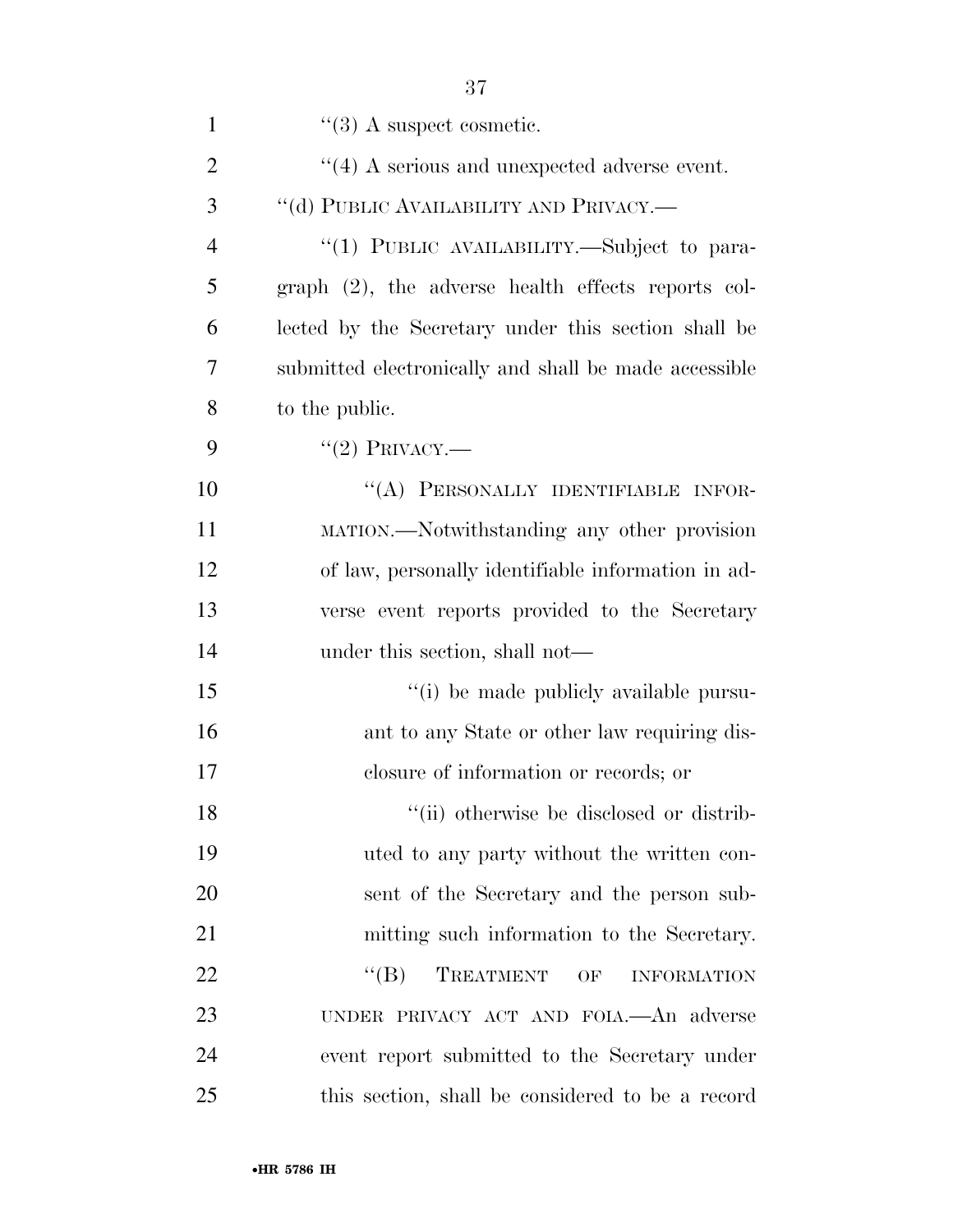about an individual under section 552a of title 2 5, United States Code (commonly referred to as the ''Privacy Act of 1974'') and a medical or similar file the disclosure of which would con- stitute a violation of section 552 of such title 5 (commonly referred to as the ''Freedom of In- formation Act''), and shall not be publicly dis- closed unless all personally identifiable informa-tion is redacted.

#### **''SEC. 620. NONCONFIDENTIAL INFORMATION.**

 ''(a) IN GENERAL.—Subject to subsection (b) and section 619(d)(2), all nonconfidential information sub- mitted pursuant to this subchapter shall be made available to the public. The name, identity, and structure of a chem- ical substance, contaminant, or impurity that is an ingre- dient and all information concerning function, exposure, health hazards, and environmental hazards, and the func- tions of ingredients in cosmetics shall not be considered to be confidential business information under this sub- chapter. Fragrance, flavor, and colorants shall not be con- sidered confidential business information under this sub- chapter. The concentration of cosmetic ingredients used in a finished cosmetic shall be considered confidential busi- ness information except as otherwise required in section 613.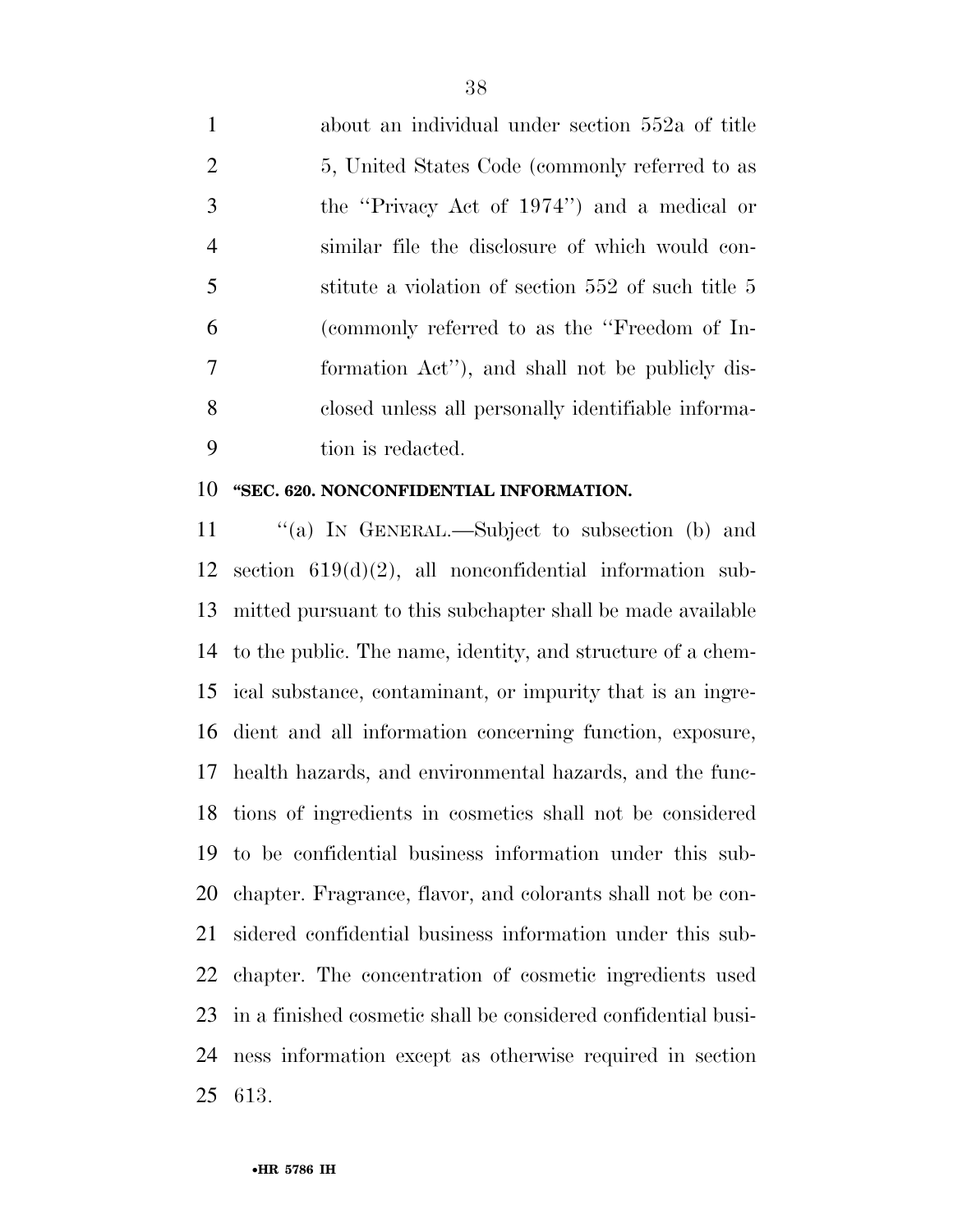''(b) PETITION FOR INFORMATION TO REMAIN CON-FIDENTIAL.—

| 3              | "(1) IN GENERAL.—The Secretary shall create                  |
|----------------|--------------------------------------------------------------|
| $\overline{4}$ | a process for an entity to petition for nonconfidential      |
| 5              | information described in subsection (a) to remain            |
| 6              | confidential if the entity shows that there would be         |
| 7              | serious commercial harm to such entity if such infor-        |
| 8              | mation were disclosed publicly.                              |
| 9              | "(2) LIMITATION.—The Secretary may not ap-                   |
| 10             | prove a petition under paragraph (1) to the extent           |
| 11             | that such petition would prevent the public disclo-          |
| 12             | sure of—                                                     |
| 13             | "(A) the name, identity, and structure of                    |
| 14             | any substance referred to in subsection (a);                 |
| 15             | $\lq\lq$ (B) all health and safety data related to           |
| 16             | that substance; or                                           |
| 17             | $\lq\lq$ (C) any data used to substantiate the               |
| 18             | safety of that substance.                                    |
| 19             | "SEC. 621. SAVINGS CLAUSE.                                   |
| 20             | "Nothing in this subchapter shall affect the right of        |
| 21             | a State, political subdivision of a State, or tribe to adopt |
| 22             | or enforce any regulation, requirement, liability, or stand- |
|                |                                                              |

tion, requirement, liability, or standard of performance es-

ard of performance that is more stringent than a regula-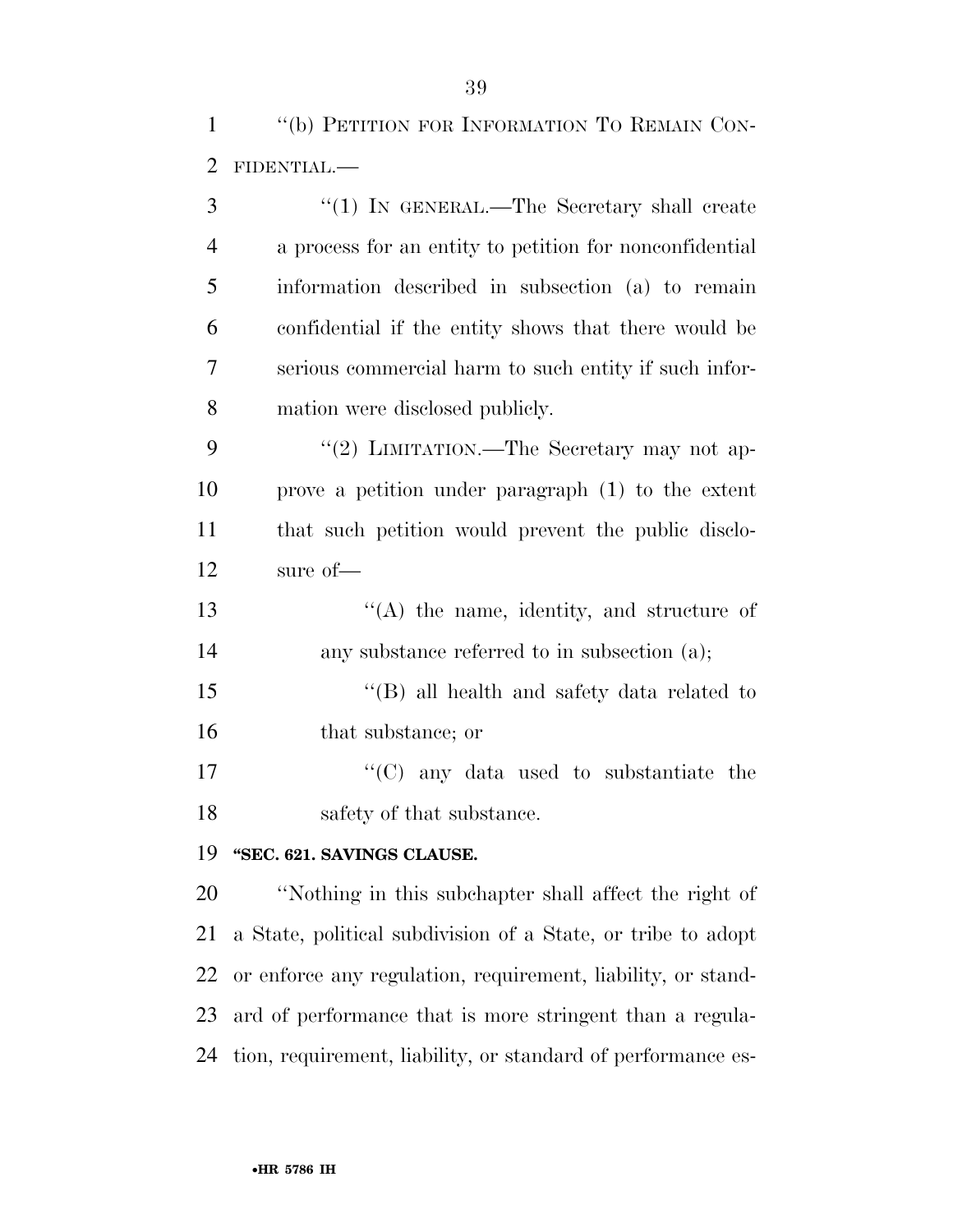| $\mathbf{1}$   | tablished by this subchapter, including requiring the provi- |
|----------------|--------------------------------------------------------------|
| $\overline{2}$ | sion of a warning of risk, illness, or injury.               |
| 3              | "SEC. 622. ANIMAL TESTING ALTERNATIVES.                      |
| $\overline{4}$ | "(a) IN GENERAL.—To minimize the use of animal               |
| 5              | testing of ingredients, the Secretary shall—                 |
| 6              | $"(1)$ require, where practicable, alternative test-         |
| 7              | ing methods that—                                            |
| 8              | "(A) do not involve the use of an animal                     |
| 9              | to test the chemical substance;                              |
| 10             | $\lq\lq$ provide information that is equivalent              |
| 11             | or superior in scientific quality to the animal              |
| 12             | testing method; and                                          |
| 13             | $\cdot$ (C) use fewer animals than conventional              |
| 14             | animal-based tests when non-animal methods                   |
| 15             | are impracticable, including the use of tests                |
| 16             | that combine multiple endpoints; and                         |
| 17             | $\lq(2)$ encourage, where practicable—                       |
| 18             | $\lq\lq$ estimation of toxicological properties              |
| 19             | of a chemical through the use of testing infor-              |
| 20             | mation for 1 or more structurally similar chemi-             |
| 21             | cals where such estimates provide information                |
| 22             | of sufficient scientific quality;                            |
| 23             | $\lq\lq$ the formation of industry consortia to              |
| 24             | conduct testing to avoid duplication of tests;               |
| 25             | and                                                          |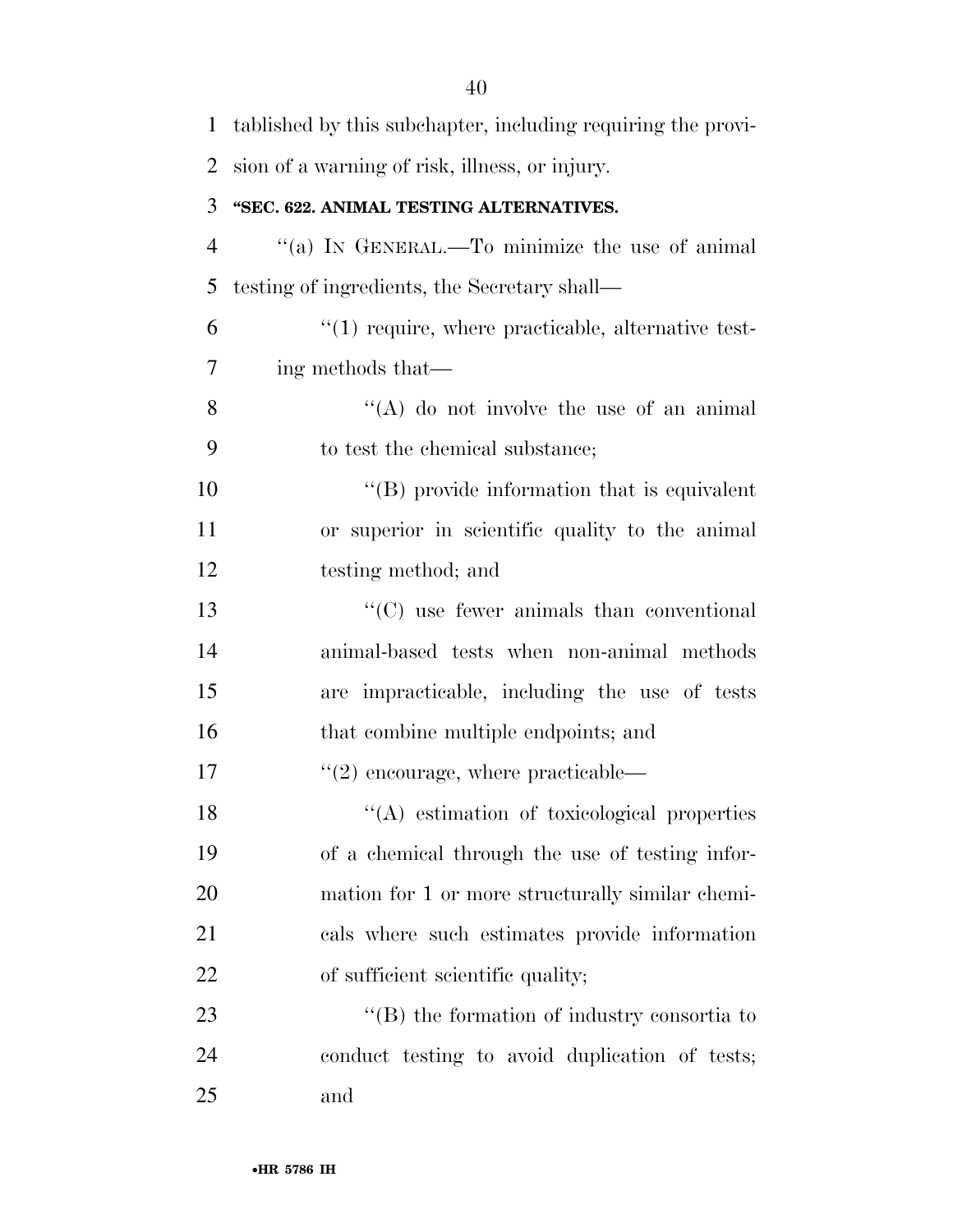1  $\cdot$  (C) funding for research and validation of alternative test methods, in accordance with this subsection.

4 "(b) LIST OF ALTERNATIVE TESTING METHODS.— Not later than 1 year after the date of the enactment of the Safe Cosmetics Act of 2010, and triennially thereafter, the Secretary shall publish a list of the alternative testing methods described in subsection (a).

#### **''SEC. 623. INTERAGENCY COOPERATION AND FUNDING.**

 ''There is established an Interagency Council on Cos- metic Safety for the purpose of sharing data and pro- moting collaboration on cosmetic safety among and be- tween the Food and Drug Administration, the National Institute of Environmental Health Sciences, the Centers for Disease Control and Prevention, the Occupational Safety and Health Administration, and the Environmental Protection Agency.

#### **''SEC. 624. AUTHORIZATION OF APPROPRIATIONS.**

 ''There are authorized to be appropriated such sums as may be necessary to carry out this subchapter for each of the fiscal years 2011 through 2015.''.

22 (b) ADULTERATED AND MISBRANDED COSMETICS.—

 (1) ADULTERATED COSMETICS.—Section 601 of the Federal Food, Drug, and Cosmetic Act (21 U.S.C. 361) is amended—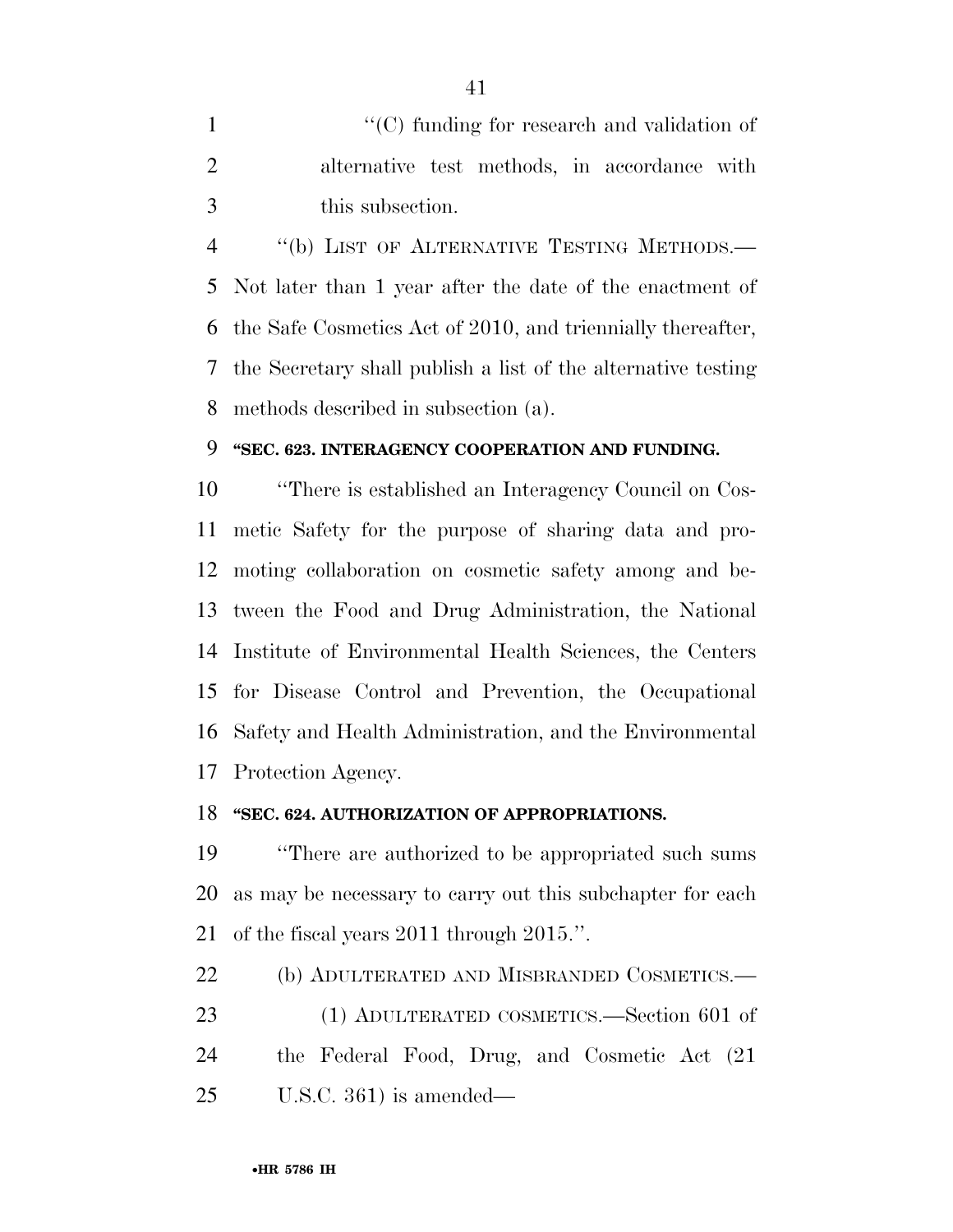| $\mathbf{1}$   | $(A)$ in subsection $(a)$ , by striking ", except            |
|----------------|--------------------------------------------------------------|
| $\overline{2}$ | that this provision shall not apply to coal-tar              |
| 3              | hair dye" and all that follows through "or eye-              |
| $\overline{4}$ | brow dyes"; and                                              |
| 5              | (B) by adding at the end the following:                      |
| 6              | $``(f)$ If it—                                               |
| 7              | $\lq(1)$ was manufactured, packaged, or distrib-             |
| 8              | uted by an entity that failed to register as required        |
| 9              | under section $612$ ;                                        |
| 10             | $\lq(2)$ was sold by an Internet vendor that failed          |
| 11             | to comply with the requirements of section $613(b)$ ;        |
| 12             | "(3) the person who manufactures, imports,                   |
| 13             | distributes, or markets the cosmetic, or an ingre-           |
| 14             | dient in the cosmetic, fails to comply with the appli-       |
| 15             | cable requirements of section 615 (including failure         |
| 16             | to issue a notice required under section $615(b)(1)$ ;       |
| 17             | $\lq(4)$ is manufactured, packaged, distributed, or          |
| 18             | sold in retail by a manufacturer, packager, dis-             |
| 19             | tributor, or retailer, respectively, who fails to notify     |
| <b>20</b>      | the Secretary as required under section $616(a)$ ;           |
| 21             | $(5)$ is distributed in violation of an order                |
| <u>22</u>      | under section $616(c)$ ;                                     |
| 23             | $\cdot\cdot\cdot(6)$ is not recalled as required by an order |
| 24             | under subsection (d) or (e) of section 616;                  |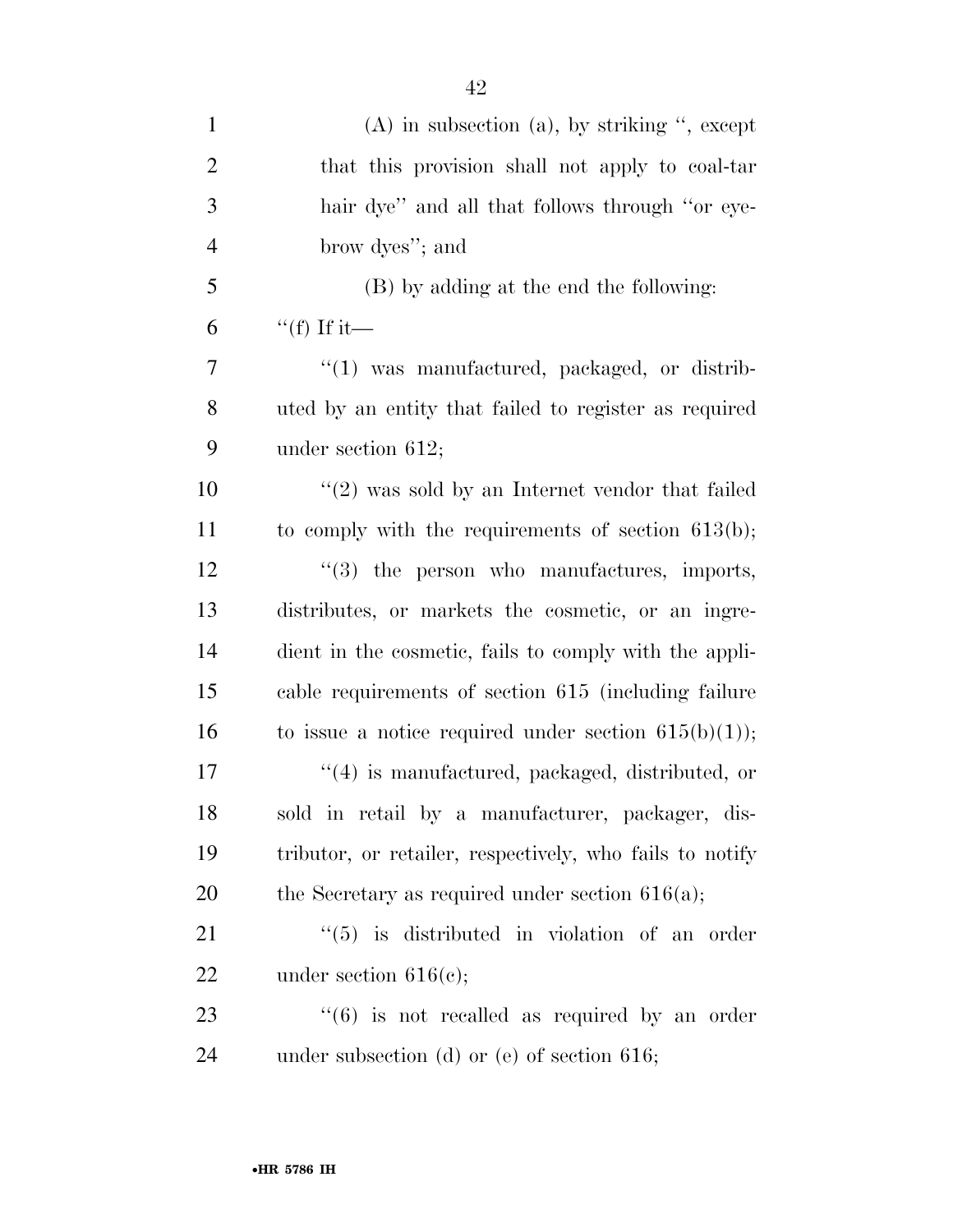| $\mathbf{1}$   | $\lq(7)$ is manufactured in a manner that fails to       |
|----------------|----------------------------------------------------------|
| $\overline{2}$ | comply with good manufacturing practices for cos-        |
| 3              | metics, as determined (and periodically updated), by     |
| $\overline{4}$ | the Secretary; or                                        |
| 5              | $\cdot$ (8) is manufactured by a manufacturer who        |
| 6              | fails to submit the statement required under section     |
| 7              | 618 or notify the Secretary of changes to informa-       |
| 8              | tion contained in such statement as required by such     |
| 9              | section.".                                               |
| 10             | (2) MISBRANDED COSMETICS.—Section 602 of                 |
| 11             | the Federal Food, Drug, and Cosmetic Act (21)            |
| 12             | U.S.C. $362$ ) is amended in subsection (a), by insert-  |
| 13             | ing ", fails to meet the requirements of section         |
| 14             | $613(a)$ , or fails to meet any requirements under sec-  |
| 15             | tion $618(e)$ " before the period.                       |
| 16             | SEC. 3. WORKER ISSUES.                                   |
| 17             | (a) IN GENERAL.—The Secretary of Labor shall pro-        |
| 18             | mulgate an occupational safety and health standard under |
| 19             | section 6 of the Occupational Safety and Health Act of   |
| 20             | $1970$ (29 U.S.C. 655) that requires the following:      |
| 21             | (1) MANUFACTURERS AND IMPORTERS.—                        |
| 22             | (A) IN GENERAL.—Each manufacturer or                     |
| 23             | importer selling any cosmetic for professional           |
| 24             | use shall—                                               |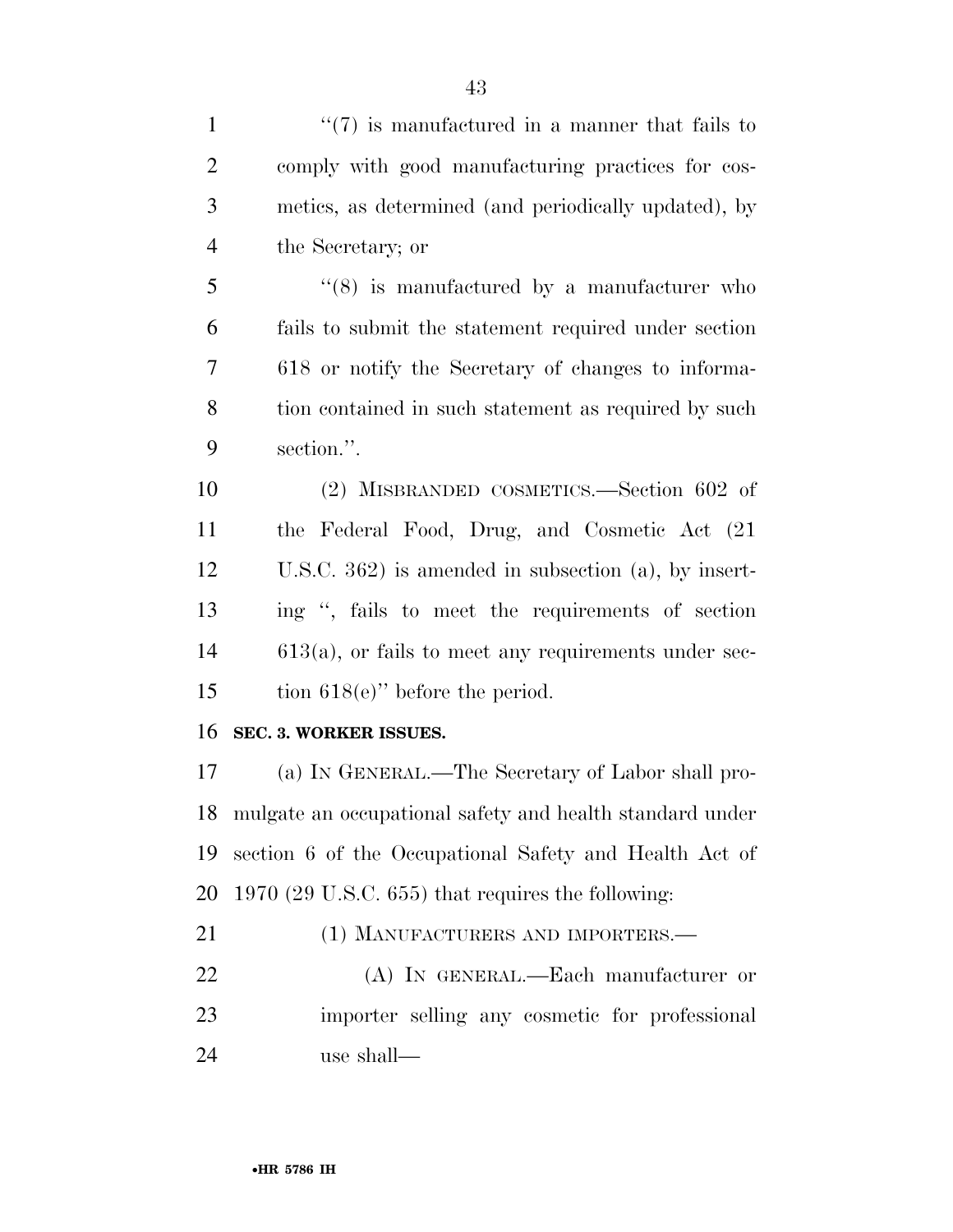- (i) obtain or develop an expanded ma-2 terial safety data sheet described in sub- section (b) for each such cosmetic or per- sonal care product that— (I) the manufacturer or importer produces or imports; and (II) includes a hazardous chem- ical, or product ingredient associated with any chemical hazard, that has been indicated by authoritative bodies or scientific studies to be linked to health hazards including mutation, re- productive or developmental toxicity, neurotoxicity, endocrine disruption, asthma, or other immunological tox- icity; and 17 (ii) make the expanded material safety data sheet available to distributors and employers, including salon owners, in English and, upon request, in other lan- guages, including Spanish and Vietnamese. (B) PROFESSIONAL USE DEFINED.—In this paragraph, the term ''professional use'' has
- the Federal Food, Drug, and Cosmetic Act.

the meaning given such term in section 611 of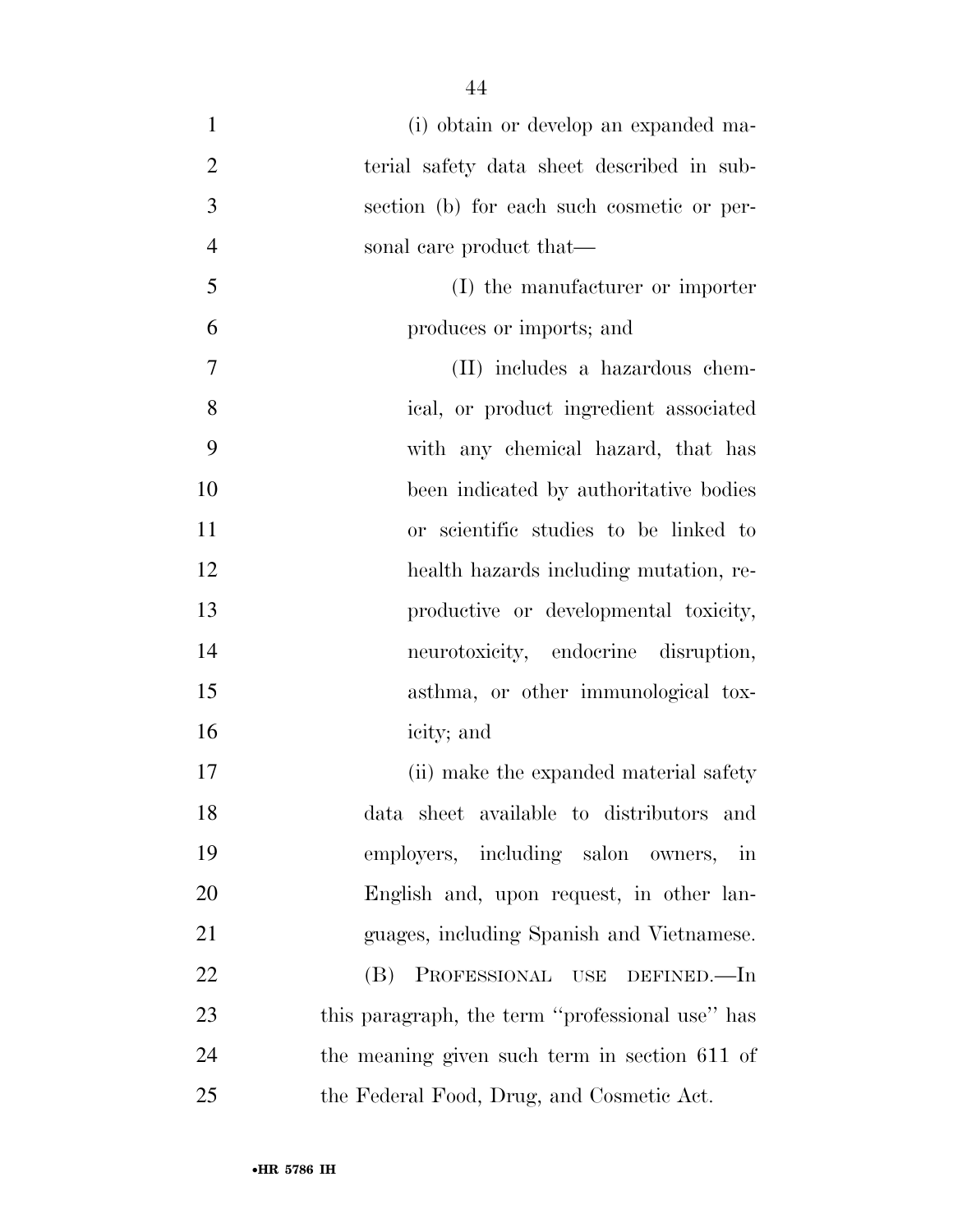| $\mathbf{1}$   | (2) DISTRIBUTORS.—Each distributor of a cos-          |
|----------------|-------------------------------------------------------|
| $\overline{2}$ | metic or personal care product for professional use   |
| 3              | shall distribute and provide expanded material safety |
| $\overline{4}$ | data sheets described in subsection (b) in the same   |
| 5              | manner as a distributor of a chemical hazard is re-   |
| 6              | quired to distribute and provide material safety data |
| 7              | sheets under section $1910.1200(g)$ of title 29, Code |
| 8              | of Federal Regulations, or any successor regulations. |
| 9              | (3)<br>EMPLOYERS.—Each employer, including            |
| 10             | any operator of a salon, shall—                       |
| 11             | (A) have an expanded material safety data             |
| 12             | sheet in the workplace for each cosmetic or per-      |
| 13             | sonal care product for professional use that is       |
| 14             | used in the course of the employer's business;        |
| 15             | (B) make such expanded material safety                |
| 16             | data sheet available to all employees of the em-      |
| 17             | ployer who are exposed or use the product to          |
| 18             | the same extent and in the same manner as             |
| 19             | material safety data sheets are required to be        |
| 20             | made available under section $1910.1200(g)$ of        |
| 21             | title 29, Code of Federal Regulations, or any         |
| 22             | successor regulations; and                            |
| 23             | (C) upon request, provide employees with              |
| 24             | translations of such expanded material safety         |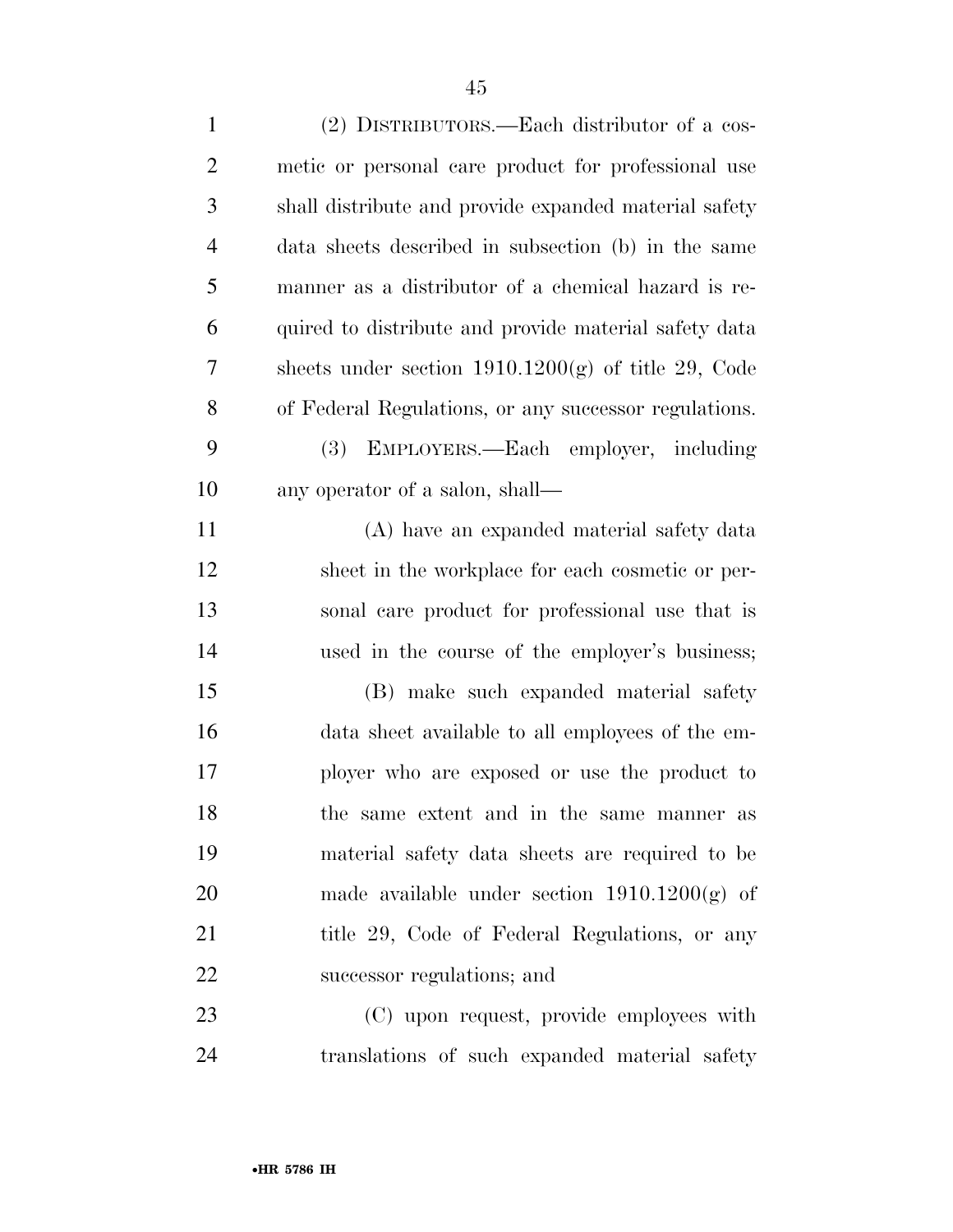data sheet in other languages, including Span-ish and Vietnamese.

 (b) CONTENTS OF EXPANDED MATERIAL SAFETY DATA SHEET.—An expanded material safety data sheet for a cosmetic or personal care product for professional use described in this section shall—

 (1) contain the information required in a mate-8 rial safety data sheet under section  $1910.1200(g)$  of title 29, Code of Federal Regulations, or any suc- cessor regulations, for each hazardous chemical, or product ingredient associated with any chemical haz-12 ard, described in subsection  $(a)(1)(A)(i)(II)$ ; and

 (2) include the following statement: ''This ex- panded material safety data sheet is also available in multiple languages by contacting the manufacturer, using the contact information provided on this sheet.''.

## **SEC. 4. FDA SAFETY STANDARD AS IT RELATES TO OTHER ADMINISTRATIVE AGENCIES.**

 (a) USE OF DATA FROM FEDERAL SOURCES.—The Secretary shall request and utilize ingredient toxicity, use, and exposure data from other Federal agencies as appro- priate, to assist with developing the priority assessment list under section 614(b)(3) of the Federal Food, Drug,